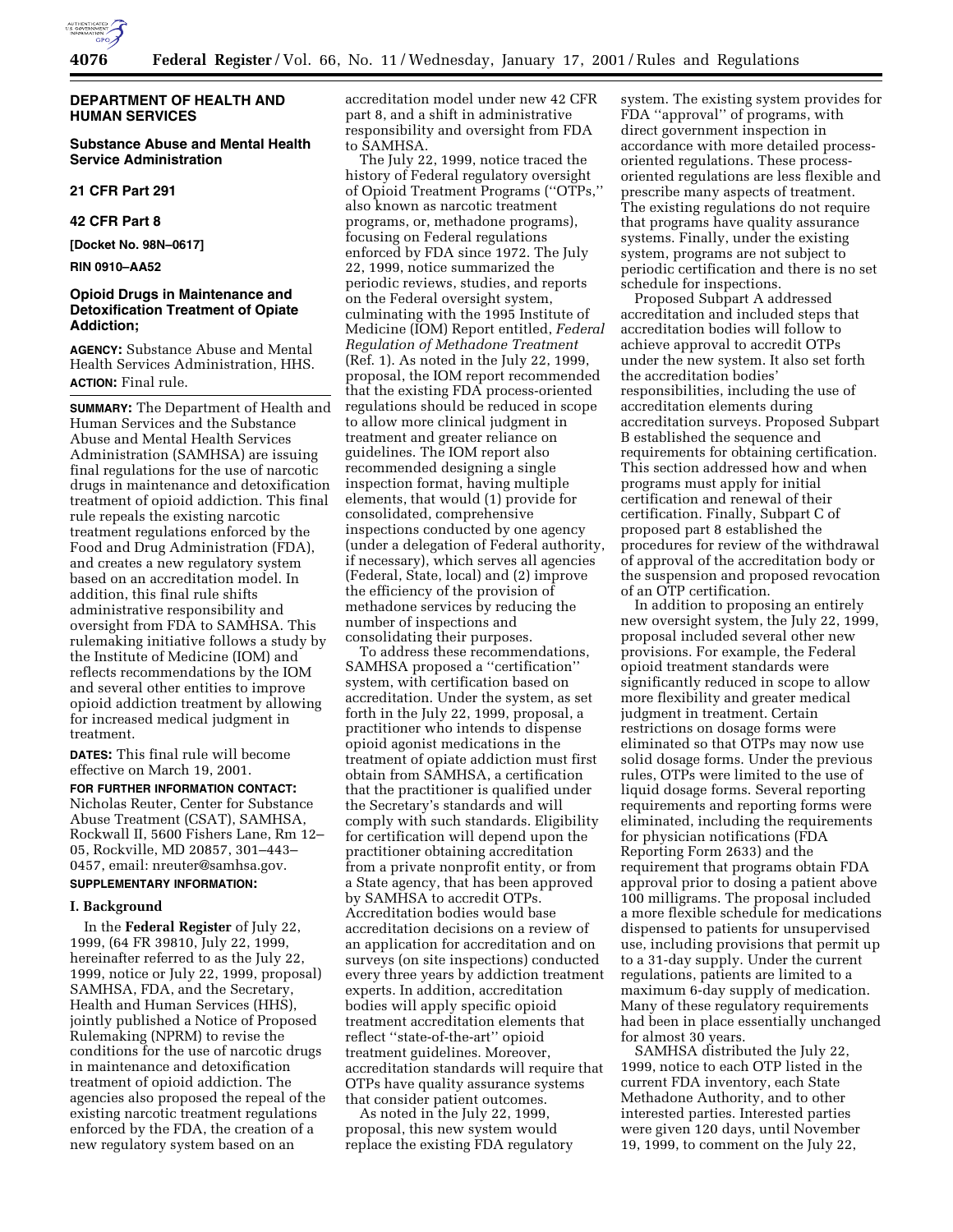1999, proposal. In addition, on November 1, 1999, SAMHSA, FDA, the Office of National Drug Control Policy (ONDCP), the Drug Enforcement Administration (DEA), and other Federal agencies convened a Public Hearing on the proposal. The Public Hearing was announced in the **Federal Register** published October 19, 1999, (64 FR 59624, October 19, 1999), and was held in Rockville, MD. On January 31 and May 10, 2000, the SAMHSA/ CSAT National Advisory Council Subcommittee on Accreditation met to assist SAMHSA/CSAT in its review of data and information from SAMHSA/ CSAT's ongoing accreditation project. The SAMHSA/CSAT National Advisory Council convened to discuss the opioid accreditation project on May 12, 2000. The May 12, 2000, Council meeting provided an opportunity for comments from the public (65 FR 25352, May 1, 2000).

## **II. Comments and Agency Response**

In response to the July 22, 1999, proposal, SAMHSA received almost 200 submissions, each containing one or more comments. The comments were from government, industry, industry trade associations, academia, health professionals, professional organizations, patient advocacy organizations, and individual patients.

# *A. General Comments*

1. Many comments agreed in principle that the shift to an accreditation-based system will encourage OTPs to use individualized, clinically determined treatment plans that are guided by current, best-practice medical and clinical guidelines and to evaluate clinical outcomes. Other comments noted that the accreditation proposal recognizes that opiate addiction is a medical condition. Several comments affirmed that a major segment of the healthcare system in the United States is being reviewed through accreditation systems. As such, these comments stated that applying accreditation requirements to OTPs provides the potential for mainstream medicine to embrace opioid treatment.

While not opposing the proposal, some comments stated there should be no Federal regulations in this area. Other comments expressed concerns about additional costs to OTPs and, ultimately patients, for accreditation and duplicative assessments, noting that some States will continue to enforce process-oriented regulations, supported by considerable licensing fees. Based upon these ''uncertainties,'' these comments suggest that SAMHSA wait

for the results of further study before implementing new regulations.

The Secretary agrees that the SAMHSA-administered accreditationbased regulatory system will encourage the use of best-practice clinical guidelines and require quality improvement standards with outcome assessments. As set forth below, the Secretary does not agree that comments on the uncertainty about accreditation costs or State regulatory activities warrant additional study before implementing these new rules.

2. Several comments addressed the costs associated with accreditation and challenged the estimates provided in the July 22, 1999, proposed rule. One comment included the results from a survey of OTPs with accreditation experience to indicate the indirect costs of accreditation will be considerable. According to the comment, these OTPs have had to spend considerable sums to hire consultants and additional staff, upgrade computers, develop infection control manuals, and make physical plant improvements. In some cases these costs were reported to approach \$50,000. Some of these comments suggested that SAMHSA await the completion of the ''accreditation impact study'' to obtain additional information on costs, before proceeding. Other comments stated that accreditation can lead to increased treatment capacity, but only if additional funds are provided. One comment suggested that SAMHSA create a capital improvement fund, while another suggested that SAMHSA allow block grant funds to be used to pay for accreditation.

The Secretary believes that the estimated costs as set forth in the July 22, 1999, notice remain reasonably accurate. As discussed in greater detail below, information on accreditation developed under the accreditation impact study, together with other ongoing SAMHSA technical assistance programs, indicates that the accreditation system will not produce an excessive burden to programs to warrant delaying the implementation of this final rule.

There are many components to SAMHSA's accreditation project that have been proceeding concurrently with this rulemaking. In April 1999, SAMSHA's Center for Substance Abuse Treatment (CSAT) issued ''Guidelines for the Accreditation of Opioid Treatment Programs.'' These guidelines are up-to-date best-practice guidelines that are based upon the Federal opioid treatment standards set forth under proposed section 8.12 as well as SAMHSA/CSAT's Treatment Improvement Protocols (TIPs) that

address opiate addiction treatment. Two accreditation bodies, the Commission for the Accreditation of Rehabilitation Facilities (CARF) and the Joint Commission for the Accreditation of Healthcare Organizations (JCAHO), under contract to SAMHSA/CSAT, used these guidelines to develop ''state-ofthe-art'' accreditation elements. These two accreditation bodies have surveyed dozens of programs with these new accreditation standards.

The July 22, 1999, proposal described an ongoing accreditation impact study. Under the accreditation impact study, CARF and JCAHO trained over 170 participating OTPs. In addition, more than 50 OTPs have been accredited under this system with technical assistance provided through a contract funded by SAMHSA/CSAT. None of the accredited programs have had to incur the kind of ''physical plant'' and other costly expenses predicted by some of the comments previously discussed. This direct and up-to-date information indicates that the cost estimates in the July 22, 1999, notice are up-to-date and reasonable. On the other hand, the survey discussed above that was submitted with one comment reflected accreditation surveys performed over 10 years ago. And, in some cases, the accreditation experiences discussed in these comments reflect accreditation of psychiatric hospitals, not OTPs.

The accreditation-based system which is the subject of this rule includes safeguards to reduce the risk of unnecessary and overly burdensome accreditation activities relating to OTPs. For example, SAMHSA will approve each accreditation body after reviewing its accreditation elements, accreditation procedures, and other pertinent information. SAMHSA will convene periodically an accreditation subcommittee, as part of the SAMHSA/ CSAT National Advisory Council. The subcommittee will review accreditation activities and accreditation outcomes and make recommendations to the full SAMHSA/CSAT Council, and ultimately to SAMHSA on accreditation activities and guidelines. Finally, SAMHSA/CSAT has been providing technical assistance to OTPs in the accreditation impact study that has helped programs in achieving accreditation. SAMHSA/CSAT intends to continue providing technical assistance on accreditation during the 3–5 year transition period and possibly longer.

The Secretary does not agree that it is necessary to establish a special fund to help programs pay for accreditation fees and indirect ''physical plant'' improvements in order for OTPs to be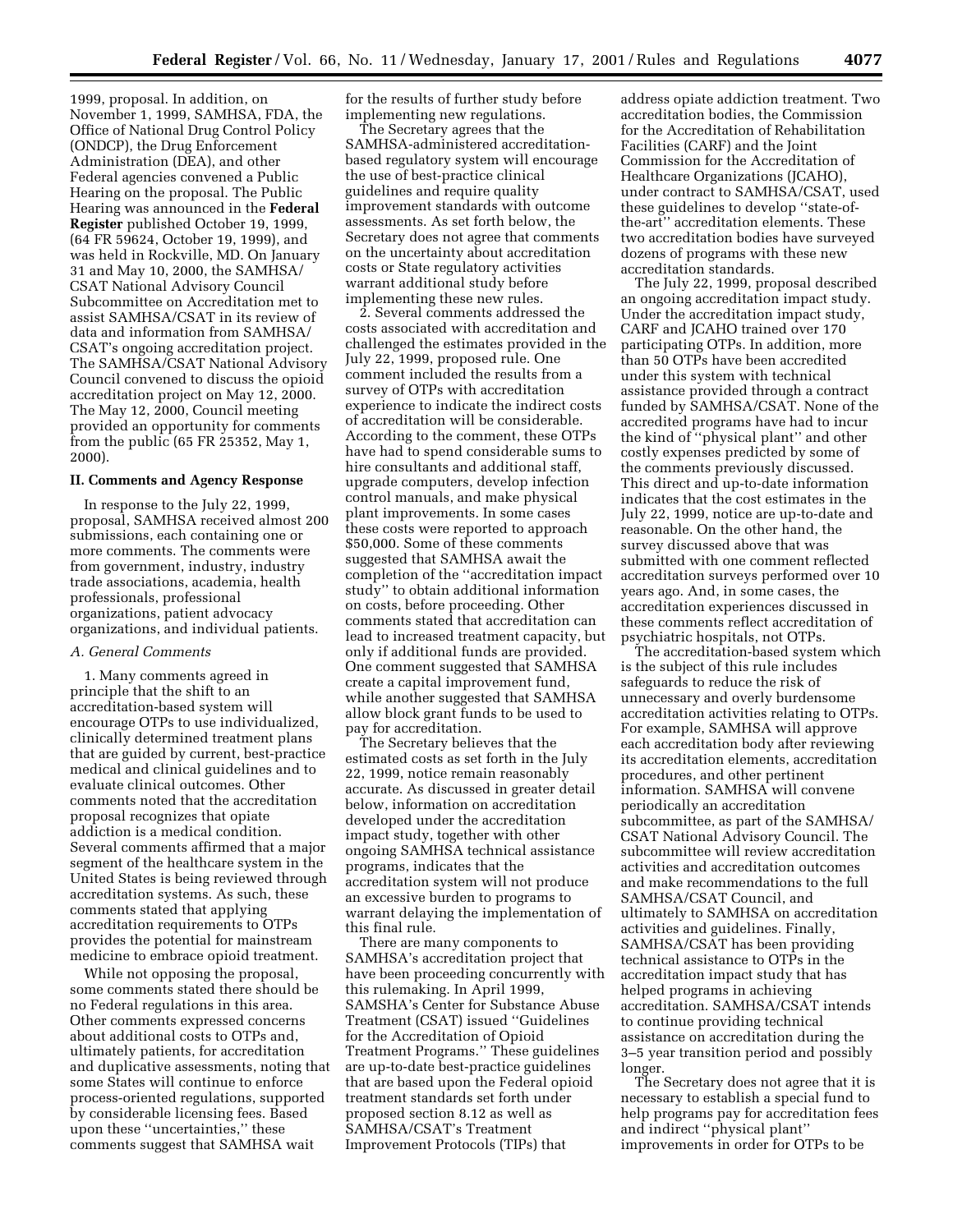able to achieve accreditation. As noted above, the Secretary believes that the estimates in the July 22, 1999, proposal for the cost of accreditation are reasonably accurate (approximately \$4– 5 million per year, \$5400 per OTP per year, \$39 per patient per year). Nonetheless, the Secretary has taken steps to minimize the potential effects of this burden to OTPs, especially to OTPs that are small businesses or that operate in under-served communities. First, the Secretary has determined that States could use funds provided by SAMHSA under their Substance Abuse Prevention and Treatment (SAPT) Block Grants to offset costs of accreditation for programs qualified to receive assistance under the State's SAPT block grant. Second, SAMSHA has included in its budget, a plan to continue funding accreditation. Finally, SAMHSA will continue to provide technical assistance which will aid those programs that need help in achieving accreditation.

3. One OTP that is participating in the accreditation impact study, while commending the accreditation experience and accreditation in general, commented that the proposed change is premature. Some comments suggested that SAMHSA postpone implementation for an indefinite period to allow for an unspecified number of CARF and JCAHO accreditation results. Another comment stated that the first series of surveys will determine the utility of the first generation of standards, noting that the process can be focused and modified in response to results from the impact study. A few comments questioned whether all providers can make the transition.

On the other hand, many comments stated that the field has been subject to regulatory neglect long enough, and that SAMHSA should minimize the delay in finalizing rules. One comment submitted the results of a survey that suggested that as many as 155 OTPs currently need technical assistance in order to provide treatment in accordance with standards and regulations.

The Secretary does not believe that these final regulations should be delayed until the completion of the accreditation impact study. As stated in the July 22, 1999, proposal, the Department of Health and Human Services (HHS) has determined that accreditation is a valid and reliable system for providing external monitoring of the quality of health care—including substance abuse and methadone treatment. The SAMHSA/ CSAT study is designed to provide additional information on the processes, barriers, administrative outcomes, and

costs associated with an accreditationbased system. In addition, the study is expected to provide important information to allow SAMHSA to keep its guidelines, and its accreditation program, as responsive and up-to-date as possible. Among other things, the study will allow HHS to continuously monitor the monetary costs of accreditation, to ensure that successful OTPs are not precluded from operating by the costs of accreditation, and that patients are not denied treatment based on costs. The full study, which compares a representative sample of OTPs 6 months following accreditation to their baseline status across several variables, will require a few years to complete. Regulations can be modified at any time. If SAMHSA believes that the results of the study merit changes in the regulations, then such changes will be the subject of a future rulemaking.

The Secretary has reviewed preliminary results from the accreditation study by two accreditation bodies, CARF and JCAHO, of almost 10 percent (approximately 80 OTPs) of the entire inventory of approved outpatient OTPs. Well over 90 percent of the OTPs surveyed achieved accreditation under the ''methadone specific'' accreditation standards. Only a very few programs required a follow-up survey to achieve accreditation. And, to date, only one OTP failed to achieve accreditation. These accreditation outcome results are comparable to the historical compliance rate under the previous FDA processoriented regulatory system. In addition, these rates correspond to the assumed accreditation resurvey rate stated in the July 22, 1999, proposal for estimating the indirect costs of accreditation.

These accreditation outcome results have been analyzed and presented to SAMHSA/CSAT's National Advisory Council's Accreditation Subcommittee (NACAS). As discussed in the July 22, 1999, proposal, SAMHSA/CSAT augmented NACAS with consultants representing OTPs (both large and small programs), medical and other substance abuse professionals, patients, and State officials. The subcommittee has met twice, on January 31 and May 10, 2000, and the public was provided an opportunity to participate in this advisory process. On May 12, 2000, the SAMHSA/CSAT National Advisory Council urged SAMHSA/CSAT to move expeditiously to finalize the July 22, 1999, proposal.

The Secretary believes that the interim results from the accreditation impact study confirm that the accreditation guidelines, along with the accreditation process itself, are a valid and reliable method for monitoring the

quality of care provided by OTPs. The results indicate that most OTPs can achieve accreditation and that treatment capacity has not declined as a result. While SAMHSA intends to continue the study to fulfill its objectives, the Secretary does not believe that it is appropriate or necessary to delay implementation of these new rules until the full study is complete.

4. Many comments, especially from current and past OTP patients, questioned the impact of revised Federal regulations in light of State regulations. These comments contend that State regulations are much more restrictive on medical and clinical practices than Federal regulations, and that State regulatory authorities have expressed little or no interest in changing their regulations or the way State regulations are enforced. Comments from OTP sponsors stated that accreditation costs would add to State licensing fees, which, in some States, exceed several thousand dollars annually.

The Secretary shares the concerns expressed in these comments about State regulations and licensing requirements. Indeed, the July 22, 1999, proposal discussed State licensure and regulatory issues. The proposal also noted that there was considerable variation in the nature and extent of oversight at the State level. Some States have regulations and enforcement programs that exceed Federal regulations. Others have relied exclusively upon FDA and DEA regulatory oversight. An increasing number of States rely on accreditation, by nationally recognized accreditation bodies, for all or part of their healthcare licensing functions.

The Secretary believes that SAMHSA's ongoing coordination activities with States will minimize the impact of Federal-State regulatory disparities upon OTPs. One objective of these activities is to increase State authorities' acceptance of the new accreditation-based system. First, SAMHSA/CSAT's OTP accreditation guidelines were developed by a consensus process that included representation from State Methadone Authorities. In addition, some State officials have accompanied CARF and JCAHO accreditation survey teams to observe site visits. Finally, SAMHSA/ CSAT has distributed information on accreditation to each State. This information includes the SAMHSA/ CSAT OTP accreditation guidelines, the CARF OTP accreditation standards and the JCAHO OTP accreditation standards. SAMHSA/CSAT convened three national meetings of State officials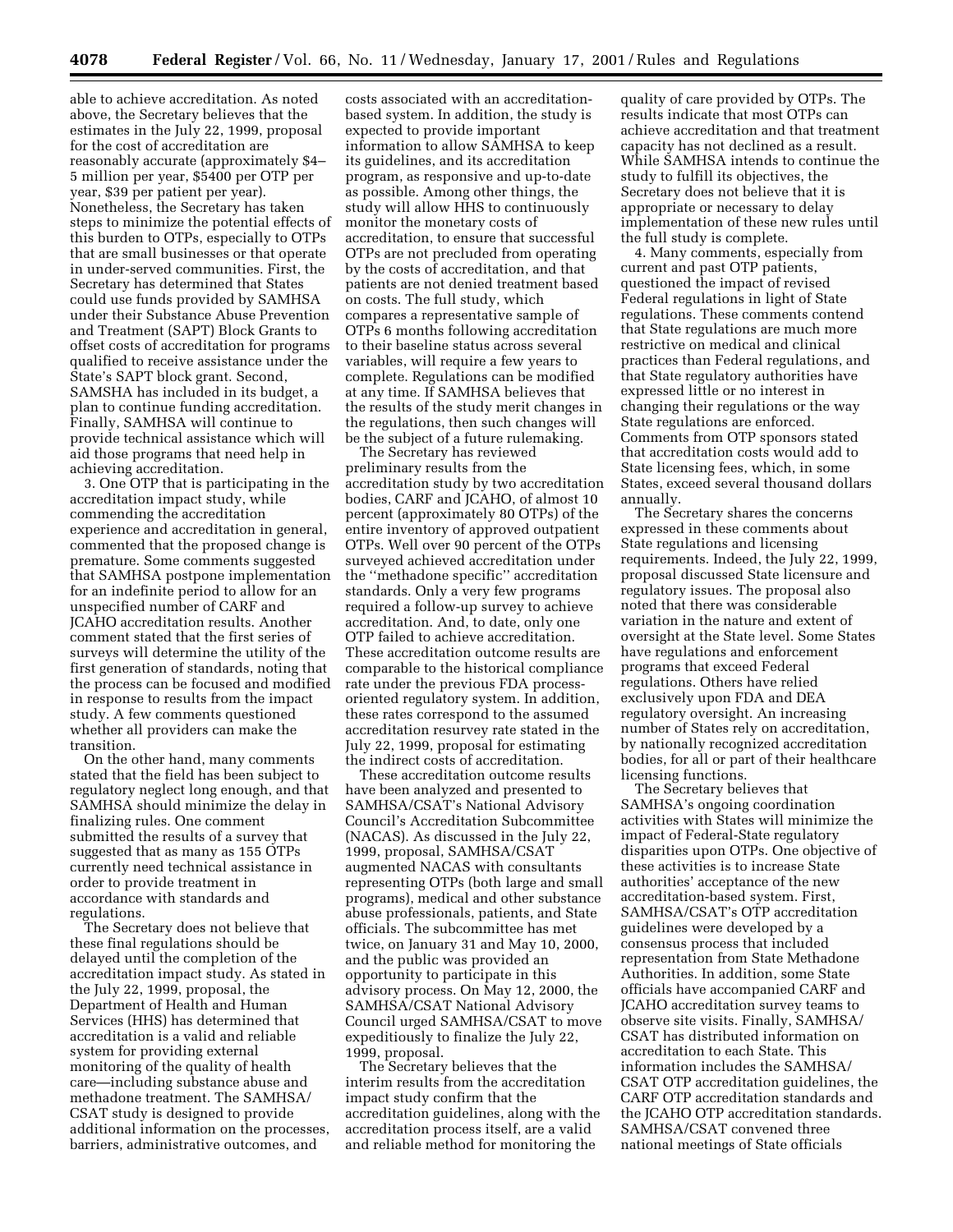between 1997 and 2000 and intends to continue coordinating activities with State authorities and national organizations such as the National Association of State Alcohol and Drug Abuse Directors (NASADAD).

This final rule includes provisions that would permit any State to apply for approval as an accreditation body and, if approved, accredit OTPs under the new Federal opioid treatment standards. Based on the above, the Secretary expects that many states will consider OTP accreditation and Federal certification requirements as sufficient to fulfill all or a substantial part of their licensing requirements. Taken together, the Secretary believes that these measures will minimize significantly the existing disparity between Federal and State regulation of OTPs.

5. Office-Based Treatment. The July 22, 1999, proposal discussed the concept of ''office-based opioid treatment'' and specifically solicited comments on how the Federal opioid treatment standards might be modified to accommodate office-based treatment and on whether a separate set of Federal opioid treatment standards should be included in this rule for office-based treatment.

The Secretary received many diverse comments on the office-based treatment issue. Several comments from patients and individual physicians believed that office-based treatment provided an excellent opportunity to expand opioid agonist treatment. These comments reference opioid treatment delivery systems in other countries and suggest that the U.S. should adopt similar systems. A few comments recommended that community pharmacies be encouraged to dispense methadone and LAAM as ''medication units'' as a way to make treatment more convenient for patients.

While many comments suggested separate standards for office-based treatment, others feared that different standards would result in a two-tiered system of treatment. Overall many comments stated that existing and proposed rules do not facilitate the development of the office-based practice model. As such, accreditation and certification would be prohibitively expensive for individual physicians.

On the other hand, many comments expressed concerns with the concept of ''office-based'' treatment and prescribing methadone and LAAM. Many of these comments reflected concern about the lack of trained and experienced practitioners. One comment referenced literature reports that described experiences in Australia and the United Kingdom with deaths

from iatrogenic methadone toxicity associated with patients early in treatment. The experiences in these two countries were associated with an accelerated rate of patient admissions and the involvement of new, inexperienced practitioners. One comment cited research on methadone medical maintenance that indicated that approximately 15 percent of the patients treated in physicians offices were referred back to OTPs after ''relapsing'' to illicit opiate use.

Generally, most comments on this issue stated that there was not enough information on office-based practice. These comments suggest that based on the available information, office-based treatment warrants a gradual, step-wise approach, along with more use of medication units. This approach would serve to ''diffuse opioid agonist maintenance treatment into traditional settings.''

After carefully considering the diverse comments, as well as other legal and regulatory factors, the Secretary is not including in this rule specific standards that would permit physicians to prescribe methadone and LAAM in office-based settings without an affiliation with an OTP. Instead, until additional information is generated, the Secretary is announcing administrative measures to facilitate the treatment of patients under a ''medical maintenance'' model.

Current regulations enforced by DEA do not permit registrants to prescribe narcotic drugs, including opioid agonist medications such as methadone and LAAM for the treatment of narcotic addiction (see 21 CFR 1306.07(a)). In addition, the Secretary agrees that, at the present time, there should be some linkage between OTPs and physicians who treat stable patients with methadone and LAAM in their offices to address patients' psychosocial needs in the event of relapse. The Secretary agrees with the comments about the lack of trained and experienced practitioners to diagnose, admit, and treat opiate addicts who are not sufficiently stabilized, without the support of an OTP.

The Secretary has taken steps to facilitate ''medical maintenance,'' that will result in more patients receiving treatment with methadone and LAAM in an office-based setting. Medical maintenance refers to the treatment of stabilized patients with increased amounts of take-home medication for unsupervised use and fewer clinic visits for counseling or other services. First, the ''take home'' provisions in these rules have been revised from the previous regulations under 21 CFR

§ 291.505 to permit stabilized patients up to a one-month supply of treatment medication. In addition, SAMHSA/ CSAT has developed treatment guidelines and training curricula for practitioners to increase the information and education for practitioners in this area. Finally, SAMHSA/CSAT has issued announcements to the field explaining how patients and treatment programs can obtain authorizations for medical maintenance. These authorizations were developed to address program-wide exemptions under 21 CFR 291.505; however, SAMHSA/CSAT envisions a similar approach will be used under the program-wide exemption provisions of 42 CFR 8.11(h).

Under the medical maintenance model, office-based physicians maintain formal arrangements with established OTPs. Typically, patients who have been determined by a physician to be stabilized in treatment may be referred to office-based physicians. It has been estimated that over 12,000 current patients would be eligible for medical maintenance treatment. The Secretary believes that this is a reasonable approach that will expand treatment capacity gradually while additional information and experience is developed to evaluate and refine officebased treatment models.

# *B. Comments on Subpart A—Definitions and Accreditation*

Proposed subpart A sets forth definitions as well as procedures, criteria, responsibilities and requirements relating to accreditation.

1. A comment from a State authority suggested that the treatment plan definition under § 8.2 should be modified to require a reference to the services determined necessary to meet the goals identified in the plan. The Secretary agrees with this suggestion and has revised the treatment plan definition accordingly.

2. One comment suggested that the proposed definition of detoxification treatment specifies agonist and therefore precludes the use of mixed agonist or agonists in combination with other drugs. The Secretary has announced plans to develop new rules specifically for partial agonist medications for the treatment of opiate addiction (See 65 FR 25894, May 4, 2000). Therefore, use of the term ''agonist'' is appropriate in this context.

The use of ''other drugs'' (interpreted to mean non-narcotic substances) in combination with methadone and LAAM are not subject to the regulatory requirements of this rule.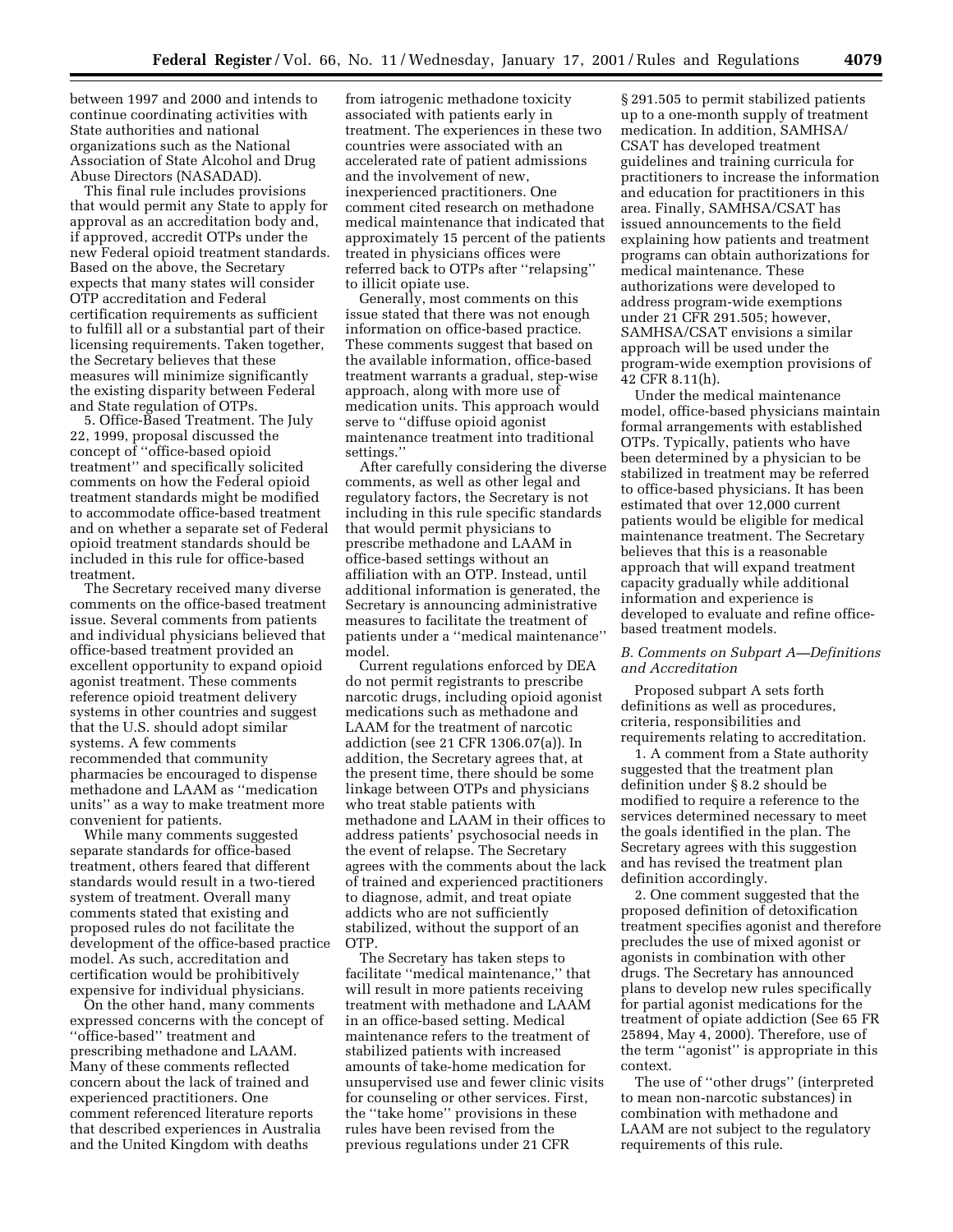3. Several comments were submitted on the proposed definition of opiate addiction. Some comments suggested that the definition should be revised to remove behavior-oriented concepts and rely on medical constructs only. One comment suggested substituting the definition of opiate addiction contained in the recent NIH consensus panel report. The Secretary concurs, and has revised the definition of opiate addiction to be more consistent with the recent NIH Consensus panel's recommendations.

4. A few comments were concerned that there would be only two accreditation bodies, CARF and JCAHO. In addition, these comments reflect concern that accreditation would be an additional requirement on top of existing FDA regulations.

As proposed in the July 22, 1999, notice (section 8.3(a)) any private nonprofit organization, State governmental entity, or political subdivision thereof, capable of meeting the requirements of subpart A is eligible to apply to become an accreditation body under the new rules. As discussed elsewhere in this final rule, some State authorities have contacted SAMHSA and expressed interest in becoming an accreditation body under subpart A. In addition, a number of non-governmental entities have expressed similar interest. Accordingly, the Secretary believes that there will be more than two accreditation bodies that seek and obtain approval to become an accreditation body under these rules.

The requirements for accreditation and SAMSHA certification under this final rule will replace the requirements for FDA approval of OTPs under previous regulations. The previous regulations in place under 21 CFR 291.505 will be rescinded on March 19, 2001.

5. The Secretary received a considerable number of diverse comments from State authorities, OTPs, and patients on the provision proposed under section 8.3(a) that would permit States to serve as accreditation bodies under the new rules. The preamble to the July 22, 1999, notice emphasized the need for States to consider serving as accreditation bodies. This emphasis was based upon the recommendation in the IOM Report that strongly suggested that the Federal Government design a consolidated inspection system that reduces the burden on OTPs from multiple (Federal, State, local) inspections.

State authorities provided a mixed response in their comments on this issue. As discussed below, several States expressed an interest in becoming

accrediting bodies under the new rules but believed that they were ineligible because they could not accredit 50 OTPs a year under proposed section 8.3. On the other hand, many States indicated that they were not interested in becoming accreditation bodies, while several indicated that they were undecided and would await additional information.

Comments from OTPs, for the most part, reflect a longstanding cooperative relationship with State regulatory authorities. OTPs, in general, did not appear to oppose the concept of State authorities serving as accreditation bodies under the proposed new system. Indeed, some OTPs, located within States that assess extensive licensing fees, commented that it would be imperative that States take on the role of accreditation bodies under the new system in order to eliminate the financial impact of licensing and accreditation fees.

Comments from patients on this issue suggested caution. Many patients sensed that State regulators would retain strict, ''process-oriented'' regulations or philosophies. These comments urged that if SAMHSA permitted States to serve as accreditation bodies then the agency should carefully monitor accreditation standards and practices to assure that they conform with the Federal opioid treatment standards.

After considering the comments on this issue, the Secretary is retaining the provision that allows States to serve as accreditation bodies under the new rules. The Secretary acknowledges that many States will choose not to participate as accreditation bodies. Some of these States already accept accreditation by recognized accreditation bodies for licensing purposes. It is expected that more States, especially States with relatively few OTPs, will also choose to accept accreditation as meeting State licensure requirements in time. Indeed, legislation enacted recently in New Hampshire to allow methadone maintenance treatment incorporated a requirement for CARF accreditation (Ref. 2). Finally, some States will apply accreditation reviews and findings to complement their licensing activities. The Secretary recognizes that the States' role in adapting to the new system will change over time as additional information on accreditation is developed.

The Secretary believes that there are adequate safeguards to address patient concerns about overly restrictive State regulations and oversight. Under section 8.3(b)(3), SAMHSA will review each applicant accreditation body's proposed accreditation standards. As part of this

review, SAMHSA will determine the extent to which the accreditation standards are consistent with the Federal opioid treatment standards. In addition, under section 8.5, SAMHSA will evaluate periodically the performance of accreditation bodies by inspecting a selected sample of the OTPs accredited by the accreditation body. As part of this effort SAMHSA may also consider follow-up inspections in cases where accreditation activities identify public health, public safety, and patient care issues.

The Secretary continues to believe, as outlined in the July 22 proposal, that there are benefits to States serving as accreditation bodies under this rule. This feature provides the potential to reduce the overall number of OTP inspections. It also permits the use and application of the vast expertise available within many State oversight agencies.

6. A number of State authorities and an accreditation body questioned the restriction under proposed section 8.3(b)(3) that would require accreditation bodies to be able to survey no less than 50 OTPs annually. Some comments contend that this would unfairly and inappropriately exclude smaller States or States with fewer OTPs from participating. These comments suggested that other requirements should be considered and applied or a waiver provision added. One accreditation body commented that accreditation bodies recognized by the Health Care Financing Administration are not subject to such arbitrary limitations. Other comments suggested that the 50 survey per year minimum was not necessary to achieve its stated purpose—to ensure the quality of accreditation services and minimize the variability of accreditation standards.

The Secretary concurs with these comments. The provisions of section 8.3(b)(3) (submission and review of proposed accreditation standards) and section 8.5 (periodic evaluation of accreditation bodies) are adequate to enable SAMHSA to ensure the quality of accreditation services and minimize the potential variability in accreditation standards. Accordingly, section 8.3(b) has been modified to remove this requirement.

7. A few comments suggested that State authorities and patient advocates should be permitted to participate in the approval of accreditation bodies under the new rules and in the accreditation process in general. These comments believe that they can make substantial contributions to the process.

The Secretary agrees that patients and State authorities can contribute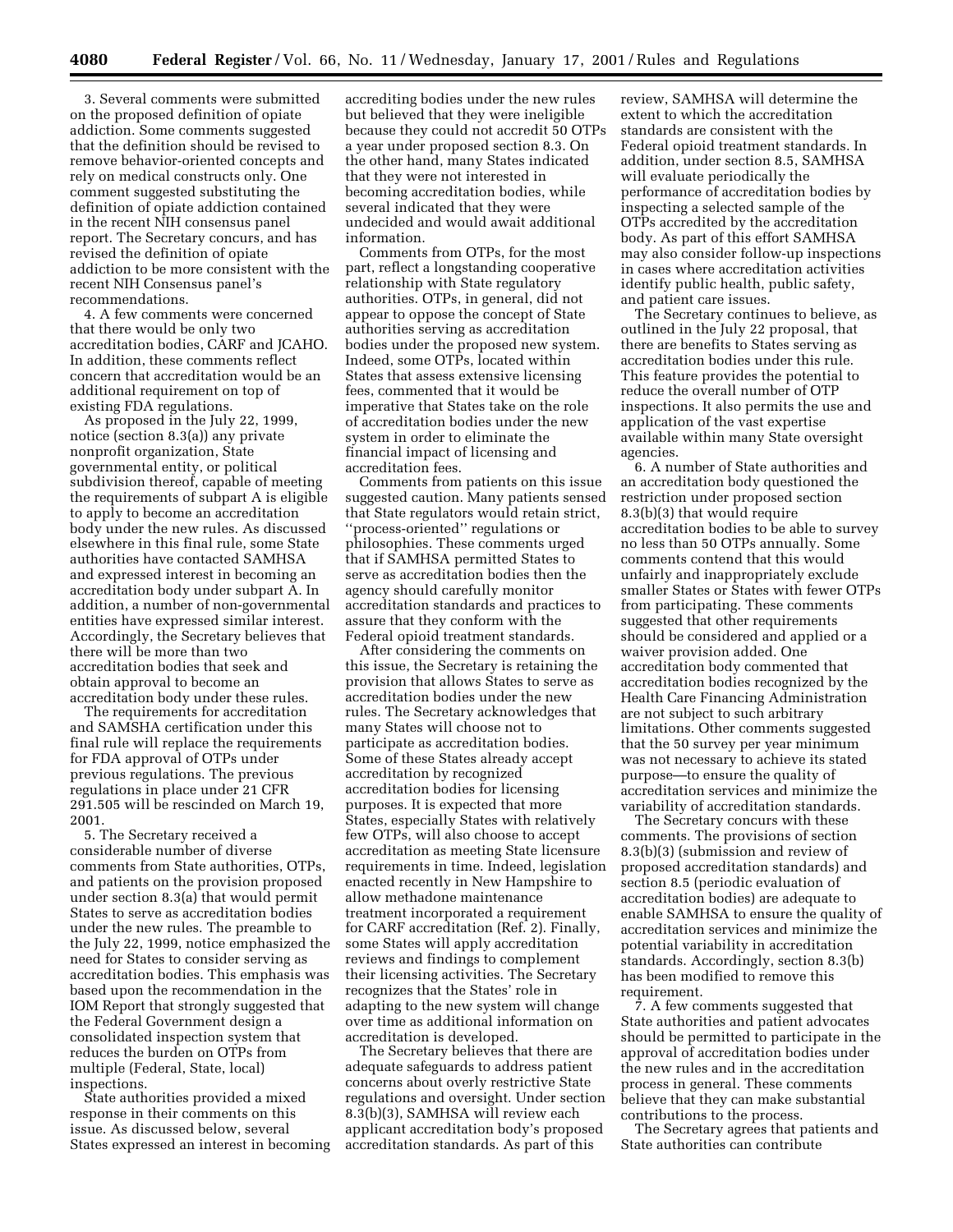substantially to the successful operation of the new system. State authorities and patients have participated in the committees that have developed SAMHSA/CSAT's Accreditation Guidelines. In addition, representatives from both these groups have served on the Accreditation Subcommittee of the SAMHSA/CSAT National Advisory Council. Accreditation standards include several provisions designed to solicit and consider individual patient views regarding treatment planning and other areas. Some, though not all, accreditation bodies also have patient hotlines that allow patients to convey concerns directly to accreditation bodies. Finally, SAMHSA and State authorities will continue to consult and interact under the new rules. The Secretary believes that these measures are adequate to assure the appropriate level of State authority and patient input into the accreditation process.

8. Several comments addressed proposed section 8.3(b)(6), pertaining to the qualifications of accreditation body personnel and proposed section 8.4(h) on accreditation teams. One State authority objected that the requirement that there be a licensed physician on the accreditation body staff was an unnecessary expense to accreditation bodies. Another comment recommended that accreditation teams should include a physician certified for dispensing opioids. Some patients advocated that the accreditation team should include a current patient.

The Secretary believes the requirements for accreditation personnel and accreditation teams as set forth in the July 22, 1999, proposal are sufficient. It is not clear that every OTP would benefit from having a physician or opioid agonist patient on the accreditation team. The Secretary has reviewed the results of accreditation surveys under the SAMHSA/CSAT methadone accreditation project. Based on these reviews, the requirements set forth under section 8.4(h) are adequate to assure that accreditation bodies carefully consider the qualifications of accreditation surveyors and accreditation teams.

9. A considerable number of comments were submitted, mostly by State authorities, concerning the absence of a definition for State authority. These comments suggested that adding a definition for state authority could reduce confusion in States that serve as accreditation bodies. In addition, these comments reflect a belief that this change would help clarify the Federal-State consultation process set forth in the proposed rule. The Secretary agrees with these

comments and has added a definition of State Authority. This definition tracks closely with the definition contained in the previous regulations under section 21 CFR 291.505.

## *C. Subpart B—Certification*

Subpart B establishes the criteria and procedures for the certification of OTPs. This section also addresses the conditions for certification and the interaction between the Federal Government and State authorities under the new rules.

1. Many comments from State regulators noted that there was no reference to a requirement that OTPs obtain a license or permit from States before receiving certification from the Federal Government. These comments reflect a concern that SAMHSA may certify a program in a State where no methadone authority exists, or without the knowledge of the State authority. Other comments urged Federal certification to pre-empt State licensing, noting that ''initial State approval will remain a de facto requirement.''

The Secretary believes that the conditions for certification as set forth in the July 22, 1999, proposal, including the provisions relating to State licensure, are adequate and appropriate to fulfill the objectives of this rule. The Secretary's role in the oversight of narcotic treatment is to set standards for the appropriate use of narcotic drugs in the treatment of addiction, and then to ensure compliance with those standards. The States, on the other hand, have a broader set of responsibilities, including regional and local considerations such as the number and distribution of treatment facilities, the structural safety of each facility, and issues relating to the types of treatment services that should be available. Nothing in this part is intended to restrict State governments from regulating the use of opioid drugs in the treatment of opioid addiction. The Secretary notes that many States exercise this authority by choosing not to authorize methadone treatment at all.

The Secretary does not believe that OTPs will open and begin treating patients without State notification, review, and approval. The Secretary has been careful to state throughout this rule that OTPs (including medication units) must comply with all pertinent State and local laws as a condition of Federal certification. As such, OTPs will also be responsible for assuring that they have the necessary approvals and licensure at the State. Moreover, OTPs must obtain DEA registration prior to accepting opioid addiction treatment drugs for the treatment of opiate addiction. DEA

registration is explicitly contingent upon State authority approval. Importantly, as noted below, there will be extensive consultation, coordination, and cooperation between SAMHSA and relevant State authorities.

2. One State regulator requested that the regulation be modified at section 8.11(c)(1) to add a requirement that SAMSHA notify the State upon receipt of applications for certification as well as approval and withdrawal. This comment was based upon a concern that provisionally certified programs could operate without a State's knowledge.

The Secretary agrees that it is imperative for States to be notified of significant certification activities, including new program applications, program suspensions and withdrawals. SAMHSA intends to notify States of all such developments under the provisions of section 8.11(c)(1). The Secretary believes that the rules are sufficiently clear on this point.

3. Some State authorities suggested revising proposed section 8.11(h), which states that SAMHSA ''may'' consult with State authorities prior to granting exemptions from a requirement under sections 8.11 or 8.12.

Section 8.11(h) permits OTPs to request exemptions from the requirements set forth under the regulation. This represents a continuation of a long-standing provision from the previous regulation under 21 CFR 291.505. The Secretary anticipates that most exemption requests under the new rule will be to permit variations from the treatment standards, including program-wide exemptions for medical maintenance. The Secretary agrees that it is appropriate and necessary to consult with State authorities on requests for variations from existing standards. Accordingly, section 8.11(h) is revised to require consultation with the State authority prior to granting an exemption.

4. Several comments from patients suggested that Federal regulations should prevent States from imposing additional regulatory requirements beyond the Federal regulations. Many of these comments contend that State regulations prevent treatment expansion, hinder accountability for quality treatment, limit patient access, and lead to patient abuses.

As noted above, the Secretary acknowledges the authority within State government to regulate the practice of medicine. This rule does not pre-empt States from enacting regulations necessary to carry out these important responsibilities.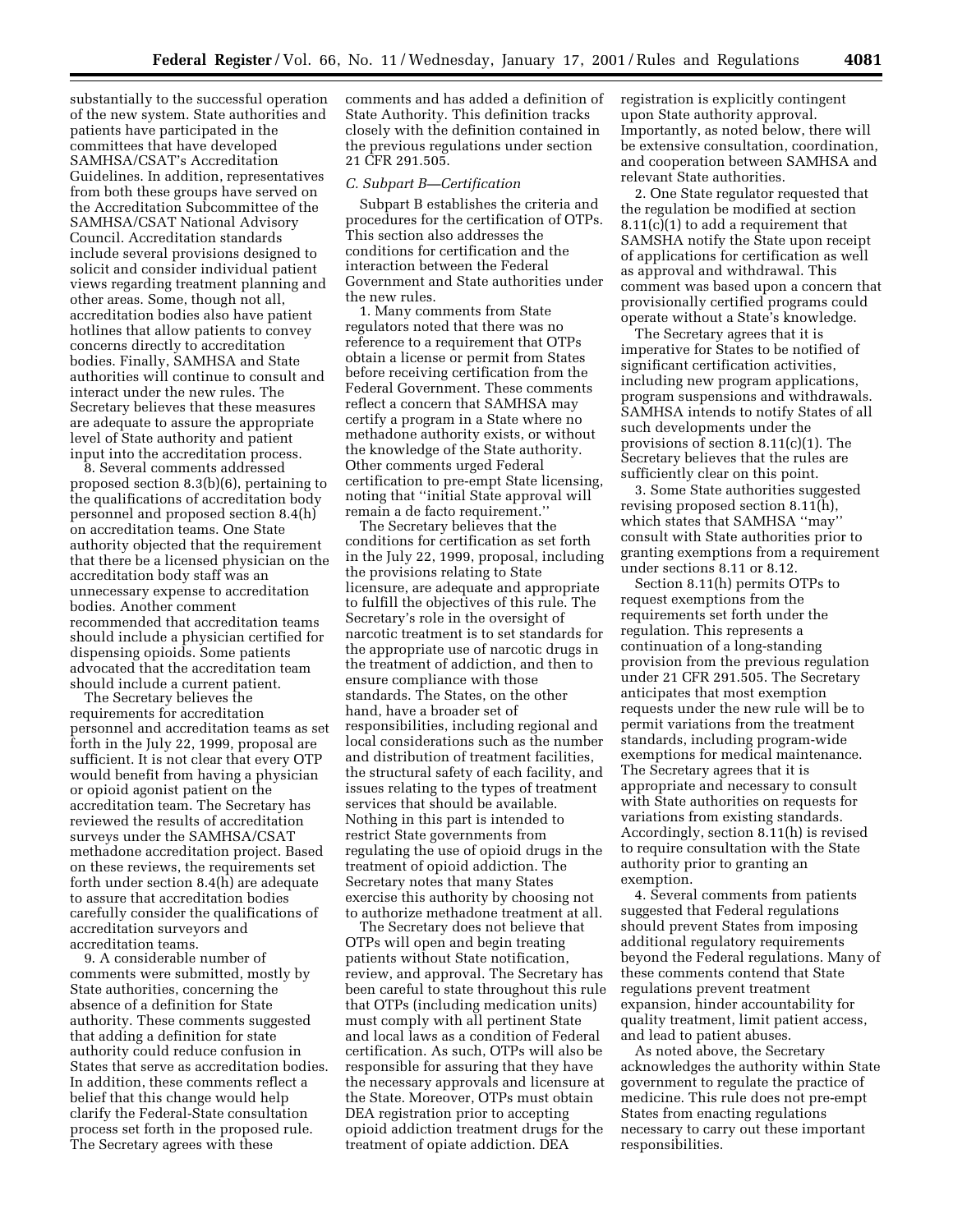Many State regulations closely resemble the previous Federal regulations under 21 CFR 291.505. In addition, many States are currently reevaluating their regulations to determine if modifications are necessary to reflect the changes in Federal rules. The Secretary encourages States to consider the new information on changes in the opioid addiction treatment field, including phases of treatment, measuring accountability for improving the quality of patient care, and modern medication dosing practices, as States proceed in revising their regulations.

The Secretary also invites States to continue to enhance their partnership with Federal authorities in this area. As noted above, the final rule includes a new feature—the opportunity for States to serve as accreditation bodies. This new activity adds to existing partnership opportunities, such as the participation in the SAPT Block Grant program and its related technical assistance program. The Secretary hopes that these actions collectively will continue the regulatory reform started with the July 22, 1999, proposal.

5. A few comments expressed concern about proposed section 8.11(e), which permits provisional certification for one year, while a program obtains accreditation. These comments believe that one year was ''too long for a program to go without accreditation.''

The Secretary believes that the maximum 1-year term (not including the 90-day extension allowed under section 8.11(e)(2)) for provisional certification is reasonable and customary with accreditation in other areas of healthcare. The purpose of this provision is to permit new OTPs to initiate operations and generate patient records to aid in the accreditation application, survey, and review process. It should be noted that OTPs will be subject to SAMHSA, DEA, and State oversight during the tenure of provisional accreditation. These OTPs must comply with Federal opioid treatment regulations and are subject to compliance actions at any time.

6. Section 8.11(i)(2) proposed that certification as an OTP would not be required for the maintenance or detoxification treatment of a patient who is admitted to a hospital or longterm care facility for the treatment of medical conditions other than addiction. One comment noted that, as written, patients admitted to hospitals for cocaine or alcohol addiction would not be eligible for treatment under this provision. The comment suggested that adding the word ''opioid'' before ''addiction'' would help to clarify this

issue. The Secretary concurs and the section 8.11(i)(2) has been changed to reflect this change.

# *D. Subpart B—Treatment Standards*

1. A number of comments were submitted on proposed section 8.12 in general. These comments stated that the Federal Opioid Treatment standards are vague and lack specificity. As such, these comments contend that the standards are unenforceable as regulations. One comment suggested that the SAMHSA/CSAT Accreditation Guidelines be incorporated as regulations.

The Secretary believes that the Federal Opioid Treatment Standards are enforceable, and do not need to be modified to accomplish their purpose under the new rules. The July 22, 1999, proposal noted that in the past, HHS has attempted to write all facets of treatment, including required services, into regulation. In addition, the proposal acknowledged that it is now accepted that (a) different patients, at different times, may need vastly different services, and (b) the state of the clinical art has changed, to reflect scientific developments and clinical experience, and is likely to continue to change and evolve as our understanding of more effective treatment methods increases. Accordingly, the Secretary proposed a more flexible approach with a greater emphasis on performance and outcome measurement. With guidance from SAMHSA, the accreditation bodies will develop the elements needed to determine whether a given OTP is meeting patient needs for required services. SAMHSA will review these elements as part of the accreditation body's initial and renewal applications to ensure that accreditation bodies have incorporated the Federal opioid treatment standards into their accreditation elements. SAMHSA will also review accreditation body elements to ensure that the elements do not exceed Federal expectations in terms of opioid agonist treatment. Incorporating accreditation guidelines into regulations would subvert this approach.

As noted in the July 22, 1999, proposal, the Secretary believes that the standards are ''enforceable regulatory requirements that treatment programs must follow as a condition of certification (64 FR 39810, July 22, 1999).'' While the new regulations increase the flexibility and clinical judgement in the way OTPs meet the regulatory requirements, they are set forth under section 8.12 as the services, assessments, procedures, etc., that OTPs "must" and "shall" provide. As such, the new standards are as enforceable as

the previous regulations under 21 CFR 291.505. OTPs that do not substantially conform with the Federal Opioid Treatment standards set forth under section 8.12 will risk losing SAMHSA certification.

2. One comment recommended that proposed section 8.12(b) should be modified to require a standard that OTPs should have adequate facilities. The comment stated that this provision existed in the previous regulation. The Secretary agrees and has added a requirement that OTP's must maintain adequate facilities. The Secretary notes, however, that SAMHSA/CSAT accreditation guidelines and accreditation standards used in the SAMHSA accreditation impact study, address the adequacy of the OTP's facility. These accreditation standards, in conjunction with treatment outcomes, will help determine whether facilities are adequate under the new rules.

3. One comment addressed proposed section 8.12(b), stating that rules should expressly require compliance with civil rights laws, not just ''pertinent'' Federal laws. As such, the comment suggests that the standards should require detailed patient grievance procedures, including appeals to neutral parties. The Secretary believes that it is not necessary to modify the rule to reflect civil rights laws specifically. These laws are included under the requirement as written. In addition, SAMHSA/CSAT Accreditation Guidelines, as well as the accreditation standards developed from them include provisions for accepting and acting upon patient grievances.

4. A number of respondents commented on proposed section 8.12(d) which addresses OTP staff credentials. Under the July 22, 1999, proposal, the Secretary proposed that each person engaged in the treatment of opiate addiction must have sufficient education, training, or experience or any combination thereof, to enable that person to perform the assigned functions. Further, all licensed professional care providers must comply with the credentialing requirements of their professions. The proposal encouraged, but did not require, that treatment programs retain credentialed staff.

Some comments requested that this standard be clarified to require American Society of Addiction Medicine (ASAM)-certified medical professionals. Another comment questioned whether personnel had to be licensed in the State where the treatment program is located. Another comment from a State Authority, recommended that the regulations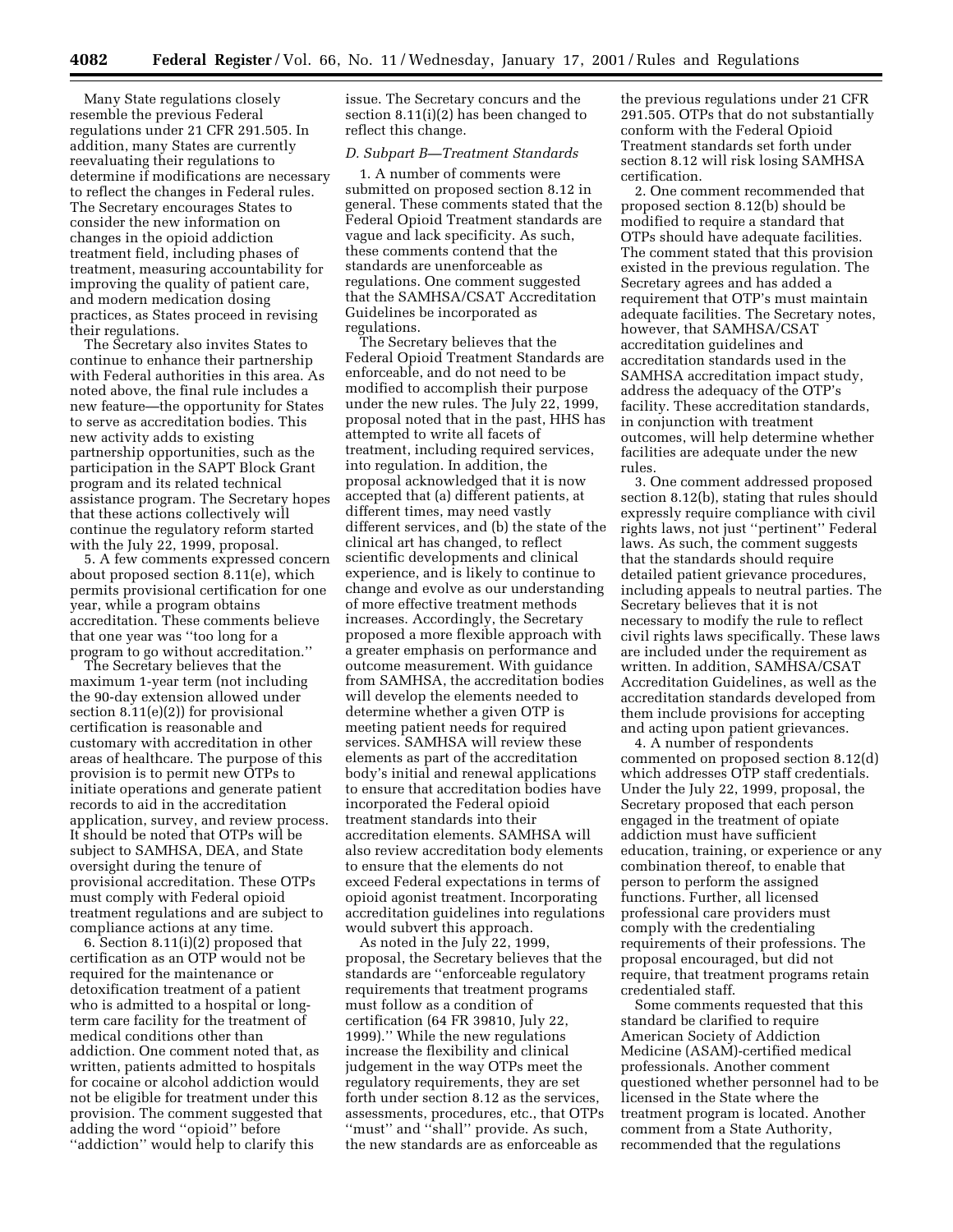specify the license, training, experience, as well as the number of licensed counselors in a program, including a minimum counselor-to-patient ratio. On the other hand, an OTP medical director commented that none of the cited credentials ''conferred competence in dealing with opioid dependent patients, per se.'' According to this comment, SAMHSA/CSAT should instead develop curricula for medical directors and other care givers.

Except for the requirements of section 8.12(h), which relate to the qualifications for practitioners who administer or order medications, the Secretary does not believe that it is appropriate to further prescribe the qualifications for health professionals in this regulation. Under sections 8.12(b), (d), (e), (f) services must be provided by professionals qualified by education and training. The Secretary does not believe that one credentialing organization should be specified as a requirement for qualifications. Instead, the Secretary intends to rely on guidelines and accreditation standards together with patient outcome assessments to determine the adequacy of training and education level of professionals in OTPs. SAMHSA/CSAT is actively developing model training curricula in this area.

5. A few comments suggested that the regulations specify the outcome measures for quality assessment plans under section 8.12(c)(1). Similarly, some comments suggested that diversion control plans, which OTPs are required to develop under section 8.12(c)(2), should also be spelled out in regulations.

The Secretary believes that the regulation as proposed provides sufficient detail on outcome measures and diversion control plans. In keeping with the intent of the regulation reform, these general requirements are elaborated in best-practice guidelines and in ''state-of-the-art'' accreditation standards. Indeed, following a review of the accreditation standards that are based upon SAMHSA/CSAT's opioid treatment accreditation guidelines, the Secretary has determined that they are adequate to ensure that OTPs will be able to develop meaningful outcome assessment and diversion control plans. In addition, these SAMHSA/CSAT accreditation guidelines and accreditation standards reflect the latest research findings in this area. Unlike the Federal regulations, these guidelines and standards will be updated periodically to reflect new research and clinical experience.

6. The Secretary received a considerable number of comments on the proposed definition and the standards for short-and long-term detoxification treatment. Most of these comments suggested that the word "detoxification" is a pejorative nonmedical term and does not constitute treatment, because few, if any, patients can be stabilized in such a short period of time. These comments suggested that all references to detoxification should be deleted from the regulations, or at least renamed.

These comments fail to recognize the distinction between opiate dependence, for which detoxification treatment is appropriate, and opiate addiction, for which maintenance treatment is appropriate. The Narcotic Addiction Treatment Act of 1974 (NATA) and regulations have long recognized these distinctions. While a majority of the available treatment research, including recent studies, concludes that maintenance treatment is much more effective than detoxification regimens, the Secretary believes that it is still necessary to retain distinct standards for maintenance and detoxification treatment (Ref. 3).

7. Several comments were submitted in response to the Secretary's specific request for comments on proposed section 8.12(e)(4) which set forth minimum requirements for detoxification treatment. The July 22, 1999, proposal retained the requirement from the existing regulation that ''a patient is required to wait no less than 7 days between concluding one detoxification episode before beginning another.'' Essentially, while sympathetic to the need for limits on detoxification treatment, all the comments on this item opposed continuing any waiting period between detoxification episodes. These respondents believe that seven days is ''artificial \* \* \* or more time than is needed.'' In addition, these comments indicate that OTPs often request and are granted exemptions from the waiting period requirement under the existing regulation, creating an unnecessary paperwork burden for OTPs, as well as State and Federal regulators. Instead, the comments suggested a limit on the number of unsuccessful detoxification episodes in one year before the patient is assessed for opioid agonist maintenance or other treatment. In addition, these comments recommended that an unsuccessful detoxification attempt be defined to include any relapse to abuse.

The Secretary agrees with the recommendations that the intent of the restrictions on detoxification can be accomplished without a mandated time interval between detoxification admissions. The standards for

detoxification treatment set forth under section 8.12(e)(2) and (4) have been revised to state that patients with two or more unsuccessful detoxification episodes within a 12-month period must be assessed by the OTP physician for other forms of treatment. This change is consistent with SAMHSA/CSAT accreditation guidelines which also elaborate on unsuccessful detoxification treatment attempts.

8. A considerable number of diverse comments addressed proposed section 8.12(f) relating to required services. This section of the July 22, 1999, proposal requires that ''adequate medical, counseling, vocational, educational and assessment services are fully and reasonably available to patients enrolled in an OTP.''

Two comments strongly recommended that the regulation require integrated, simultaneous treatment by specially cross-trained staff, for co-occurring opioid treatment and mental illness. These respondents believe that integrated services for persons with an addiction(s) and a psychiatric disorder are crucial. These dually-diagnosed patients represent 50– 80 percent of substance dependent populations.

The Secretary agrees with the importance of providing adequate integrated services for opiate-addicted patients who also suffer from psychiatric disorders. Indeed, the SAMHSA/CSAT Accreditation Guidelines, along with the accreditation standards developed by CARF and JCAHO all address the need to evaluate patients for co-occurring illnesses, including mental illness. CARF Opioid Treatment Program Accreditation Standards state that services for cooccurring illness should be provided on site or by referral. However, the same standards note that ''coexisting conditions, especially in persons from disenfranchised populations, are most effectively treated at a single site.'' The Secretary takes note that these provisions for co-occurring disorders under these new rules will be a vast improvement over the previous regulatory system, which did not address co-occurring opiate addiction and psychiatric disorders at all. As such, under the new rules, patients' access to effective treatment for cooccurring disorders will be enhanced substantially. However, the Secretary believes that it would be prohibitively expensive to require every OTP to hire and retain specialists in the treatment of co-occurring disorders.

Other comments on this section stated that the regulations should specify a schedule for services. Some comments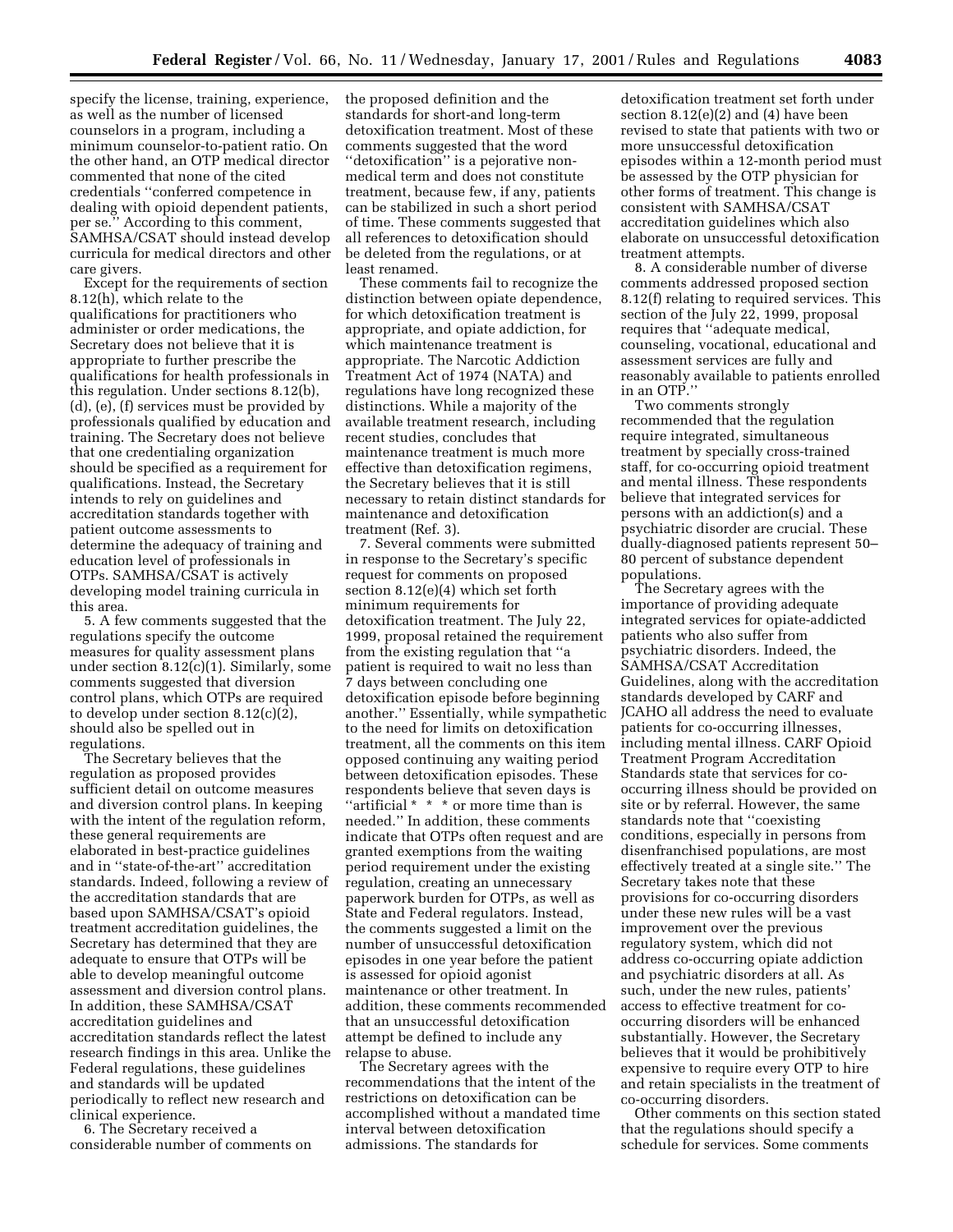recommended that the regulations require OTPs to document that patients actually receive services when they are referred to off-site providers. Other comments suggested that accreditation bodies should monitor the extent to which services are provided as part of their periodic onsite surveys. Still other comments, mostly from patients, suggested the requirement for services be eliminated, maintaining that medication is all they needed.

The Secretary believes that the requirements for services as stated in the July 22, 1999, proposal, together with the accreditation process, provide adequate assurance that patients enrolled in OTPs receive the services that they have been assessed to need. The July 22, 1999, proposal emphasized the need for these services as an essential part of treatment. However, in shifting to an accreditation approach with an emphasis on performance outcomes, the Secretary was no longer attempting to ''write all facets of these required services into regulation.'' OTPs must initially and periodically assess each patient and ensure that adequate services are available to patients determined to need them. SAMHSA/ CSAT Accreditation Guidelines and accreditation standards will elaborate on the standards for services. OTPs will be accountable through the accreditation process to assure that patients receive the appropriate services they need for successful treatment outcomes; for some patients, medication services may be sufficient to produce positive outcomes.

9. A number of respondents submitted comments on proposed section 8.12(f)(2), which requires a complete medical examination within the first 30 days following admission. Some of these comments noted that this provision, as proposed, permitted patients to enter treatment while tests, some of which required several days, are completed. Others commented that the 30 days was too long to wait for a medical exam to be completed, noting that information from the exam is crucial to the first few days of treatment. Finally, some comments suggested that regulations should specify the contents of the medical exam.

The intent of proposing 30 days for the completion of the physical exam was to allow patients into treatment while OTPs wait for the results of serology and other tests that require, in some cases, several days to complete. Section 8.12(f)(2) has been revised to clarify the requirement for a physical exam upon admission, with serology and other tests results completed w/in 14 days. The Secretary does not agree

that regulations should specify the contents of the medical examination. Instead, the Secretary believes that accreditation guidelines should express the state-of-the-art content for a medical exam appropriate for the treatment of opiate addiction.

10. The July 22, 1999, notice proposed that OTPs conduct at least eight random drug abuse tests per year for each patient. Many comments suggested that the Federal standards specify more frequent drug abuse tests, including weekly testing, to balance the more flexible proposed take-home schedule. Other comments suggested that Federal regulations should specify measures to prevent adulteration. On the other hand, some comments suggested that quarterly drug abuse testing is appropriate. Moreover, one comment recommended substituting an ''honor system'' because patients can corrupt the testing process and falsify results.

After considering the comments on this issue, the Secretary is retaining the requirement for a minimum of eight random drug abuse tests per year for maintenance treatment. The Secretary believes that this is an adequate and balanced standard for drug abuse testing. There is extensive discussion on drug abuse testing issues in the SAMHSA/CSAT Treatment Improvement Protocols and the SAMHSA/CSAT Accreditation Guidelines. In addition, these guidelines elaborate on measures to address the corruption and falsification of results. Finally, as the Federal standard is a minimum, OTPs can require more frequent tests if desired.

11. The Secretary received many comments on proposed section 8.12(g)(2) which requires OTPs to determine and document that patients are not enrolled in other programs. Most respondents question how such determinations could be made without a patient registry. One comment stated that multiple enrollments are attributable to inadequate medication dosing practices.

The July 22, 1999, proposal retained the provisions relating to multiple enrollments from the previous regulations under 21 CFR 291.505. In proposing to retain the requirement, the Secretary noted that there have been cases of patients enrolling in more than one treatment program; however, the extent of this practice is undetermined but not considered to be widespread. The intent of this provision is for OTPs to make a good faith effort, using available resources and mechanisms to ascertain whether or not a prospective patient was currently enrolled in another OTP. Some individual States

with OTPs concentrated within a community have established a patient registry and require OTPs to report new patients and patients who have discontinued in treatment. In other jurisdictions, patient registries are developed and maintained voluntarily by OTPs. OTPs also often contact other OTPs in the vicinity to determine if the patient is currently enrolled in an OTP, or they ask the patient. If used, these mechanisms must be used in accordance with the provisions at 42 CFR 2.34, regarding disclosures to prevent multiple enrollments. The Secretary acknowledges that none of these mechanisms can determine with complete certainty whether or not a patient is enrolled in more than one OTP. Accordingly, the Secretary expects that OTPs will document in each patient's record that the OTP made a good faith effort to review whether or not the patient is enrolled in any other OTP. Section 8.12(g)(2) has been revised accordingly.

12. The Secretary received many comments on proposed section 8.12(j), relating to interim methadone maintenance. Most of these comments were from patients who suggested interim maintenance as a model for long standing patients who have been stabilized in treatment. As such, these comments suggested that the term for interim methadone maintenance be extended beyond 120 days.

These comments reflect a misunderstanding of interim methadone maintenance. Interim methadone maintenance was mandated by the ADAMHA Reorganization Act of 1992 as a measure to address shortages in treatment capacity and documented waiting lists (Pub. L. 102–321, See also 58 FR 495, January 5, 1993). The legislation included several restrictions which were incorporated and retained into Federal regulations. Although very few programs have applied for authorization to provide interim methadone maintenance, the Secretary does not at this time believe it is necessary or appropriate to change the standards. Instead, as discussed elsewhere in this notice, the Secretary believes that medical maintenance provides a more reasonable approach for expanding treatment capacity.

13. The Secretary received comments on proposed section 8.11(h), which provides for exemptions from treatment standards or certification requirements. One comment suggested that the examples in the previous regulation for exemptions, be retained in the final new regulations. The comment suggests that this would encourage individual physicians, pharmacists, or both to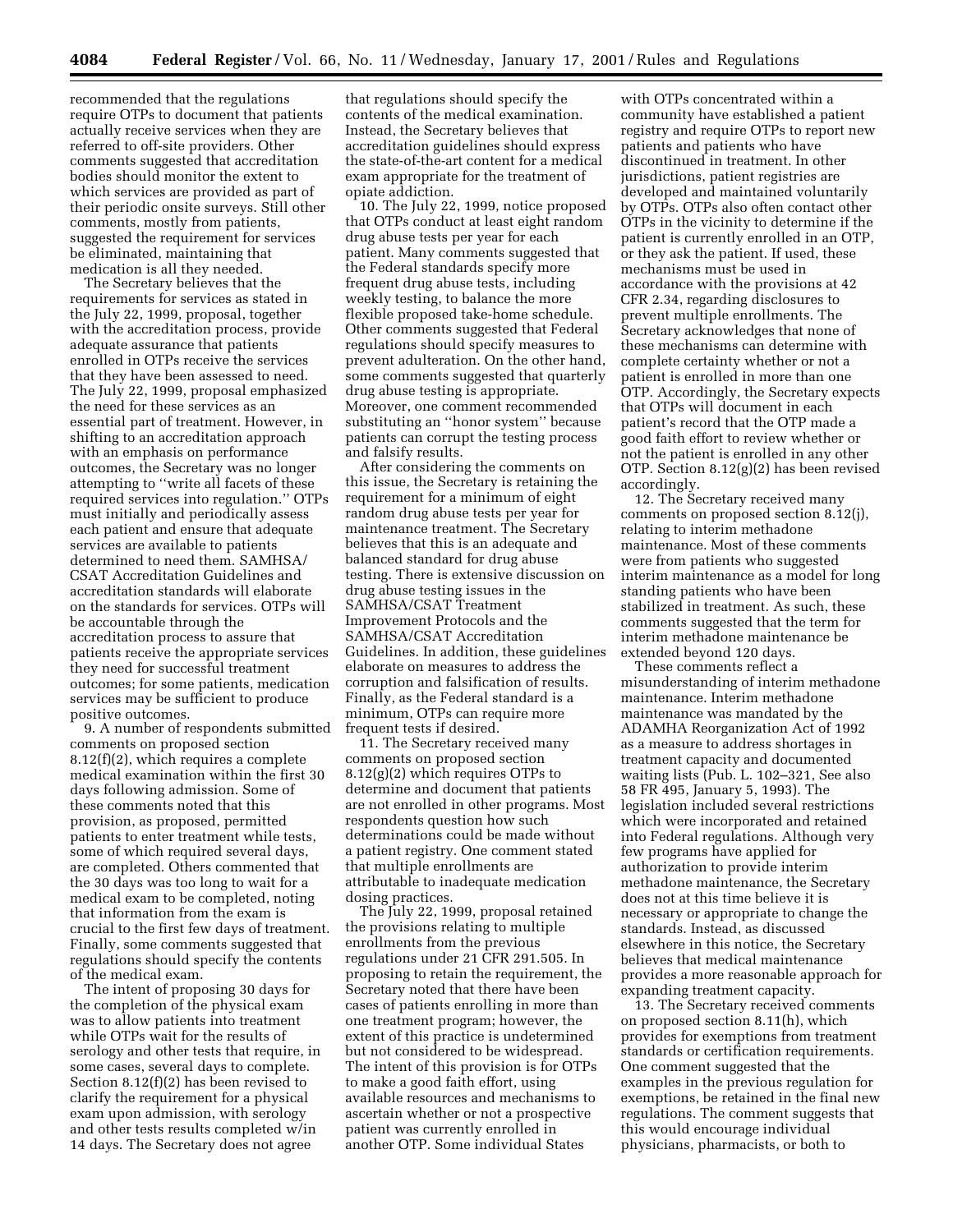provide methadone treatment in rural areas where methadone treatment is scarce or unavailable. Another comment suggested that SAMHSA streamline the exemption process and do more to publicize the availability of such regulatory options. The Secretary accepts both of these suggestions, and section 8.11(h) has been revised accordingly. In addition, SAMHSA has already taken steps to streamline the exemption process and publicize the availability of certain exemptions (Ref. 4).

14. Most comments strongly supported the provisions in proposed section 8.12(h)(3)(i) which permits OTPs to use solid dosage forms. Some patients reported spoilage and decomposition problems with 14-day supplies of liquid dosage form. Other comments suggested that the use of solid medication will reduce treatment cost modestly by eliminating the need for dosage bottles for solutions. The Secretary agrees that permitting OTPs to use solid medication will reduce treatment costs and increase treatment convenience to patients.

15. The Secretary received many comments on proposed section 8.11(h)(3)(iii) that would have required the program physician to justify in the patient record all doses above 100 mg. Most comments viewed this requirement as an inappropriate ''value judgement'' that hampers clinical judgement. The Secretary agrees that the requirement to justify a dose above 100 mg, which is a modification of a requirement under the previous regulation, is not necessary to reduce the risk of medication diversion. Accordingly, this requirement has been eliminated from the final rule.

16. The Secretary specifically requested and received comments on proposed changes to the requirements under section 8.12(i) pertaining to medications dispensed for unsupervised use (hereinafter ''take-homes''). The July 22, 1999, proposal set forth four options for addressing take-homes. These options ranged from retaining the previous requirements to a scheme based on a maximum dose. Option number 2 was discussed as the option preferred by HHS and endorsed by DEA. This option resembles the requirement under the previous regulations and retains the 8-point take-home criteria. However, option number 2 permitted patients in stable treatment for one year to receive up to a 31-day supply of medication, while the previous regulation included a maximum takehome supply of 6 days.

Most comments supported proposed option 2, with modifications. In

supporting option 2, current patients stated that less frequent clinic attendance will make treatment much more convenient. In addition, Option 2 will eliminate travel hardships and facilitate employment commitments, ultimately increasing retention in treatment and rehabilitation. Option 1, which encompassed the take-home schedule from the previous regulation, was viewed by many comments as too restrictive. Many comments opposed option 3, which proposed a set 2-week maximum milligram amount for takehomes, because it unfairly penalized patients receiving higher doses.

On the other hand, a form letter circulated and submitted by several treatment programs stated that no patients should be eligible for a 31-day take-home supply. According to these comments, all patients must report to clinics often so that their rehabilitation can be monitored appropriately. In addition, these comments stated that allowing any patient a 31-day take-home supply presents an unacceptable risk of diversion.

The Secretary does not agree with these comments. Indeed, there is considerable evidence that many patients can responsibly handle supplies of take-home medications beyond the 6-day maximum allowed under the previous regulations. In addition, FDA has permitted hundreds of patients to receive monthly takehome supplies of methadone through exemptions or Investigational New Drug Applications. These investigations have been analyzed and reported in scientific literature and indicate that patients successfully continue in rehabilitation (Ref. 5). Moreover, these cases indicate that rehabilitation is enhanced through these ''medical maintenance'' models. Accordingly, and in response to an increased interest in this issue, FDA and SAMHSA/CSAT issued a ''Dear Colleague'' letter on March 30, 2000, that advised the field on procedures for obtaining OTP exemptions for medical maintenance, which include a provision for up to a 31-day supply of take-home medication (Ref 4).

The Secretary notes that many comments provided suggestions on refining the basic schedule for takehome eligibility outlined in proposed option 2. For example, many comments suggested that one year of stable treatment was still too short a period of time to evaluate whether patients can responsibly handle a 31-day supply of take-home medication. These comments suggested an interim step that permits a 14-day take-home supply after one year of stable treatment before a patient is eligible for a 31-day supply.

The Secretary concurs with these comments. The 2-year time in treatment requirement is more consistent with the studies and exemptions for medical maintenance granted to date under the previous rules. In addition, this schedule is more consonant with the schedule set forth in the SAMHSA/ CSAT Accreditation Guidelines and the accreditation body standards. Accordingly, section 8.12(i)(3) has been revised to reflect a 14-day take-home step after one year of stable treatment and to reflect that patients are eligible for a take-home supply up to 31 days after two years of stable treatment. The language in other parts of section 8.12(i)(3) has been modified slightly for clarity to lengthen the duration of the steps within the first year of treatment, and to remove some requirements for observed ingestion.

17. Comments overwhelmingly supported the proposal to permit takehome use of LAAM and suggest that the Secretary apply the same schedule as methadone, *e.g.* option 2. A comment from a practitioner who has treated over 500 patients, stated that patients dislike being switched from LAAM to methadone when necessary for travel purposes. Most comments suggested that diversion of LAAM is no more likely than the diversion of methadone which generally is not problematic. One comment submitted the results of a 149 patient study on LAAM take-home use. Patients were randomized into takehome and clinic only groups. As part of the study, 545 take-home doses of LAAM were distributed to patients, and patients were subject to random ''callbacks.'' There was no evidence of tampering, diversion, or interest in obtaining LAAM take-home supplies illicitly. In addition, there were no differences between the two groups in the measured outcome variables. The investigator concluded that methadone and LAAM should be subject to the same take-home requirements. The Secretary concludes that LAAM should be available for take-home use under this rule.

18. A comment submitted by a physician discussed his successful experience using LAAM for detoxification treatment, finding LAAM to be superior to methadone for detoxification with some patients. The comment suggested that the regulations should be modified to permit the use of LAAM for detoxification.

Although previous **Federal Register** notices may have suggested that LAAM was not available for use in detoxification treatment (58 FR 38704, July 20, 1993), the July 22, 1999, proposal does not prohibit the use of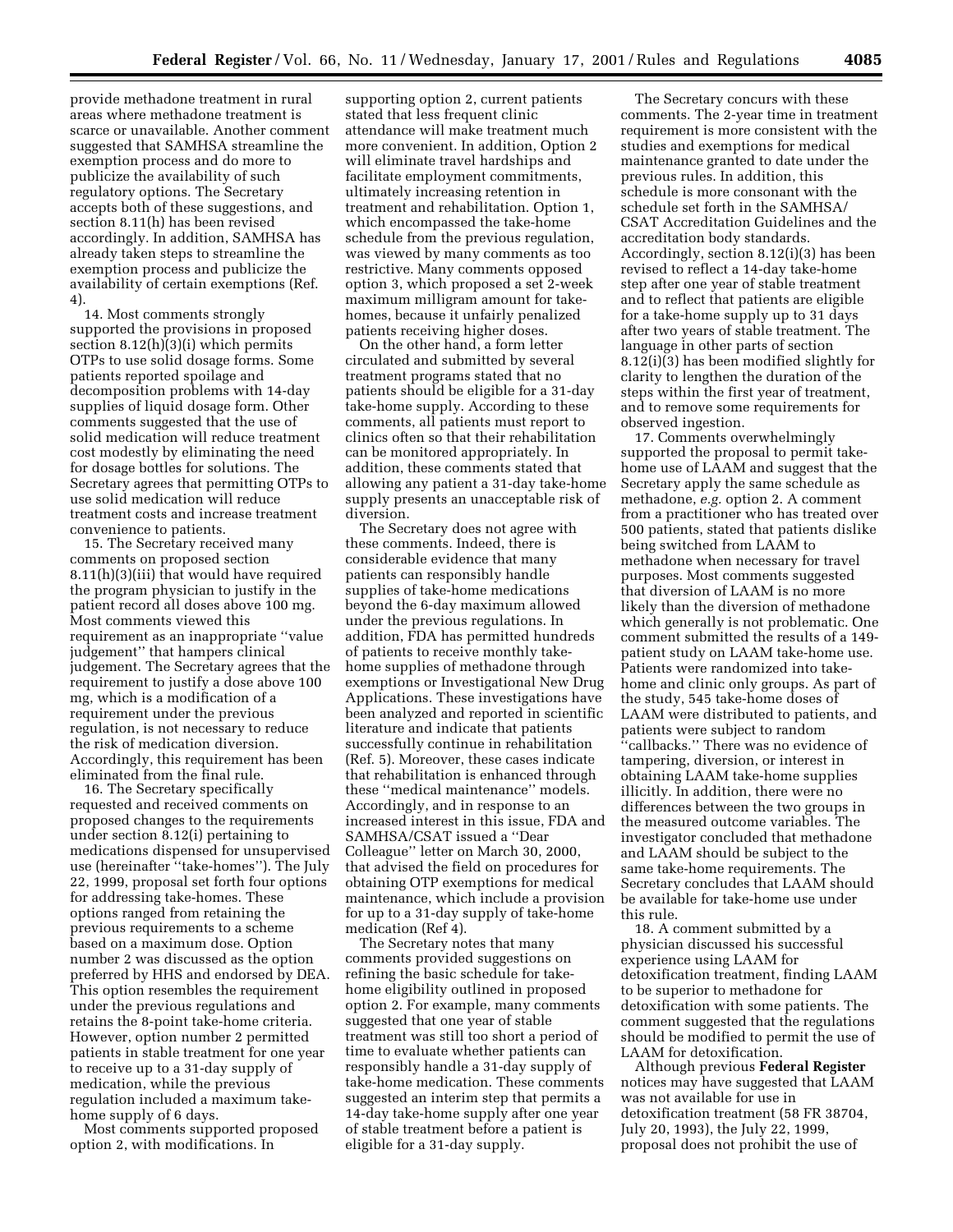methadone or LAAM for detoxification treatment. Indeed, the current FDA approved labeling for LAAM discusses and provides guidance on withdrawing patients from LAAM therapy:

ORLAAM is indicated for the management of opiate dependence \* \* \* There is a limited experience with detoxifying patients from ORLAAM in a systematic manner, and both gradual reduction (5 to 10% a week) and abrupt withdrawal schedules have been used successfully. The decision to discontinue ORLAAM therapy should be made as part of a comprehensive treatment plan.

The Secretary believes that the regulations are adequately clear on this point.

19. A few respondents commented upon the proposed implementation plan and whether OTPs could be expected to comply with the timetables for achieving accreditation. Under proposed section 8.11(d), treatment programs approved under the previous regulations are deemed certified under the new rules. This ''transitional certification'' would expire on June 18, 2001 unless the OTPs certify with a written statement signed by the program sponsor that they will apply for accreditation within 90 days of the date SAMHSA approves the first accreditation body. Transitional certification, in that case, will expire on March 19, 2003. SAMHSA may extend transitional certification on a case-bycase basis for up to one year under certain conditions. The comments questioned whether SAMHSA had empirical evidence that OTPs could meet this timetable.

The Secretary believes that the timetables proposed in the July 22, 1999, notice remain reasonable. A significant number of OTPs have already had experience with accreditation. This includes programs located in Department of Veterans Affairs Medical Centers, as well as OTPs located in the several States that require accreditation of OTPs (Maryland, Indiana, North Carolina, Georgia, South Carolina, and Michigan). Moreover, as discussed previously, as part of SAMHSA/CSAT's accreditation implementation plan, two accreditation bodies conducted accreditation surveys of OTPs and accredited over 50 OTPs in just a few months. SAMHSA/CSAT has planned additional training and technical assistance to enable OTPs to understand and comply with the new regulations. In addition, the regulations have been streamlined with fewer reporting and recordkeeping requirements. OTPs have had ample opportunity to prepare for this final rule, and the SAMHSA/CSAT Accreditation Guidelines as well as the

CARF and JCAHO accreditation standards have been widely available for years. Taken together, these factors provide the Secretary with reasonable confidence that OTPs can apply for and achieve accreditation within two years from the effective date of this rule.

The Secretary is sensitive to concerns about OTPs contacting accreditation bodies and scheduling accreditation reviews in a convenient manner. Therefore, while not changing the timetables for achieving accreditation under the final rule, the Secretary has modified section 8.11(d) to state that programs will agree to apply for accreditation within 90 days from the date SAMSHA announces the approval of the second accreditation body. The Secretary believes that tying this certification for OTPs to apply from the date SAMHSA announces the approval of the first accreditation body to the date SAMHSA announces approval of the second accreditation body will facilitate OTPs contacting and achieving accreditation under the final rule.

20. A few comments requested that OTPs that have been previously accredited by JCAHO and CARF should be ''grandfathered'' somehow under the new final regulations.

There are no provisions in the final rule to accept accreditation by accreditation bodies that have not been approved by SAMHSA under section 8.3(d). These accreditation bodies did not develop and apply accreditation standards that were based upon the opioid agonist treatment standards set forth under section 8.12. SAMHSA, however, will consider on a case-bycase basis, whether OTPs that achieved accreditation under the SAMHSA/CSAT implementation initiative can be exempted from re-accreditation under this final rule, pursuant to section 8.11(h).

*E. Subpart C—Procedures for Review of Suspension or Proposed Revocation of OTP Certification, and of Adverse Action Regarding Withdrawal of Approval of an Accreditation Body*

1. One comment recommended that subpart C should be revised to add discovery provisions. This would enable OTPs to obtain crucial information on how ''accreditation bodies conducted their investigation.'' The Secretary believes that the provisions of subpart A that require that accreditation bodies have appeals procedures in their accreditation decision-making process is adequate to assure that OTPs can obtain the information they need on accreditation activities.

2. One comment suggested that subpart C should be revised to allow applicant OTPs to appeal decisions to deny approval of an initial application. The Secretary does not agree and points out that OTPs will be able to appeal denials of accreditation by accreditation bodies under § 8.3(b)(4)(vii).

3. Response times in § 8.26(a), (b) and (c) have been lengthened, as have the oral presentation timeframes in § 8.27(d), and expedited procedures in § 8.28(a) and (d).

# *F. Conclusion and Delegation of Authority*

After considering the comments submitted in response to the July 22, 1999, proposal, along with the information presented during the November 1, 1999, Public Hearing, the Secretary has determined that the administrative record in this proceeding supports the finalization of new rules under 42 CFR part 8.

In a notice to be published in a future issue of the **Federal Register,** the Secretary will announce the delegation of authority to the Administrator of SAMHSA, with the authority to redelegate, responsibility for the administration of 42 CFR part 8.

# **III. Analysis of Economic Impacts**

The Secretary has examined the impact of this rule under Executive Order 12866. Executive Order 12866 directs Federal agencies to assess all costs and benefits of available regulatory alternatives and, when regulation is necessary, to select regulatory approaches that maximize net benefits (including potential economic, environmental, public health and safety, and other advantages, distributive impacts, and equity). According to Executive Order 12866, a regulatory action is ''significant'' if it meets any one of a number of specified conditions, including having an annual effect on the economy of \$100 million; adversely affecting in a material way a sector of the economy, competition, or jobs; or if it raises novel legal or policy issues. While this rule is not a significant economic regulation, the Secretary finds that this rule is a significant regulatory action as defined by Executive Order 12866. As such, this rule has been reviewed by the Office of Management and Budget (OMB) under the provisions of that Executive Order. In addition, it has been determined that this rule is not a major rule for the purpose of congressional review. For the purpose of congressional review, a major rule is one which is likely to cause an annual effect on the economy of \$100 million; a major increase in costs or prices; significant effects on competition, employment, productivity, or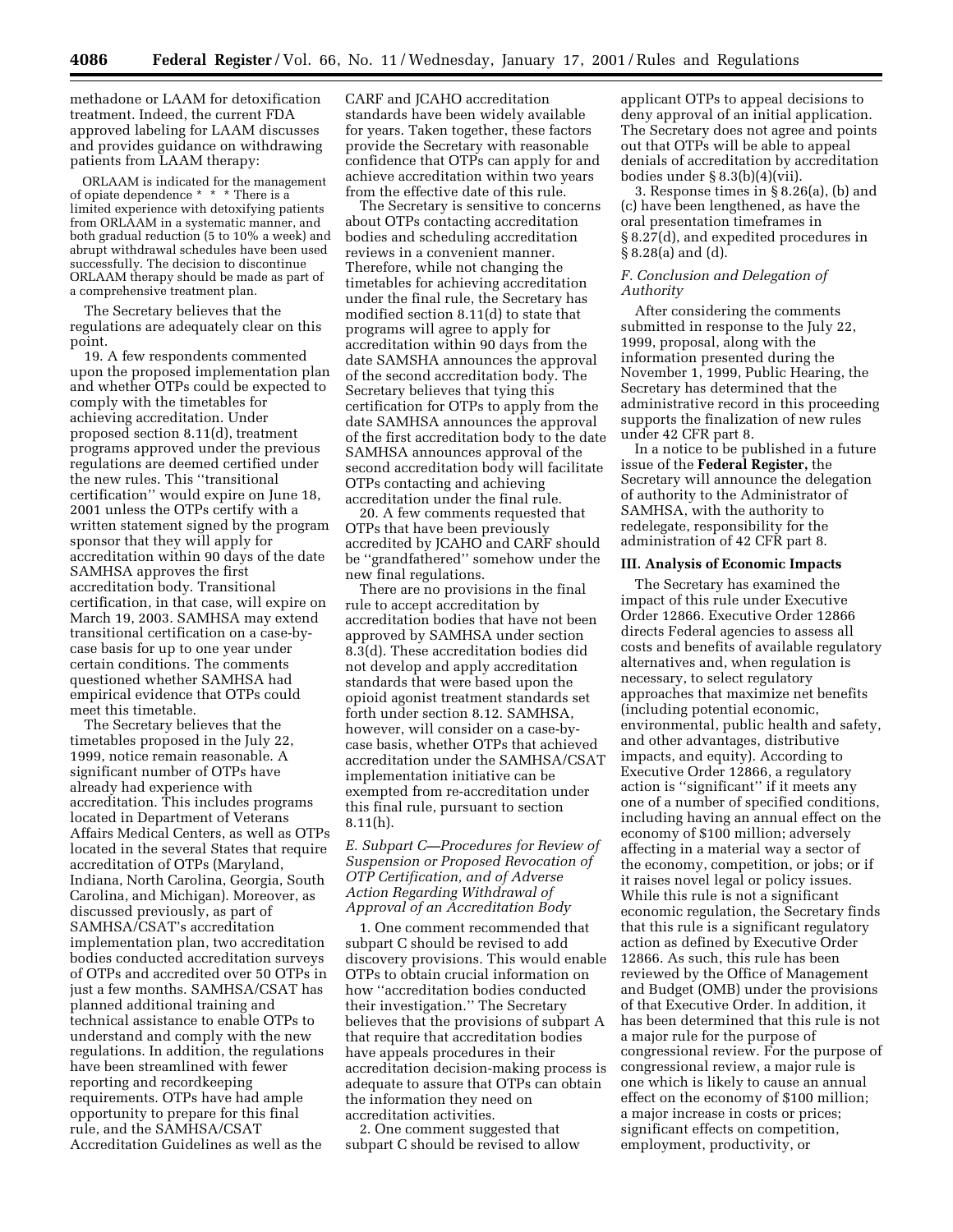innovation; or significant effects on the ability of U.S.-based enterprises to compete with foreign-based enterprises in domestic or export markets.

# *A. Introduction*

As noted in the July 22, 1999, proposal, approximately 900 OTPs provide opioid agonist treatment to approximately 140,000 patients in the U.S. For almost 30 years, FDA has applied process-oriented regulations with periodic inspections to approve and monitor these OTPs. This final rule establishes an accreditation-based regulatory system, administered by SAMHSA, to carry out these responsibilities. In addition, this final rule includes changes that will make the regulations more flexible, and provide the opportunity to increase treatment capacity. OTPs will incur additional costs under the new accreditation-based system, but these additional costs are modest, and the Secretary believes are offset by benefits set forth under the new rules.

The additional costs under these new rules are attributable to the costs of accreditation. FDA did not assess fees for inspections under the previous regulations. Under the new rules, private not-for-profit accreditation bodies will assess accreditation survey fees, and if necessary, reinspection fees. The July 22, 1999, proposal estimated that the direct and indirect costs of accreditation at \$4.9 million per year. These annual cost equal approximately \$5,400 per facility and \$39 per patient. The cost estimates were based on discussions with three accreditation bodies. Overall, the net costs of the new system over the existing FDA system, factoring in SAMHSA's estimated annual oversight costs of \$3.4 million, was \$4.4 million. The July 22, 1999, proposal noted that additional information on accreditation costs would be derived from SAMHSA/CSAT ongoing accreditation implementation project and requested specific comments on the estimates provided.

As discussed above, although a number of comments submitted in response to the July 22, 1999, proposal predicted that accreditation costs could be higher, these predictions were based upon accreditation experiences in the past, not associated with the specific accreditation standards set forth under the new system. The results from approximately 50 accreditation surveys under the SAMHSA accreditation impact study suggest that the costs, as estimated in the July 22, 1999, proposal, are reasonably accurate.

The July 22, 1999, proposal discussed the benefits of the proposed rule in

terms of the advantages of accreditation and in terms of relapse rates as a function of retention in treatment. Although difficult to quantify, the Secretary believes that the accreditationbased system will provide more frequent quality surveys of OTPs and allow greater flexibility in the delivery of opioid treatment. In addition, patients have commented that the increased flexibility of the new regulations, particularly in the standards for medications dispensed for unsupervised use, will increase patient convenience, increase patient satisfaction, and increase patient retention in treatment. Importantly, changes in the regulations will facilitate and expand medical maintenance treatment freeing resources to expand treatment capacity. As noted in the July 22, 1999, proposal, increasing retention in treatment and increasing the number of patients in treatment will lead to decreases in mortality and morbidity associated with opiate addiction, decrease health expenditures, and decrease criminal activity. These benefits are likely to be significantly greater than the costs of these new regulations.

#### **B. Small Entity Analysis**

The Regulatory Flexibility Act (RFA) requires agencies to analyze regulatory options that would minimize any significant impact of a rule on a substantial number of small entities. SAMHSA included such an analysis in the July 22, 1999, proposal.

### 1. Description of Impact

The July 22, 1999, proposal provided an extensive description of the industry, and concluded that, although the regulations were streamlined under the proposal with fewer forms and reporting requirements, the proposed rule constituted a significant impact on a substantial number of small entities. This impact is attributable to the requirement that all OTPs, regardless of size, must be accredited and maintain accreditation in order to continue to treat patients. Overall, the July 22, 1999, proposal estimated that the cost per patient for a ''small'' OTP (defined as an OTP treating 50 or fewer patients) would increase slightly more than the industry average (\$50 compared to \$39).

# 2. Analysis of Alternatives

The July 22, 1999, notice included a brief discussion of alternatives to the proposed accreditation-based regulatory scheme. In the analysis set forth initially in the July 22, 1999 notice, the Department discussed but dismissed the alternative of continuing the existing

direct, FDA monitored, regulatory system because of the findings and criticisms of that system identified in the Institute of Medicine Report and elsewhere. In addition, the alternative of allowing self-certification was discussed, but rejected due to concerns about diversion and insufficient enforceability.

The preamble to the proposed rule also included a brief discussion of alternatives that would minimize the economic impact of the new regulations on small businesses and other small entities. For example, the notice discussed the alternative of exempting small facilities from some requirements. It was also noted that small facilities could seek arrangements with larger facilities that could lower costs with economy-of-scale features.

The issues in this initial analysis were highlighted for specific comment, and the notice itself was sent to every OTP identified in the FDA inventory of approved programs. Except to say that small programs should not have to close under the new rules, or that small programs should be exempt from accreditation, very few comments addressed the issue specifically, or provided information on alternatives. Therefore, this initial analysis does not require changing and is adopted as the final regulatory flexibility analysis.

3. Response to Comments From Small Entities

These issues were highlighted for specific comment, and the notice itself was sent to every OTP identified in the FDA inventory of approved programs. Except to say that small programs should not have to close under the new rules, or that small programs should be exempt from accreditation, very few comments addressed the issue specifically, or provided information on alternatives.

As discussed above, SAMHSA has evaluated the results of accreditation surveys of OTPs conducted pursuant to the proposed Federal opioid treatment standards. As such, SAMHSA has a better understanding of how accreditation will work in both large and small OTPs. Moreover, SAMHSA has provided technical assistance to participating programs to help them achieve accreditation. SAMHSA expects to continue providing technical assistance to programs during and after the transition to the new system.

The accreditation-based system, the subject of these new rules, includes flexibility measures for small OTPs. The Secretary anticipates that there will be a number of approved accreditation bodies to choose from, including those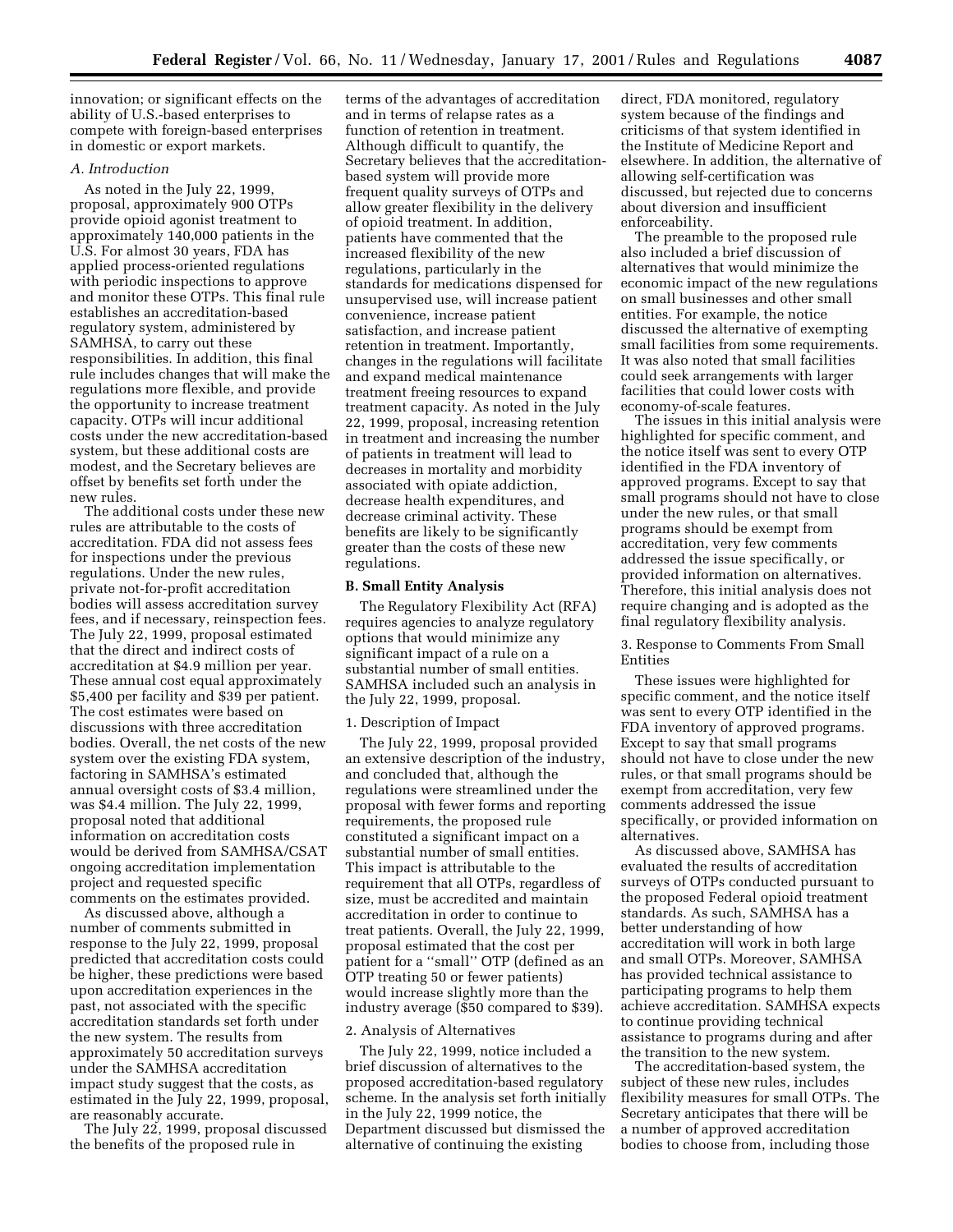that will adjust accreditation fees on a sliding scale tied to the patient census. In addition, SAMHSA will retain the authority to certify programs without accreditation and could apply this provision, if necessary, to address burdens to OTPs with low patient censuses. SAMHSA prefers this case-bycase approach to a blanket exemption from accreditation requirements for programs below an arbitrary size. Such a blanket exemption would not be consistent with the intent of this regulatory initiative—to enhance the quality of opioid agonist treatment. The Secretary believes that, taken together, these considerations can mitigate the impact on small entities, while still meeting the objectives of this rulemaking.

# *C. Unfunded Mandates Reform Act of 1995*

The Secretary has examined the impact of this rule under the Unfunded Mandates Reform Act of 1995 (UMRA) (Public Law 104–4). This rule does not trigger the requirement for a written statement under section 202(a) of the UMRA because it does not impose a mandate that results in an expenditure of \$100 million (adjusted annually for inflation) or more by State, local, and tribal governments in the aggregate, or by the private sector, in any one year.

## **IV. Environmental Impact**

The Secretary has previously considered the environmental effects of this rule as announced in the proposed rule (64 FR 39810 at 39825). No new information or comments have been received that would affect the agency's previous determination that there is no significant impact on the human environment and that neither an environmental assessment nor an environmental impact statement is required.

## **V. Executive Order 13132: Federalism**

The Secretary has analyzed this final rule in accordance with Executive Order 13132: Federalism. Executive Order 13132 requires Federal agencies to carefully examine actions to determine if they contain policies that have federalism implications or that preempt State law. As defined in the Order, ''policies that have federalism implications'' refer to regulations, legislative comments or proposed legislation, and other policy statements or actions that have substantial direct effects on the States, on the relationship between the national government and the States, or on the distribution of power and responsibilities among the various levels of government.

The Secretary is publishing this final rule to set forth treatment regulations that provide for the use of approved opioid agonist treatment medications in the treatment of opiate addiction. The Narcotic Addict Treatment Act (the NATA, Pub. L. 93–281) modified the Controlled Substances Act (CSA) to establish the basis for the Federal control of narcotic addiction treatment by the Attorney General and the Secretary. Because enforcement of these sections of the CSA is a Federal responsibility, there should be little, if any, impact from this rule on the distribution of power and responsibilities among the various levels of government. In addition, this regulation does not preempt State law. Accordingly, the Secretary has determined that this final rule does not contain policies that have federalism implications or that preempt State law.

# **VI. Paperwork Reduction Act of 1995**

This final rule contains information collection provisions which are subject to review by the Office of Management and Budget (OMB) under the Paperwork Reduction Act of 1995 (the PRA)(44 U.S.C. 3507(d)). The title, description and respondent description of the information collections are shown in the following paragraphs with an estimate of the annual reporting burden. Included in the estimate is the time for

reviewing instructions, searching existing data sources, gathering and maintaining the data needed, and completing and reviewing the collection of information.

*Title:* Narcotic Drugs in Maintenance and Detoxification Treatment of Narcotic Dependence; Repeal of Current Regulations and Adoption of New Regulations.

*Description:* The Secretary is issuing regulations to establish an accreditationbased regulatory system to replace the current system that relies solely upon direct Federal inspection of treatment programs for compliance with processoriented regulations.

These new rules are intended to enhance the quality of opioid treatment by allowing increased clinical judgment in treatment and by the accreditation process itself with its emphasis on continuous quality assessment. As set forth in this final rule, there will be fewer reporting requirements and fewer required forms under the new system. The total reporting requirements are estimated at 2,071 hours for treatment programs, and 341 hours for accrediting organizations as outlined in Tables 1 and 2.

The regulation requires a one-time reporting requirement for transitioning from the old system to the new system. The estimated reporting burden for ''transitional certification'' is approximately 475 hours. The proposal also requires ongoing certification on a 3-year cycle, with an estimated reporting burden of approximately 300 hours.

*Description of Respondents:* Business or other for-profit; Not-for-profit institutions; Federal Government; State, local or tribal government.

No comments were submitted in response to the Secretary's invitation in the July 22, 1999, proposal to comment on the information collection requirements.

# TABLE 1.—ANNUAL REPORTING BURDEN FOR TREATMENT PROGRAMS

| 42 CFR citation | Purpose                                                           | Number of<br>respondents | Responses/<br>respondent | Hours/<br>response | Total hours |
|-----------------|-------------------------------------------------------------------|--------------------------|--------------------------|--------------------|-------------|
|                 |                                                                   | 75                       |                          | 1.50               | 112.50      |
|                 |                                                                   | 300                      |                          | 1.00               | 300.00      |
|                 |                                                                   | 35                       |                          | 1.17               | 40.83       |
|                 | Application for transitional certification (SMA-162) <sup>2</sup> | 300                      |                          | 1.58               | 475.00      |
|                 |                                                                   | 75                       |                          | .50                | 37.50       |
|                 | Application for extension of provisional certification            | 30                       |                          | .25                | 7.50        |
|                 | Notification of sponsor or medical director change                | 60                       |                          | .33                | 20.00       |
|                 | Documentation to SAMHSA for interim mainte-<br>nance.             |                          |                          | 2                  | 2.00        |
|                 | Request to SAMHSA for Exemption from 8.11 and<br>8.12.            | 800                      | 3                        | .438               | 1050.00     |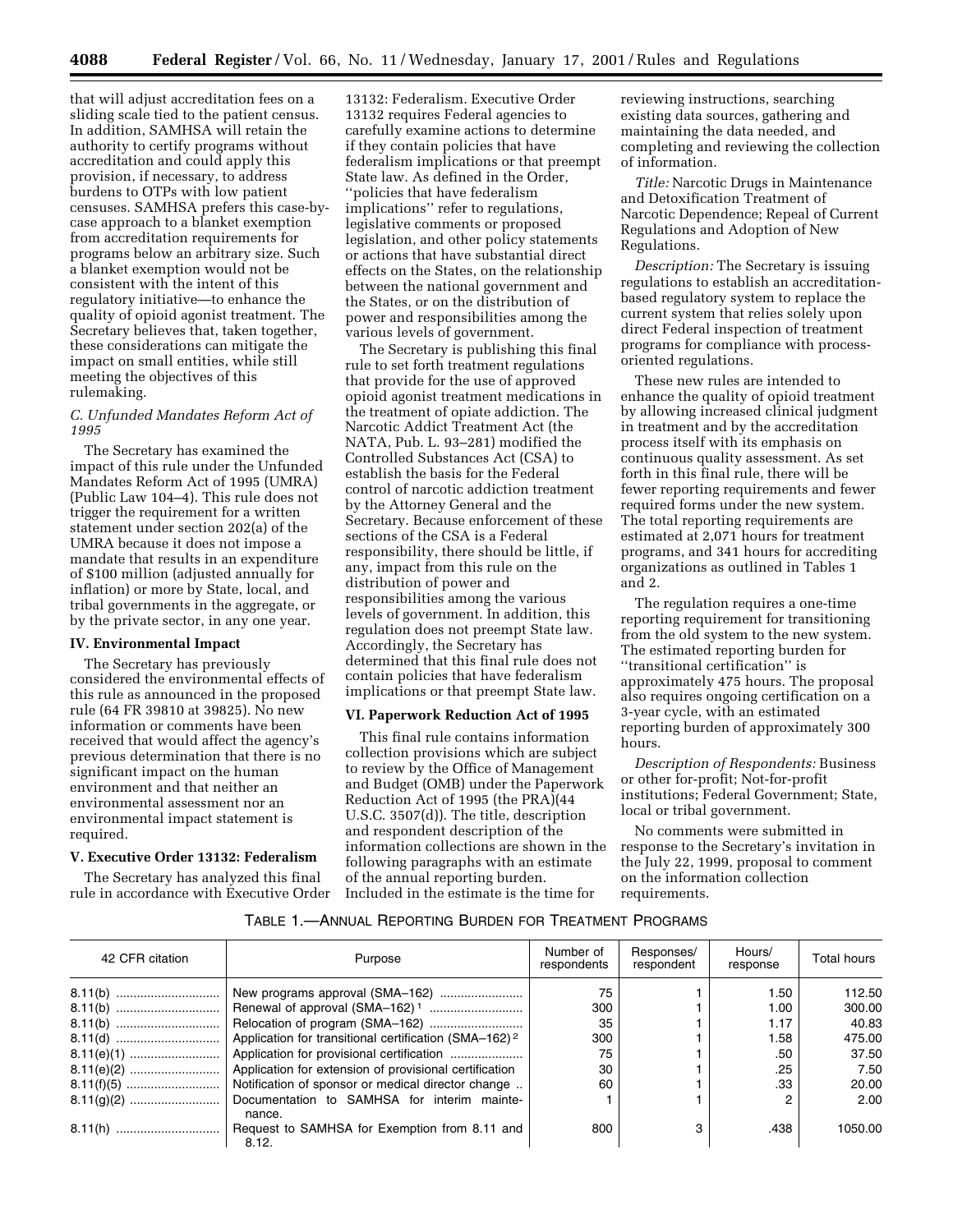| 42 CFR citation | Purpose                                                                          | Number of<br>respondents | Responses/<br>respondent | Hours/<br>response | Total hours |
|-----------------|----------------------------------------------------------------------------------|--------------------------|--------------------------|--------------------|-------------|
|                 | Notification to SAMHSA Before Establishing Medi-<br>cation Units.                |                          |                          | .25                | .75         |
|                 | Notification to State Health Officer When Patient<br>Begins Interim Maintenance. |                          |                          | .33                | .33         |
|                 | Contents of Appellant Request for Review of Sus-<br>pension.                     |                          |                          | .25                | .50         |
| 8.25(a)         |                                                                                  |                          |                          | 1.00               | 2.00        |
|                 | Appellant's Review File and Written Statement                                    |                          |                          | 5.00               | 10.00       |
|                 | Appellant's Request for Expedited Review                                         |                          |                          | 1.00               | 2.00        |
|                 | Appellant's Review File and Written Statement                                    |                          |                          | 5.00               | 10.00       |
| Total           |                                                                                  |                          |                          |                    | 2.070.91    |

|  | TABLE 1.—ANNUAL REPORTING BURDEN FOR TREATMENT PROGRAMS—Continued |  |  |  |
|--|-------------------------------------------------------------------|--|--|--|
|--|-------------------------------------------------------------------|--|--|--|

<sup>1</sup> Applications for renewal of certification are required every 3 years.

2Transitional Certification is a one-time requirement and will be included in the total annualized burden but averaged over the 3-year period of the OMB collection activity approval.

The final rule does not increase the estimated annualized burden. Certain reporting requirements have been eliminated, such as submissions for authorizations to use LAAM, the requirement to submit a physician responsibility statement (FDA Form 2633), and elimination of the requirement to obtain Federal approval for take-home doses of methadone in excess of 100 mg that exceed a 6-day supply. The new rule adds a one-time

requirement for existing programs to apply for transitional certification, and a requirement to apply for certification renewal every third year. The annualized burdens associated with these new reporting requirements offset the burdens eliminated, resulting in no estimated net change.

Accreditation bodies will also require treatment programs to submit information as part of the standard operating procedures for accreditation.

As mentioned earlier in this notice, accreditation bodies, under contract to SAMHSA, have accredited existing OTPs as part of an initiative to gain more information on the accreditation of OTPs. SAMHSA prepared a separate OMB Paperwork Reduction notice and analysis for that information collection activity (63 FR 10030, February 27, 1998, OMB approval number 0930– 0194).

| TABLE 2.—ANNUAL REPORTING BURDEN FOR ACCREDITATION ORGANIZATIONS |  |
|------------------------------------------------------------------|--|
|------------------------------------------------------------------|--|

| 42 CFR citation         | Purpose                                                      | No. of<br>respondents | Responses/<br>respondent | Hours/<br>response | Total hours |
|-------------------------|--------------------------------------------------------------|-----------------------|--------------------------|--------------------|-------------|
| 8.3 (b) $(1-11)$        |                                                              | 10                    |                          | 3.0                | 30.0        |
|                         |                                                              |                       |                          | 1.0                | 3.0         |
|                         |                                                              |                       |                          | 0.5                | 0.5         |
|                         | Non-renewal notification to accredited OTP's                 |                       | 90                       | 0.1                | 9.0         |
|                         | Notification to SAMHSA for serious noncompliant<br>programs. |                       |                          | 1.0                | 4.0         |
| 8.4 (b) (1) (iii)       | Notification to OTP for serious noncompliance                |                       | 2                        | 1.0                | 4.0         |
|                         | General document and information to SAMHSA<br>upon request.  | 10                    | 2                        | 0.5                | 10.0        |
|                         | Accrediation survey to SAMHSA upon request                   | 10                    | 6                        | 0.2                | 12.0        |
|                         | List of surveys, surveyors to SAMHSA upon re-<br>quest.      | 10                    |                          | 0.2                | 12.0        |
|                         | Less than full accrediation report to SAMHSA                 | 10                    | 7.5                      | 0.5                | 37.5        |
|                         |                                                              | 10                    | 30                       | 0.5                | 150.0       |
|                         |                                                              | 10                    |                          | 0.5                | 5.0         |
| 8.6 (a) (2) and (b) (3) | Revocation notification to Accredited OTP's                  |                       | 90                       | 0.3                | 27.0        |
|                         | Submission of 90-day Corrective plan to SAMHSA               |                       |                          | 10                 | 10.0        |
|                         | Notification to accredited OTP's of Probationary<br>Status.  |                       | 90                       | 0.3                | 27.0        |
|                         |                                                              | 82                    |                          |                    | 341         |

**Note:** Because some of the numbers underlying these estimates have been rounded, figures in this table are approximate. There are no maintenance and operation costs nor start up and capital costs.

*Recordkeeping*—The recordkeeping requirements for OTPs set forth in sec. 8.12 include maintenance of the following: A patient's medical evaluation and other assessments when admitted to treatment, and periodically throughout treatment Sec. 8.12(f)(4));

the provision of needed services, including any prenatal support provided the patient (Sec. 8.12(f)(3) and (f)(4)) justification of exceptional initial doses; changes in a patient's dose and dosage schedule; justification for variations from the approved product

labeling for LAAM and future medications (Sec. 8.12(h)(4)); and the rationale for decreasing a patient's clinic attendance (Sec.  $8.12(i)(3)$ ).

In addition, sec. 8.4(c)(1) will require accreditation bodies to keep and retain for 5 years certain records pertaining to their respective accreditation activities.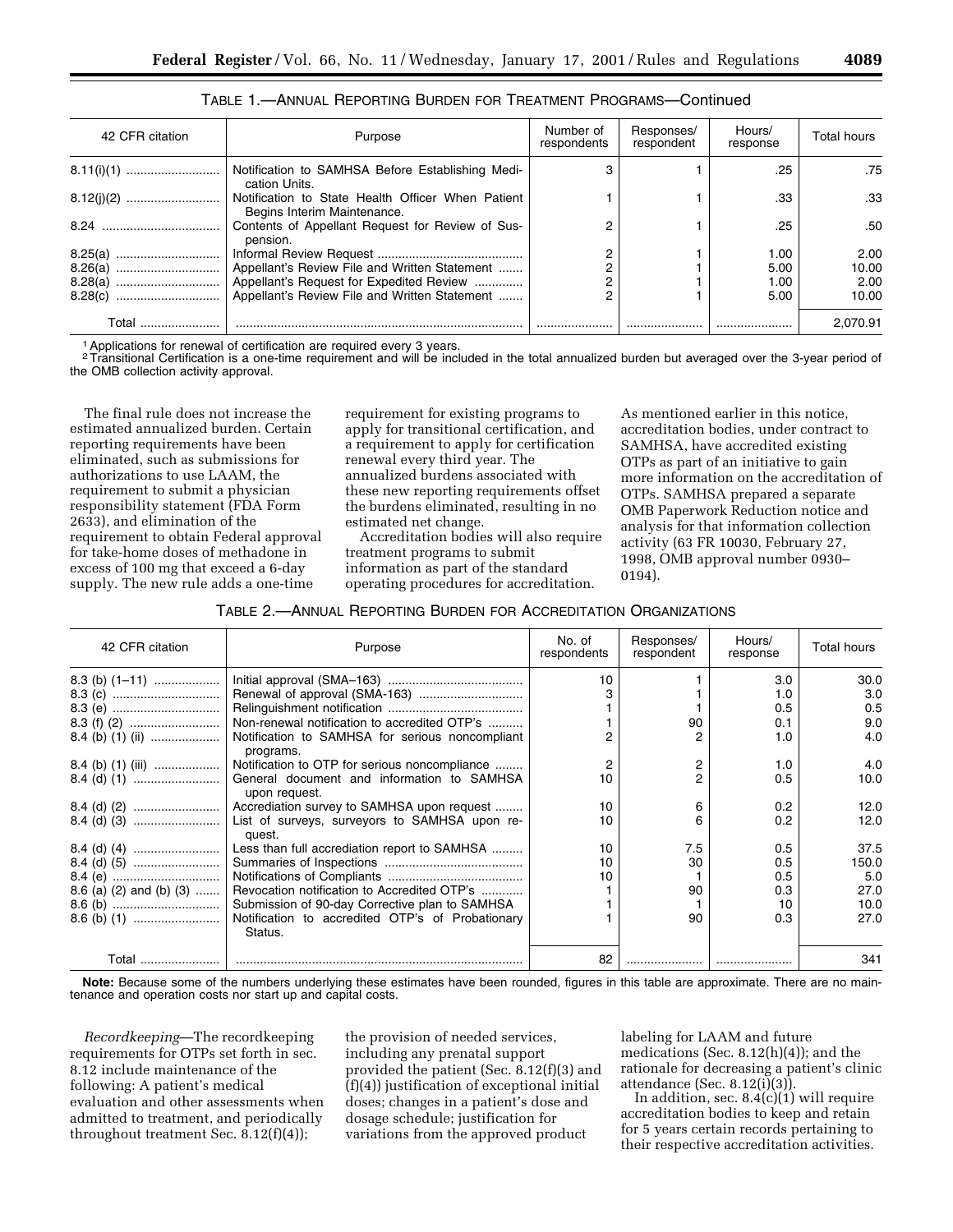These recordkeeping requirements for OTPs and accreditation bodies are customary and usual practices within the medical and rehabilitative communities, and thus impose no additional response burden hours or costs.

*Disclosure*—This final rule retains requirements that OTPs and accreditation organizations disclose information. For example, sec. 8.12(e)(1) requires that a physician explain the facts concerning the use of opioid drug treatment to each patient. This type of disclosure is considered to be consistent with the common medical practice and is not considered an additional burden. Further, the new rules require under sec. 8.4(i)(1) that each accreditation organization shall make public its fee structure. The Secretary notes that the preceding section of this notice contains publicly available information on the fee structure for each of three accreditation bodies. This type of disclosure is standard business practice and is not considered a burden in this analysis.

Individuals and organizations may submit comments on these burden estimates or any other aspect of these information collection provisions, including suggestions for reducing the burden, and should direct them to: SAMHSA Reports Clearance Officer, Room 16–105, Parklawn Building, 5600 Fishers Lane, Rockville, MD 20857.

The information collection provisions in this final rule have been approved under OMB control number 0930–0206. This approval expires 09/30/2002. An agency may not conduct or sponsor, and a person is not required to respond to, a collection of information unless it displays a currently valid OMB control number.

#### **Nelba Chavez,**

*Administrator, Substance Abuse and Mental Health Services, Administration.*

Dated: January 5, 2001.

## **Donna E. Shalala,**

*Secretary of Health and Human Services.*

## **VII. References**

The following references have been placed on display at SAMHSA/CSAT Reading Room (7–220), 5515 Security Lane, Rockville, MD 20852.

1. Institute of Medicine, Federal Regulation of Methadone Treatment, National Academy Press, 1995.

2. ''New Hampshire Legislature Allows Methadone Treatment,'' Copyright 2000, Alcoholism & Drug Abuse Weekly, Manisses Communications Group, Inc., Vol. 12, No. 23, Monday, June 5, 2000.

3. Sees, K.L., D.O., et al., ''Methadone Maintenance vs 180-Day Psychosocially Enriched Detoxification for Treatment of Opioid Dependence, A Randomized Controlled Trial,'' Journal of the American Medical Association, Vol 283, No. 10 p1303– 1310, March 8, 2000.

4. Clark, H. Westly, M.D., Lepay, David, M.D., ''Dear Colleague Letter on Medical Maintenance'', March 30, 2000.

5. Schwartz, M.D., et al., ''A 12-Year Follow-Up of a Methadone Medical Maintenance Program, Am J Addiction, Vol. 8, pp 293–299, 1999.

## **List of Subjects**

#### *21 CFR Part 291*

Health professions, Methadone, Reporting and recordkeeping requirements.

# *42 CFR Part 8*

Health professions, Levo-Alpha-Acetyl-Methadol (LAAM), Methadone, Reporting and recordkeeping requirements.

Therefore, under the Comprehensive Drug Abuse Prevention and Control Act of 1970, the Controlled Substances Act as amended by the Narcotic Addict Treatment Act of 1974, the Public Health Service Act, and applicable delegations of authority thereunder, titles 21 and 42 of the Code of Federal Regulations are amended as follows:

## **21 CFR Chapter I**

#### **PART 291—[REMOVED]**

1. Under authority of sections 301(d), 543, 1976 of the Public Health Service Act (42 U.S.C. 241(d), 290dd–2, 300y– 11); 38 U.S.C. 7332, 42 U.S.C. 257a; and section 303(g) of the Controlled Substances Act (21 U.S.C. 823(g)), amend title 21 of the Code of Federal Regulations by removing part 291.

# **42 CFR Chapter I**

2. Amend 42 CFR Chapter I by adding part 8 to subchapter A to read as follows:

# **PART 8—CERTIFICATION OF OPIOID TREATMENT PROGRAMS**

#### **Subpart A—Accreditation**

Sec.

- 
- 8.1 Scope.<br>8.2 Definit Definitions.
- 8.3 Application for approval as an accreditation body.
- 8.4 Accreditation body responsibilities.
- 8.5 Periodic evaluation of accreditation bodies.
- 8.6 Withdrawal of approval of accreditation bodies.

#### **Subpart B—Certification and Treatment Standards**

- 8.11 Opioid treatment program certification.
- 8.12 Federal opioid treatment standards.
- 8.13 Revocation of accreditation and accreditation body approval.
- 8.14 Suspension or revocation of certification.
- 8.15 Forms.

#### **Subpart C—Procedures for Review of Suspension or Proposed Revocation of OTP Certification, and of Adverse Action Regarding Withdrawal of Approval of an Accreditation Body**

- 8.21 Applicability.
- 8.22 Definitions.<br>8.23 Limitation
- 8.23 Limitation on issues subject to review.<br>8.24 Specifying who represents the parties.
- 8.24 Specifying who represents the parties.<br>8.25 Informal review and the reviewing
- Informal review and the reviewing official's response.
- 8.26 Preparation of the review file and written arguments.<br>8.27 Opportunity for a
- Opportunity for oral presentation.
- 8.28 Expedited procedures for review of immediate suspension.
- 8.29 Ex parte communications.<br>8.30 Transmission of written
- Transmission of written communications by reviewing official and calculation of deadlines.
- 8.31 Authority and responsibilities of the reviewing official.
- 8.32 Administrative record.<br>8.33 Written decision
- Written decision.
- 8.34 Court review of final administrative action; exhaustion of administrative remedies.

**Authority:** 21 U.S.C. 823; 42 U.S.C. 257a, 290aa(d), 290dd–2, 300x–23, 300x–27(a), 300y–11.

## **Subpart A—Accreditation**

#### **§ 8.1 Scope.**

The regulations in this part establish the procedures by which the Secretary of Health and Human Services (the Secretary) will determine whether a practitioner is qualified under section 303(g) of the Controlled Substances Act (21 U.S.C. 823(g)) to dispense opioid drugs in the treatment of opioid addiction. These regulations also establish the Secretary's standards regarding the appropriate quantities of opioid drugs that may be provided for unsupervised use by individuals undergoing such treatment (21 U.S.C. 823(g)(1)). Under these regulations, a practitioner who intends to dispense opioid drugs in the treatment of opioid addiction must first obtain from the Secretary or by delegation, from the Administrator, Substance Abuse and Mental Health Services Administration (SAMHSA), a certification that the practitioner is qualified under the Secretary's standards and will comply with such standards. Eligibility for certification will depend upon the practitioner obtaining accreditation from an accreditation body that has been approved by SAMHSA. These regulations establish the procedures whereby an entity can apply to become an approved accreditation body. This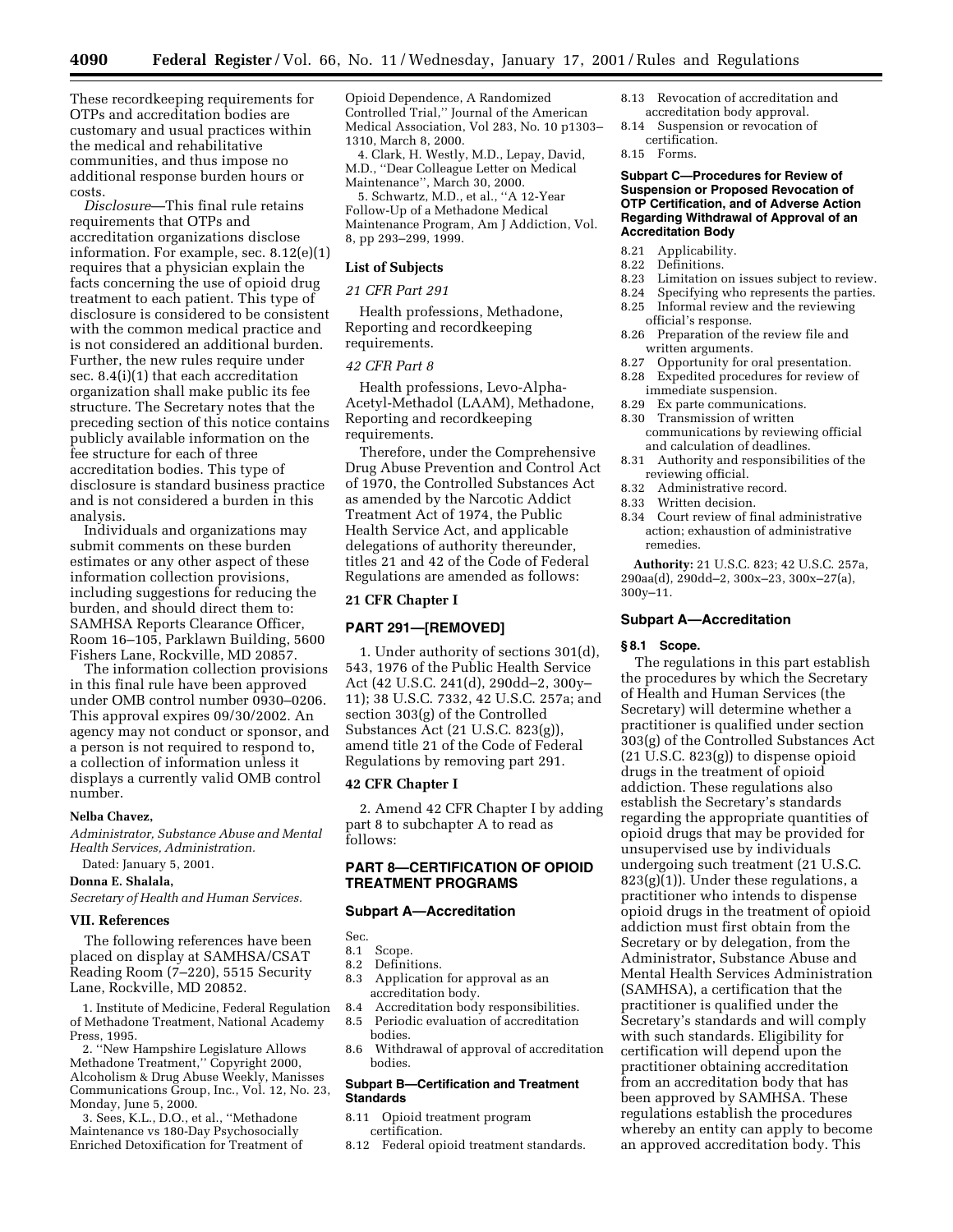part also establishes requirements and general standards for accreditation bodies to ensure that practitioners are consistently evaluated for compliance with the Secretary's standards for opiate addiction treatment with an opioid agonist treatment medication.

#### **§ 8.2 Definitions.**

The following definitions apply to this part:

*Accreditation* means the process of review and acceptance by an accreditation body.

*Accreditation body* means a body that has been approved by SAMHSA under § 8.3 to accredit opioid treatment programs using opioid agonist treatment medications.

*Accreditation body application* means the application filed with SAMHSA for purposes of obtaining approval as an accreditation body, as described in § 8.3(b).

*Accreditation elements* mean the elements or standards that are developed and adopted by an accreditation body and approved by SAMHSA.

*Accreditation survey* means an onsite review and evaluation of an opioid treatment program by an accreditation body for the purpose of determining compliance with the Federal opioid treatment standards described in § 8.12.

*Accredited opioid treatment program* means an opioid treatment program that is the subject of a current, valid accreditation from an accreditation body approved by SAMHSA under § 8.3(d).

*Certification* means the process by which SAMHSA determines that an opioid treatment program is qualified to provide opioid treatment under the Federal opioid treatment standards.

*Certification application* means the application filed by an opioid treatment program for purposes of obtaining certification from SAMHSA, as described in § 8.11(b).

*Certified opioid treatment program* means an opioid treatment program that is the subject of a current, valid certification under § 8.11.

*Comprehensive maintenance treatment* is maintenance treatment provided in conjunction with a comprehensive range of appropriate medical and rehabilitative services.

*Detoxification treatment* means the dispensing of an opioid agonist treatment medication in decreasing doses to an individual to alleviate adverse physical or psychological effects incident to withdrawal from the continuous or sustained use of an opioid drug and as a method of bringing the individual to a drug-free state within such period.

*Federal opioid treatment standards* means the standards established by the Secretary in § 8.12 that are used to determine whether an opioid treatment program is qualified to engage in opioid treatment. The Federal opioid treatment standards established in § 8.12 also include the standards established by the Secretary regarding the quantities of opioid drugs which may be provided for unsupervised use.

*For-cause inspection* means an inspection of an opioid treatment program by the Secretary, or by an accreditation body, that may be operating in violation of Federal opioid treatment standards, may be providing substandard treatment, or may be serving as a possible source of diverted medications.

*Interim maintenance treatment* means maintenance treatment provided in conjunction with appropriate medical services while a patient is awaiting transfer to a program that provides comprehensive maintenance treatment.

*Long-term detoxification treatment* means detoxification treatment for a period more than 30 days but not in excess of 180 days.

*Maintenance treatment* means the dispensing of an opioid agonist treatment medication at stable dosage levels for a period in excess of 21 days in the treatment of an individual for opioid addiction.

*Medical director* means a physician, licensed to practice medicine in the jurisdiction in which the opioid treatment program is located, who assumes responsibility for administering all medical services performed by the program, either by performing them directly or by delegating specific responsibility to authorized program physicians and healthcare professionals functioning under the medical director's direct supervision.

*Medical and rehabilitative services* means services such as medical evaluations, counseling, and rehabilitative and other social programs (e.g., vocational and educational guidance, employment placement), that are intended to help patients in opioid treatment programs become and/or remain productive members of society.

*Medication unit* means a facility established as part of, but geographically separate from, an opioid treatment program from which licensed private practitioners or community pharmacists dispense or administer an opioid agonist treatment medication or collect samples for drug testing or analysis.

*Opiate addiction* is defined as a cluster of cognitive, behavioral, and physiological symptoms in which the

individual continues use of opiates despite significant opiate-induced problems. Opiate dependence is characterized by repeated selfadministration that usually results in opiate tolerance, withdrawal symptoms, and compulsive drug-taking. Dependence may occur with or without the physiological symptoms of tolerance and withdrawal.

*Opioid agonist treatment medication* means any opioid agonist drug that is approved by the Food and Drug Administration under section 505 of the Federal Food, Drug, and Cosmetic Act (21 U.S.C. 355) for use in the treatment of opiate addiction.

*Opioid drug* means any drug having an addiction-forming or addictionsustaining liability similar to morphine or being capable of conversion into a drug having such addiction-forming or addiction-sustaining liability.

*Opioid treatment* means the dispensing of an opioid agonist treatment medication, along with a comprehensive range of medical and rehabilitative services, when clinically necessary, to an individual to alleviate the adverse medical, psychological, or physical effects incident to opiate addiction. This term encompasses detoxification treatment, short-term detoxification treatment, long-term detoxification treatment, maintenance treatment, comprehensive maintenance treatment, and interim maintenance treatment.

*Opioid treatment program* or ''OTP'' means a program or practitioner engaged in opioid treatment of individuals with an opioid agonist treatment medication.

*Patient* means any individual who undergoes treatment in an opioid treatment program.

*Program sponsor* means the person named in the application for certification described in § 8.11(b) as responsible for the operation of the opioid treatment program and who assumes responsibility for all its employees, including any practitioners, agents, or other persons providing medical, rehabilitative, or counseling services at the program or any of its medication units. The program sponsor need not be a licensed physician but shall employ a licensed physician for the position of medical director.

*Registered opioid treatment program* means an opioid treatment program that is registered under 21 U.S.C. 823(g).

*Short-term detoxification treatment* means detoxification treatment for a period not in excess of 30 days.

*State Authority* is the agency designated by the Governor or other appropriate official designated by the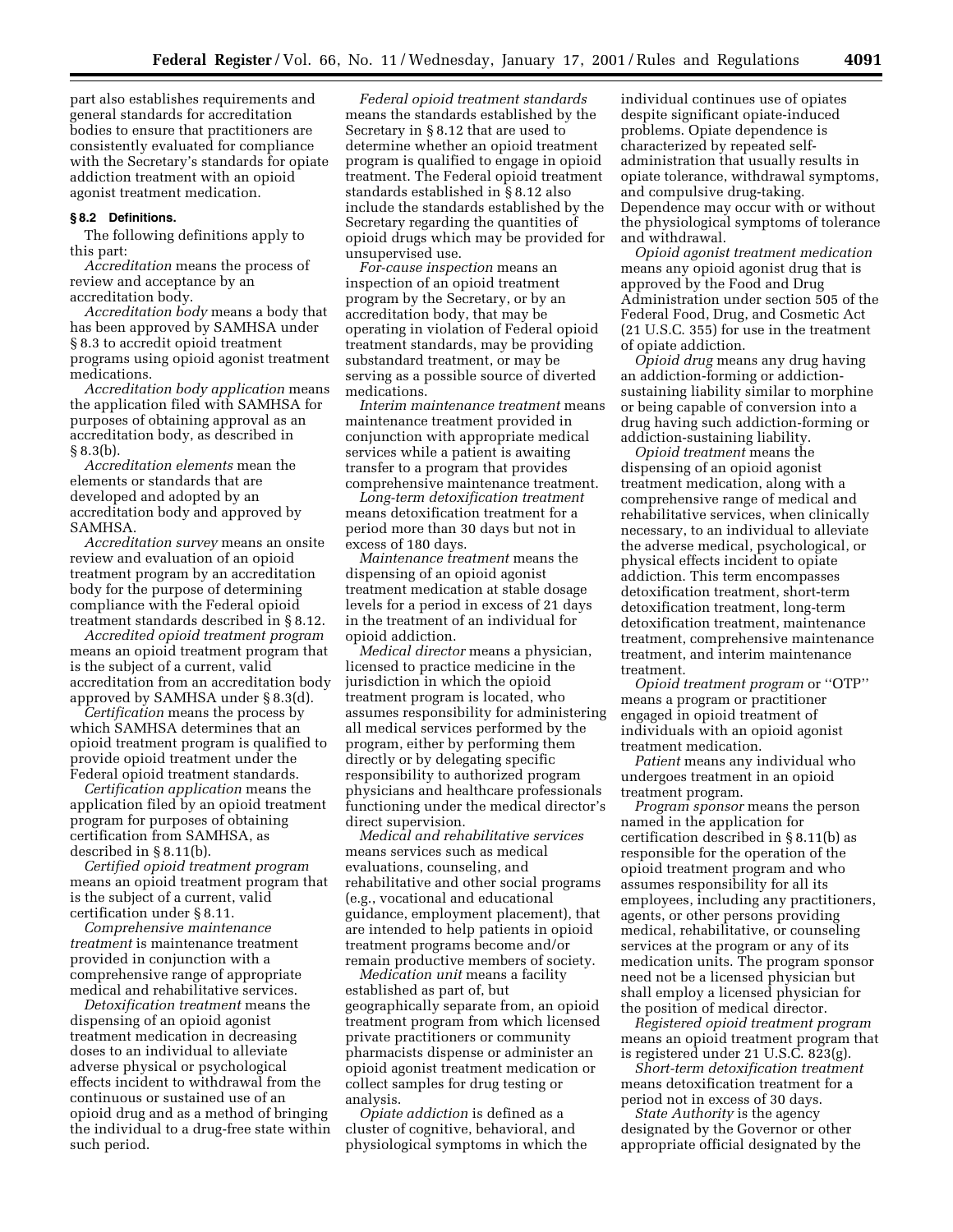Governor to exercise the responsibility and authority within the State or Territory for governing the treatment of opiate addiction with an opioid drug.

*Treatment plan* means a plan that outlines for each patient attainable short-term treatment goals that are mutually acceptable to the patient and the opioid treatment program and which specifies the services to be provided and the frequency and schedule for their provision.

# **§ 8.3 Application for approval as an accreditation body.**

(a) *Eligibility.* Private nonprofit organizations or State governmental entities, or political subdivisions thereof, capable of meeting the requirements of this part may apply for approval as an accreditation body.

(b) *Application for initial approval.* Three copies of an accreditation body application form [SMA–163] shall be submitted to SAMHSA at rm. 12–105, 5600 Fishers Lane, Rockville, MD 20857, and marked ATTENTION: OTP Certification Program. SAMHSA will consider and accept the electronic submission of these materials when electronic submission systems are developed and available. Accreditation body applications shall include the following information and supporting documentation:

(1) Name, address, and telephone number of the applicant and a responsible official for the accreditation body. The application shall be signed by the responsible official;

(2) Evidence of the nonprofit status of the applicant (*i.e.,* of fulfilling Internal Revenue Service requirements as a nonprofit organization) if the applicant is not a State governmental entity or political subdivision;

(3) A set of the accreditation elements or standards and a detailed discussion showing how the proposed accreditation elements or standards will ensure that each OTP surveyed by the applicant is qualified to meet or is meeting each of the Federal opioid treatment standards set forth in § 8.12;

(4) A detailed description of the applicant's decisionmaking process, including:

(i) Procedures for initiating and performing onsite accreditation surveys of OTPs;

(ii) Procedures for assessing OTP personnel qualifications;

(iii) Copies of an application for accreditation, guidelines, instructions, and other materials the applicant will send to OTPs during the accreditation process, including a request for a complete history of prior accreditation activities and a statement that all

information and data submitted in the application for accreditation is true and accurate, and that no material fact has been omitted;

(iv) Policies and procedures for notifying OTPs and SAMHSA of deficiencies and for monitoring corrections of deficiencies by OTPs;

(v) Policies and procedures for suspending or revoking an OTP's accreditation;

(vi) Policies and procedures that will ensure processing of applications for accreditation and applications for renewal of accreditation within a timeframe approved by SAMHSA; and

(vii) A description of the applicant's appeals process to allow OTPs to contest adverse accreditation decisions.

(5) Policies and procedures established by the accreditation body to avoid conflicts of interest, or the appearance of conflicts of interest, by the applicant's board members, commissioners, professional personnel, consultants, administrative personnel, and other representatives;

(6) A description of the education, experience, and training requirements for the applicant's professional staff, accreditation survey team membership, and the identification of at least one licensed physician on the applicant's staff;

(7) A description of the applicant's training policies;

(8) Fee schedules, with supporting cost data;

(9) Satisfactory assurances that the body will comply with the requirements of § 8.4, including a contingency plan for investigating complaints under § 8.4(e);

(10) Policies and procedures established to protect confidential information the applicant will collect or receive in its role as an accreditation body; and

(11) Any other information SAMHSA may require.

(c) *Application for renewal of approval.* An accreditation body that intends to continue to serve as an accreditation body beyond its current term shall apply to SAMHSA for renewal, or notify SAMHSA of its intention not to apply for renewal, in accordance with the following procedures and schedule:

(1) At least 9 months before the date of expiration of an accreditation body's term of approval, the body shall inform SAMHSA in writing of its intent to seek renewal.

(2) SAMHSA will notify the applicant of the relevant information, materials, and supporting documentation required under paragraph (b) of this section that

the applicant shall submit as part of the renewal procedure.

(3) At least 3 months before the date of expiration of the accreditation body's term of approval, the applicant shall furnish to SAMHSA three copies of a renewal application containing the information, materials, and supporting documentation requested by SAMHSA under paragraph (c)(2) of this section.

(4) An accreditation body that does not intend to renew its approval shall so notify SAMHSA at least 9 months before the expiration of the body's term of approval.

(d) *Rulings on applications for initial approval or renewal of approval.* (1) SAMHSA will grant an application for initial approval or an application for renewal of approval if it determines the applicant substantially meets the accreditation body requirements of this subpart.

(2) If SAMHSA determines that the applicant does not substantially meet the requirements set forth in this subpart. SAMHSA will notify the applicant of the deficiencies in the application and request that the applicant resolve such deficiencies within 90 days of receipt of the notice. If the deficiencies are resolved to the satisfaction of SAMHSA within the 90 day time period, the body will be approved as an accreditation body. If the deficiencies have not been resolved to the satisfaction of SAMHSA within the 90-day time period, the application for approval as an accreditation body will be denied.

(3) If SAMHSA does not reach a final decision on a renewal application before the expiration of an accreditation body's term of approval, the approval will be deemed extended until SAMHSA reaches a final decision, unless an accreditation body does not rectify deficiencies in the application within the specified time period, as required in paragraph (d)(2) of this section.

(e) *Relinquishment of approval.* An accreditation body that intends to relinquish its accreditation approval before expiration of the body's term of approval shall submit a letter of such intent to SAMHSA, at the address in paragraph (b) of this section, at least 9 months before relinquishing such approval.

(f) *Notification.* An accreditation body that does not apply for renewal of approval, or is denied such approval by SAMHSA, relinquishes its accreditation approval before expiration of its term of approval, or has its approval withdrawn, shall:

(1) Transfer copies of records and other related information as required by SAMHSA to a location, including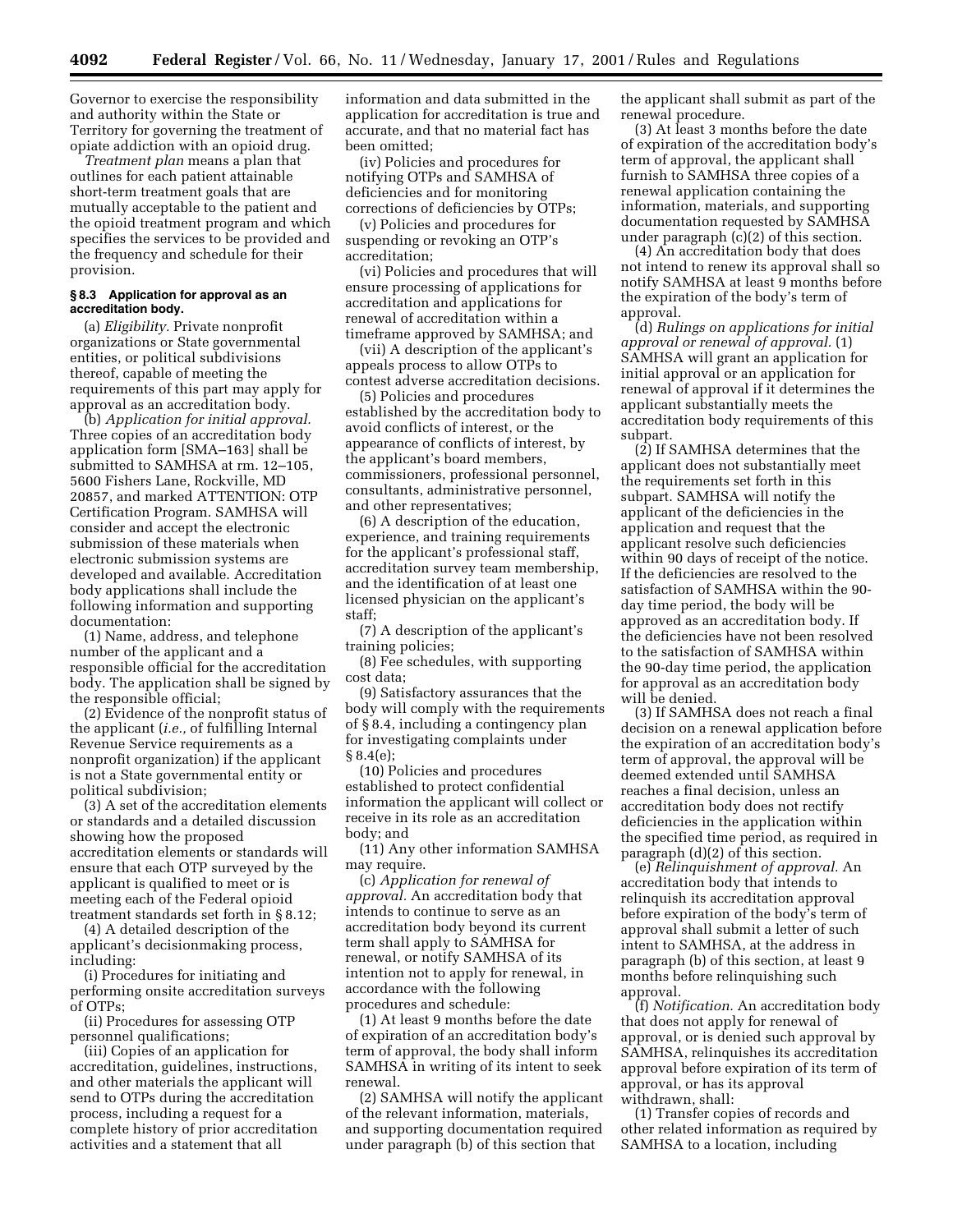another accreditation body, and according to a schedule approved by SAMHSA; and

(2) Notify, in a manner and time period approved by SAMHSA, all OTPs accredited or seeking accreditation by the body that the body will no longer have approval to provide accreditation services.

(g) *Term of approval.* An accreditation body's term of approval is for a period not to exceed 5 years.

(h) *State accreditation bodies.* State governmental entities, including political subdivisions thereof, may establish organizational units that may act as accreditation bodies, provided such units meet the requirements of this section, are approved by SAMHSA under this section, and have taken appropriate measures to prevent actual or apparent conflicts of interest, including cases in which State or Federal funds are used to support opioid treatment services.

#### **§ 8.4 Accreditation body responsibilities.**

(a) *Accreditation surveys and for cause inspections.* (1) Accreditation bodies shall conduct routine accreditation surveys for initial, renewal, and continued accreditation of each OTP at least every 3 years.

(2) Accreditation bodies must agree to conduct for-cause inspections upon the request of SAMHSA.

(3) Accreditation decisions shall be fully consistent with the policies and procedures submitted as part of the approved accreditation body application.

(b) *Response to noncompliant programs.* (1) If an accreditation body receives or discovers information that suggests that an OTP is not meeting Federal opioid treatment standards, or if survey of the OTP by the accreditation body otherwise demonstrates one or more deficiencies in the OTP, the accreditation body shall as appropriate either require and monitor corrective action or shall suspend or revoke accreditation of the OTP, as appropriate based on the significance of the deficiencies.

(i) Accreditation bodies shall either not accredit or shall revoke the accreditation of any OTP that substantially fails to meet the Federal opioid treatment standards.

(ii) Accreditation bodies shall notify SAMHSA as soon as possible but in no case longer than 48 hours after becoming aware of any practice or condition in an OTP that may pose a serious risk to public health or safety or patient care.

(iii) If an accreditation body determines that an OTP is substantially

meeting the Federal opioid treatment standards, but is not meeting one or more accreditation elements, the accreditation body shall determine the necessary corrective measures to be taken by the OTP, establish a schedule for implementation of such measures, and notify the OTP in writing that it must implement such measures within the specified schedule in order to ensure continued accreditation. The accreditation body shall verify that the necessary steps are taken by the OTP within the schedule specified and that all accreditation elements are being substantially met or will be substantially met.

(2) Nothing in this part shall prevent accreditation bodies from granting accreditation, contingent on promised programmatic or performance changes, to OTPs with less substantial violations. Such accreditation shall not exceed 12 months. OTPs that have been granted such accreditation must have their accreditation revoked if they fail to make changes to receive unconditional accreditation upon resurvey or reinspection.

(c) *Recordkeeping.* (1) Accreditation bodies shall maintain records of their accreditation activities for at least 5 years from the creation of the record. Such records must contain sufficient detail to support each accreditation decision made by the accreditation body.

(2) Accreditation bodies shall establish procedures to protect confidential information collected or received in their role as accreditation bodies that are consistent with, and that are designed to ensure compliance with, all Federal and State laws, including 42 CFR part 2.

(i) Information collected or received for the purpose of carrying out accreditation body responsibilities shall not be used for any other purpose or disclosed, other than to SAMHSA or its duly designated representatives, unless otherwise required by law or with the consent of the OTP.

(ii) Nonpublic information that SAMHSA shares with the accreditation body concerning an OTP shall not be further disclosed except with the written permission of SAMHSA.

(d) *Reporting.* (1) Accreditation bodies shall provide to SAMHSA any documents and information requested by SAMHSA within 5 days of receipt of the request.

(2) Accreditation bodies shall make a summary of the results of each accreditation survey available to SAMHSA upon request. Such summaries shall contain sufficient

detail to justify the accreditation action taken.

(3) Accreditation bodies shall provide SAMHSA upon request a list of each OTP surveyed and the identity of all individuals involved in the conduct and reporting of survey results.

(4) Accreditation bodies shall submit to SAMHSA the name of each OTP for which the accreditation body accredits conditionally, denies, suspends, or revokes accreditation, and the basis for the action, within 48 hours of the action.

(5) Notwithstanding any reports made to SAMHSA under paragraphs (d)(1) through (d)(4) of this section, each accreditation body shall submit to SAMHSA semiannually, on January 15 and July 15 of each calendar year, a report consisting of a summary of the results of each accreditation survey conducted in the past year. The summary shall contain sufficient detail to justify each accreditation action taken.

(6) All reporting requirements listed in this section shall be provided to SAMHSA at the address specified in § 8.3(b).

(e) *Complaint response.* Accreditation bodies shall have policies and procedures to respond to complaints from SAMHSA, patients, facility staff, and others, within a reasonable period of time but not more than 5 days of the receipt of the complaint. Accreditation bodies shall also agree to notify SAMHSA within 48 hours of receipt of a complaint and keep SAMHSA informed of all aspects of the response to the complaint.

(f) *Modifications of accreditation elements.* Accreditation bodies shall obtain SAMHSA's authorization prior to making any substantive (*i.e.,* noneditorial) change in accreditation elements.

(g) *Conflicts of interest.* The accreditation body shall maintain and apply policies and procedures that SAMHSA has approved in accordance with § 8.3 to reduce the possibility of actual conflict of interest, or the appearance of a conflict of interest, on the part of individuals who act on behalf of the accreditation body. Individuals who participate in accreditation surveys or otherwise participate in the accreditation decision or an appeal of the accreditation decision, as well as their spouses and minor children, shall not have a financial interest in the OTP that is the subject of the accreditation survey or decision.

(h) *Accreditation teams.* (1) An accreditation body survey team shall consist of healthcare professionals with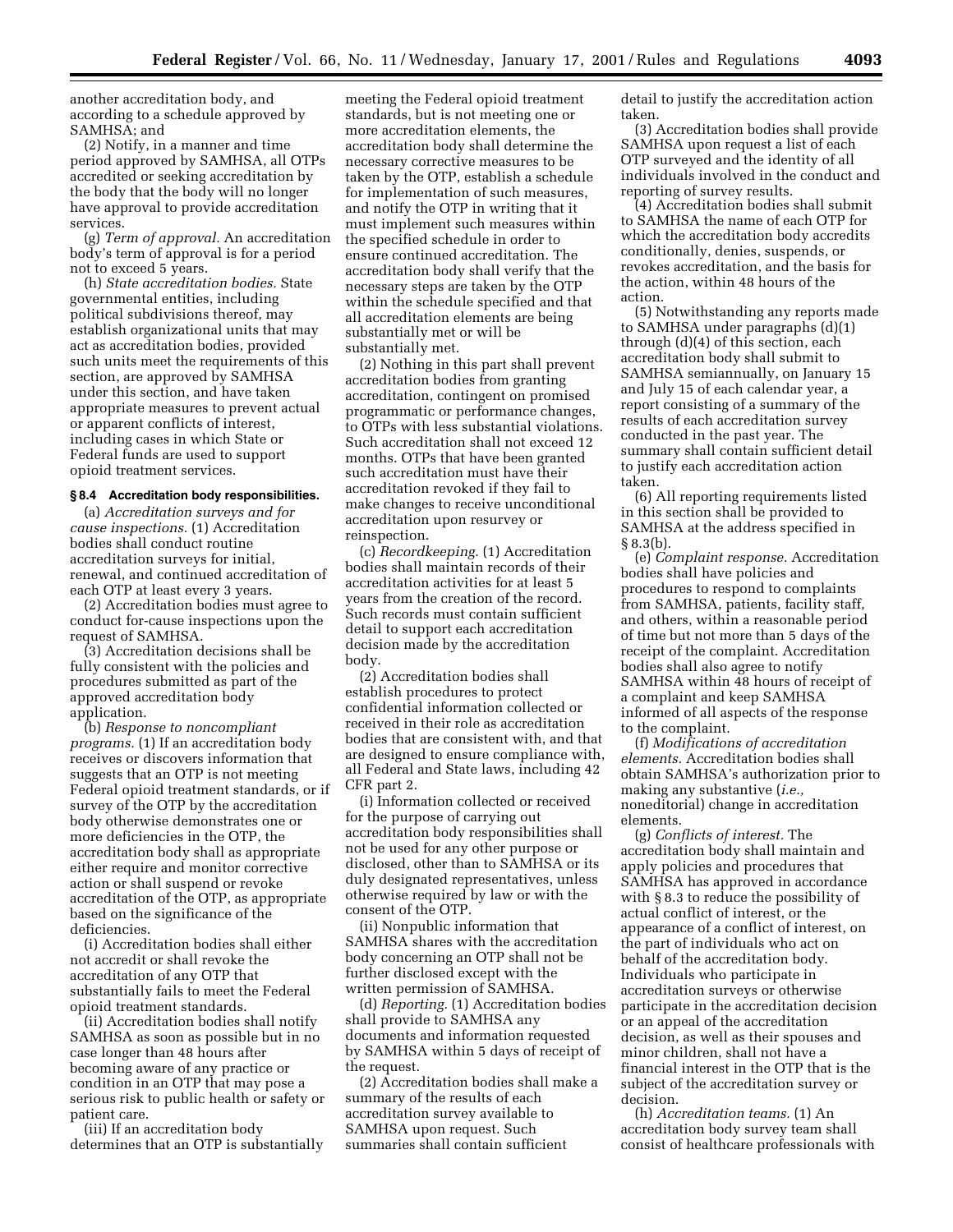expertise in drug abuse treatment and, in particular, opioid treatment. The accreditation body shall consider factors such as the size of the OTP, the anticipated number of problems, and the OTP's accreditation history, in determining the composition of the team. At a minimum, survey teams shall consist of at least two healthcare professionals whose combined expertise includes:

(i) The dispensing and administration of drugs subject to control under the Controlled Substances Act (21 U.S.C. 801 *et seq.*);

(ii) Medical issues relating to the dosing and administration of opioid agonist treatment medications for the treatment of opioid addiction;

(iii) Psychosocial counseling of individuals undergoing opioid treatment; and

(iv) Organizational and administrative issues associated with opioid treatment programs.

(2) Members of the accreditation team must be able to recuse themselves at any time from any survey in which either they or the OTP believes there is an actual conflict of interest or the appearance of a conflict of interest.

(i) *Accreditation fees.* Fees charged to OTPs for accreditation shall be reasonable. SAMHSA generally will find fees to be reasonable if the fees are limited to recovering costs to the accreditation body, including overhead incurred. Accreditation body activities that are not related to accreditation functions are not recoverable through fees established for accreditation.

(1) The accreditation body shall make public its fee structure, including those factors, if any, contributing to variations in fees for different OTPs.

(2) At SAMHSA's request, accreditation bodies shall provide to SAMHSA financial records or other materials, in a manner specified by SAMHSA, to assist in assessing the reasonableness of accreditation body fees.

# **§ 8.5 Periodic evaluation of accreditation bodies.**

SAMHSA will evaluate periodically the performance of accreditation bodies primarily by inspecting a selected sample of the OTPs accredited by the accrediting body and by evaluating the accreditation body's reports of surveys conducted, to determine whether the OTPs surveyed and accredited by the accreditation body are in compliance with the Federal opioid treatment standards. The evaluation will include a determination of whether there are major deficiencies in the accreditation body's performance that, if not

corrected, would warrant withdrawal of the approval of the accreditation body under § 8.6.

### **§ 8.6 Withdrawal of approval of accreditation bodies.**

If SAMHSA determines that an accreditation body is not in substantial compliance with this subpart, SAMHSA shall take appropriate action as follows:

(a) *Major deficiencies.* If SAMHSA determines that the accreditation body has a major deficiency, such as commission of fraud, material false statement, failure to perform a major accreditation function satisfactorily, or significant noncompliance with the requirements of this subpart, SAMHSA shall withdraw approval of that accreditation body.

(1) In the event of a major deficiency, SAMHSA shall notify the accreditation body of the agency's action and the grounds on which the approval was withdrawn.

(2) An accreditation body that has lost its approval shall notify each OTP that has been accredited or is seeking accreditation that the accreditation body's approval has been withdrawn. Such notification shall be made within a time period and in a manner approved by SAMHSA.

(b) *Minor deficiencies.* If SAMHSA determines that the accreditation body has minor deficiencies in the performance of an accreditation function, that are less serious or more limited than the types of deficiencies described in paragraph (a) of this section, SAMHSA will notify the body that it has 90 days to submit to SAMHSA a plan of corrective action. The plan must include a summary of corrective actions and a schedule for their implementation. SAMHSA may place the body on probationary status for a period of time determined by SAMHSA, or may withdraw approval of the body if corrective action is not taken.

(1) If SAMHSA places an accreditation body on probationary status, the body shall notify all OTPs that have been accredited, or that are seeking accreditation, of the accreditation body's probationary status within a time period and in a manner approved by SAMHSA.

(2) Probationary status will remain in effect until such time as the body can demonstrate to the satisfaction of SAMHSA that it has successfully implemented or is implementing the corrective action plan within the established schedule, and the corrective actions taken have substantially eliminated all identified problems.

(3) If SAMHSA determines that an accreditation body that has been placed on probationary status is not implementing corrective actions satisfactorily or within the established schedule, SAMHSA may withdraw approval of the accreditation body. The accreditation body shall notify all OTPs that have been accredited, or are seeking accreditation, of the accreditation body's loss of SAMHSA approval within a time period and in a manner approved by SAMHSA.

(c) *Reapplication.* (1) An accreditation body that has had its approval withdrawn may submit a new application for approval if the body can provide information to SAMHSA to establish that the problems that were grounds for withdrawal of approval have been resolved.

(2) If SAMHSA determines that the new application demonstrates that the body satisfactorily has addressed the causes of its previous unacceptable performance, SAMHSA may reinstate approval of the accreditation body.

(3) SAMHSA may request additional information or establish additional conditions that must be met before SAMHSA approves the reapplication.

(4) SAMHSA may refuse to accept an application from a former accreditation body whose approval was withdrawn because of fraud, material false statement, or willful disregard of public health.

(d) *Hearings.* An opportunity to challenge an adverse action taken regarding withdrawal of approval of an accreditation body shall be addressed through the relevant procedures set forth in subpart C of this part, except that the procedures in § 8.28 for expedited review of an immediate suspension would not apply to an accreditation body that has been notified under paragraph (a) or (b) of this section of the withdrawal of its approval.

# **Subpart B—Certification and Treatment Standards**

#### **§ 8.11 Opioid treatment program certification.**

(a) *General.* (1) An OTP must be the subject of a current, valid certification from SAMHSA to be considered qualified by the Secretary under section 303(g)(1) of the Controlled Substances Act (21 U.S.C. 823(g)(1)) to dispense opioid drugs in the treatment of opioid addiction. An OTP must be determined to be qualified under section 303(g)(1) of the Controlled Substances Act, and must be determined to be qualified by the Attorney General under section  $303(g)(1)$ , to be registered by the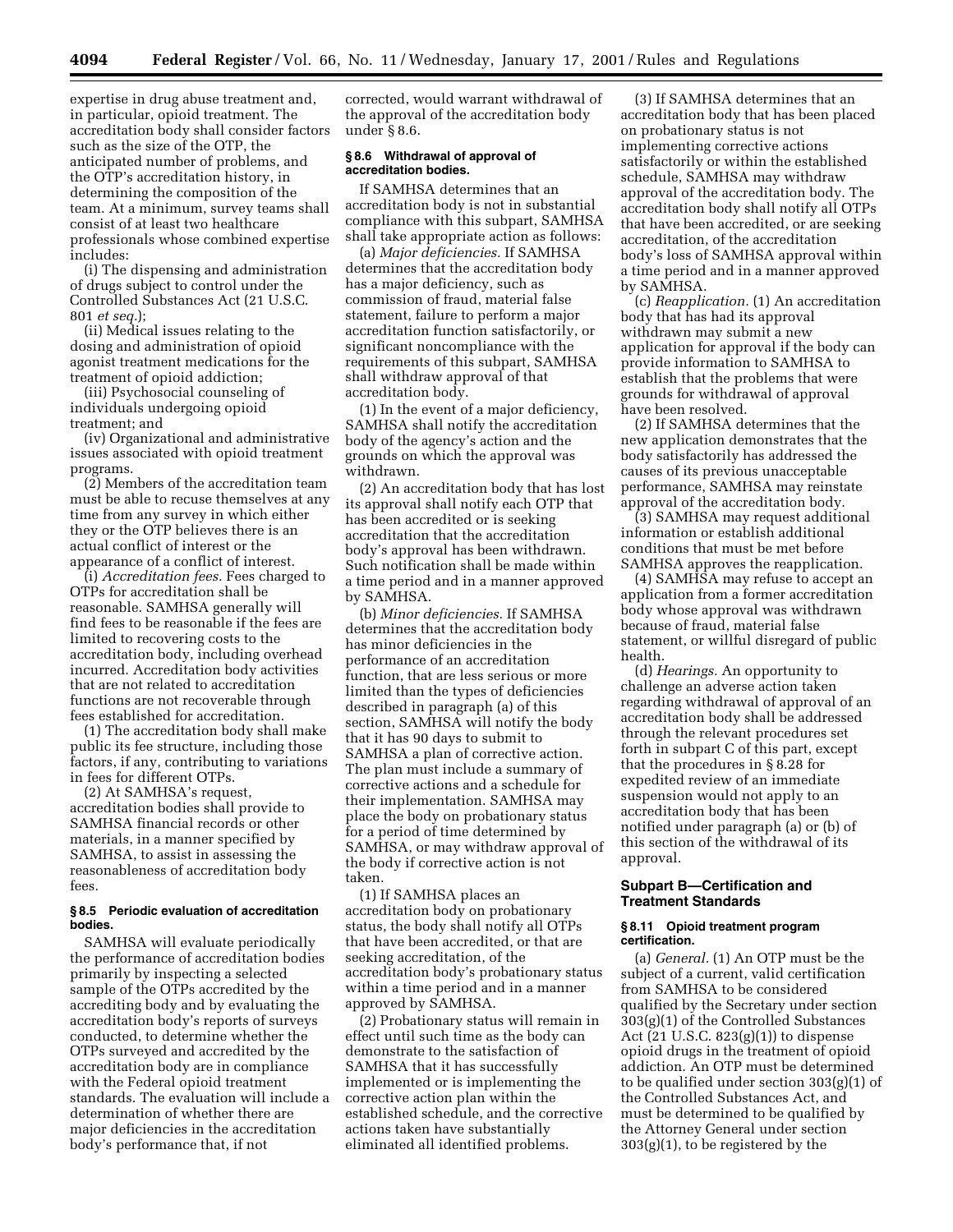Attorney General to dispense opioid agonist treatment medications to individuals for treatment of opioid addiction.

(2) To obtain certification from SAMHSA, an OTP must meet the Federal opioid treatment standards in § 8.12, must be the subject of a current, valid accreditation by an accreditation body or other entity designated by SAMHSA, and must comply with any other conditions for certification established by SAMHSA.

(3) Certification shall be granted for a term not to exceed 3 years, except that certification may be extended during the third year if an application for accreditation is pending.

(b) *Application for certification.* Three copies of an application for certification must be submitted by the OTP to the address identified in § 8.3(b). SAMHSA will consider and accept the electronic submission of these materials when electronic submission systems are developed and available. The application for certification shall include:

(1) A description of the current accreditation status of the OTP;

(2) A description of the organizational structure of the OTP;

(3) The names of the persons responsible for the OTP;

(4) The addresses of the OTP and of each medication unit or other facility under the control of the OTP;

(5) The sources of funding for the OTP and the name and address of each governmental entity that provides such funding; and

(6) A statement that the OTP will comply with the conditions of certification set forth in paragraph (f) of this section.

(7) The application shall be signed by the program sponsor who shall certify that the information submitted in the application is truthful and accurate.

(c) *Action on application.* (1) Following SAMHSA's receipt of an application for certification of an OTP, and after consultation with the appropriate State authority regarding the qualifications of the applicant, SAMHSA may grant the application for certification, or renew an existing certification, if SAMHSA determines that the OTP has satisfied the requirements for certification or renewal of certification.

(2) SAMHSA may deny the application if SAMHSA determines that:

(i) The application for certification is deficient in any respect;

(ii) The OTP will not be operated in accordance with the Federal opioid treatment standards established under § 8.12;

(iii) The OTP will not permit an inspection or a survey to proceed, or will not permit in a timely manner access to relevant records or information; or

(iv) The OTP has made misrepresentations in obtaining accreditation or in applying for certification.

(3) Within 5 days after it reaches a final determination that an OTP meets the requirements for certification, SAMHSA will notify the Drug Enforcement Administration (DEA) that the OTP has been determined to be qualified to provide opioid treatment under section 303(g)(1) of the Controlled Substances Act.

(d) *Transitional certification.* OTPs that before March 19, 2001 were the subject of a current, valid approval by FDA under 21 CFR, part 291 (contained in the 21 CFR Parts 200 to 299 edition, revised as of July 1, 2000), are deemed to be the subject of a current valid certification for purposes of paragraph (a)(11) of this section. Such 'transitional certification' will expire on June 18, 2001 unless the OTP submits the information required by paragraph (b) of this section to SAMHSA on or before June 18, 2001. In addition to this application, OTPs must certify with a written statement signed by the program sponsor, that they will apply for accreditation within 90 days of the date SAMHSA approves the second accreditation body. Transitional certification, in that case, will expire on March 19, 2003. SAMHSA may extend the transitional certification of an OTP for up to one additional year provided the OTP demonstrates that it has applied for accreditation, that an accreditation survey has taken place or is scheduled to take place, and that an accreditation decision is expected within a reasonable period of time (*e.g.,* within 90 days from the date of survey). Transitional certification under this section may be suspended or revoked in accordance with § 8.14.

(e) *Provisional certification.* (1) OTPs that have no current certification from SAMHSA, but have applied for accreditation with an accreditation body, are eligible to receive a provisional certification for up to 1 year. To receive a provisional certification, an OTP shall submit the information required by paragraph (b) of this section to SAMHSA along with a statement identifying the accreditation body to which the OTP has applied for accreditation, the date on which the OTP applied for accreditation, the dates of any accreditation surveys that have taken place or are expected to take place, and the expected schedule for

completing the accreditation process. A provisional certification for up to 1 year will be granted, following receipt of the information described in this paragraph, unless SAMHSA determines that patient health would be adversely affected by the granting of provisional certification.

(2) An extension of provisional certification may be granted in extraordinary circumstances or otherwise to protect public health. To apply for a 90-day extension of provisional certification, an OTP shall submit to SAMHSA a statement explaining its efforts to obtain accreditation and a schedule for obtaining accreditation as expeditiously as possible.

(f) *Conditions for certification.* (1) OTPs shall comply with all pertinent State laws and regulations. Nothing in this part is intended to limit the authority of State and, as appropriate, local governmental entities to regulate the use of opioid drugs in the treatment of opioid addiction. The provisions of this section requiring compliance with requirements imposed by State law, or the submission of applications or reports required by the State authority, do not apply to OTPs operated directly by the Department of Veterans Affairs, the Indian Health Service, or any other department or agency of the United States. Federal agencies operating OTPs have agreed to cooperate voluntarily with State agencies by granting permission on an informal basis for designated State representatives to visit Federal OTPs and by furnishing a copy of Federal reports to the State authority, including the reports required under this section.

(2) OTPs shall allow, in accordance with Federal controlled substances laws and Federal confidentiality laws, inspections and surveys by duly authorized employees of SAMHSA, by accreditation bodies, by the DEA, and by authorized employees of any relevant State or Federal governmental authority.

(3) Disclosure of patient records maintained by an OTP is governed by the provisions of 42 CFR part 2, and every program must comply with that part. Records on the receipt, storage, and distribution of opioid agonist treatment medications are also subject to inspection under Federal controlled substances laws and under the Federal Food, Drug, and Cosmetic Act (21 U.S.C. 321 et seq.). Federally-sponsored treatment programs are subject to applicable Federal confidentiality statutes.

(4) A treatment program or medication unit or any part thereof, including any facility or any individual, shall permit a duly authorized employee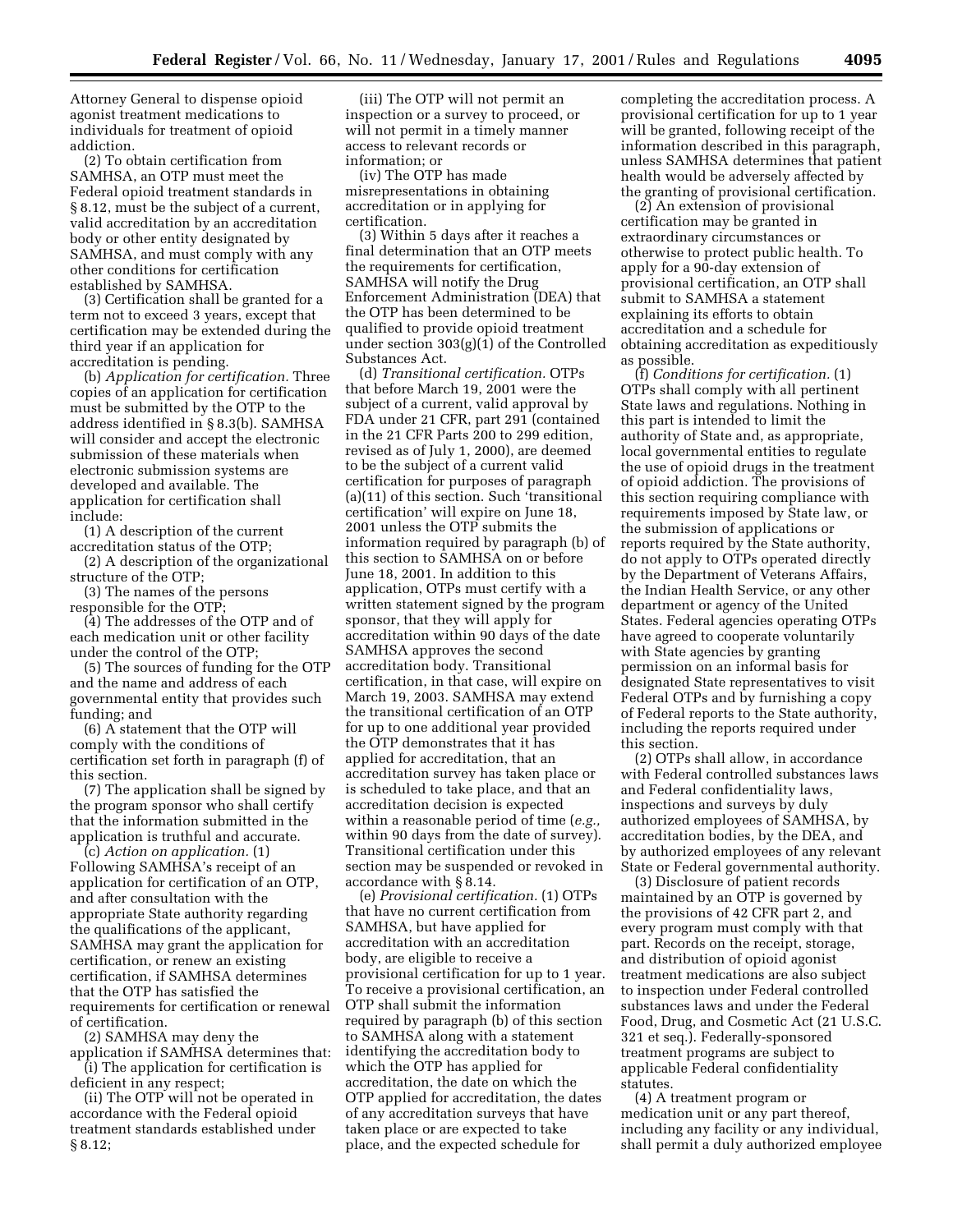of SAMHSA to have access to and to copy all records on the use of opioid drugs in accordance with the provisions of 42 CFR part 2.

(5) OTPs shall notify SAMHSA within 3 weeks of any replacement or other change in the status of the program sponsor or medical director.

(6) OTPs shall comply with all regulations enforced by the DEA under 21 CFR chapter II, and must be registered by the DEA before administering or dispensing opioid agonist treatment medications.

(7) OTPs must operate in accordance with Federal opioid treatment standards and approved accreditation elements.

(g) *Conditions for interim maintenance treatment program approval.* (1) Before a public or nonprofit private OTP may provide interim maintenance treatment, the program must receive the approval of both SAMHSA and the chief public health officer of the State in which the OTP operates.

(2) Before SAMHSA may grant such approval, the OTP must provide SAMHSA with documentation from the chief public health officer of the State in which the OTP operates demonstrating that:

(i) Such officer does not object to the providing of interim maintenance treatment in the State;

(ii) The OTP seeking to provide such treatment is unable to place patients in a public or nonprofit private comprehensive treatment program within a reasonable geographic area within 14 days of the time patients seek admission to such programs;

(iii) The authorization of the OTP to provide interim maintenance treatment will not otherwise reduce the capacity of comprehensive maintenance treatment programs in the State to admit individuals (relative to the date on which such officer so certifies); and

(iv) The State certifies that each individual enrolled in interim maintenance treatment will be transferred to a comprehensive maintenance treatment program no later than 120 days from the date on which each individual first requested treatment, as provided in section 1923 of the Public Health Service Act (21 U.S.C. 300x-23).

(3) SAMHSA will provide notice to the OTP denying or approving the request to provide interim maintenance treatment. The OTP shall not provide such treatment until it has received such notice from SAMHSA.

(h) *Exemptions.* An OTP may, at the time of application for certification or any time thereafter, request from SAMHSA exemption from the

regulatory requirements set forth under this section and § 8.12. An example of a case in which an exemption might be granted would be for a private practitioner who wishes to treat a limited number of patients in a nonmetropolitan area with few physicians and no rehabilitative services geographically accessible and requests exemption from some of the staffing and service standards. The OTP shall support the rationale for the exemption with thorough documentation, to be supplied in an appendix to the initial application for certification or in a separate submission. SAMHSA will approve or deny such exemptions at the time of application, or any time thereafter, if appropriate. SAMHSA shall consult with the appropriate State authority prior to taking action on an exemption request.

(i) *Medication units, long-term care facilities and hospitals.* (1) Certified OTPs may establish medication units that are authorized to dispense opioid agonist treatment medications for observed ingestion. Before establishing a medication unit, a certified OTP must notify SAMHSA by submitting form SMA–162. The OTP must also comply with the provisions of 21 CFR part 1300 before establishing a medication unit. Medication units shall comply with all pertinent state laws and regulations.

(2) Certification as an OTP under this part will not be required for the maintenance or detoxification treatment of a patient who is admitted to a hospital or long-term care facility for the treatment of medical conditions other than opiate addiction and who requires maintenance or detoxification treatment during the period of his or her stay in that hospital or long-term care facility. The terms ''hospital'' and ''long-term care facility'' as used in this section are to have the meaning that is assigned under the law of the State in which the treatment is being provided. Nothing in this section is intended to relieve hospitals and long-term care facilities from the obligation to obtain registration from the Attorney General, as appropriate, under section 303(g) of the Controlled Substances Act.

### **§ 8.12 Federal opioid treatment standards.**

(a) *General.* OTPs must provide treatment in accordance with the standards in this section and must comply with these standards as a condition of certification.

(b) *Administrative and organizational structure.* An OTP's organizational structure and facilities shall be adequate to ensure quality patient care and to meet the requirements of all pertinent Federal, State, and local laws and

regulations. At a minimum, each OTP shall formally designate a program sponsor and medical director. The program sponsor shall agree on behalf of the OTP to adhere to all requirements set forth in this part and any regulations regarding the use of opioid agonist treatment medications in the treatment of opioid addiction which may be promulgated in the future. The medical director shall assume responsibility for administering all medical services performed by the OTP. In addition, the medical director shall be responsible for ensuring that the OTP is in compliance with all applicable Federal, State, and local laws and regulations.

(c) *Continuous quality improvement.* (1) An OTP must maintain current quality assurance and quality control plans that include, among other things, annual reviews of program policies and procedures and ongoing assessment of patient outcomes.

(2) An OTP must maintain a current ''Diversion Control Plan'' or ''DCP'' as part of its quality assurance program that contains specific measures to reduce the possibility of diversion of controlled substances from legitimate treatment use and that assigns specific responsibility to the medical and administrative staff of the OTP for carrying out the diversion control measures and functions described in the DCP.

(d) *Staff credentials.* Each person engaged in the treatment of opioid addiction must have sufficient education, training, and experience, or any combination thereof, to enable that person to perform the assigned functions. All physicians, nurses, and other licensed professional care providers, including addiction counselors, must comply with the credentialing requirements of their respective professions.

(e) *Patient admission criteria.*—(1) Maintenance treatment. An OTP shall maintain current procedures designed to ensure that patients are admitted to maintenance treatment by qualified personnel who have determined, using accepted medical criteria such as those listed in the Diagnostic and Statistical Manual for Mental Disorders (DSM-IV), that the person is currently addicted to an opioid drug, and that the person became addicted at least 1 year before admission for treatment. In addition, a program physician shall ensure that each patient voluntarily chooses maintenance treatment and that all relevant facts concerning the use of the opioid drug are clearly and adequately explained to the patient, and that each patient provides informed written consent to treatment.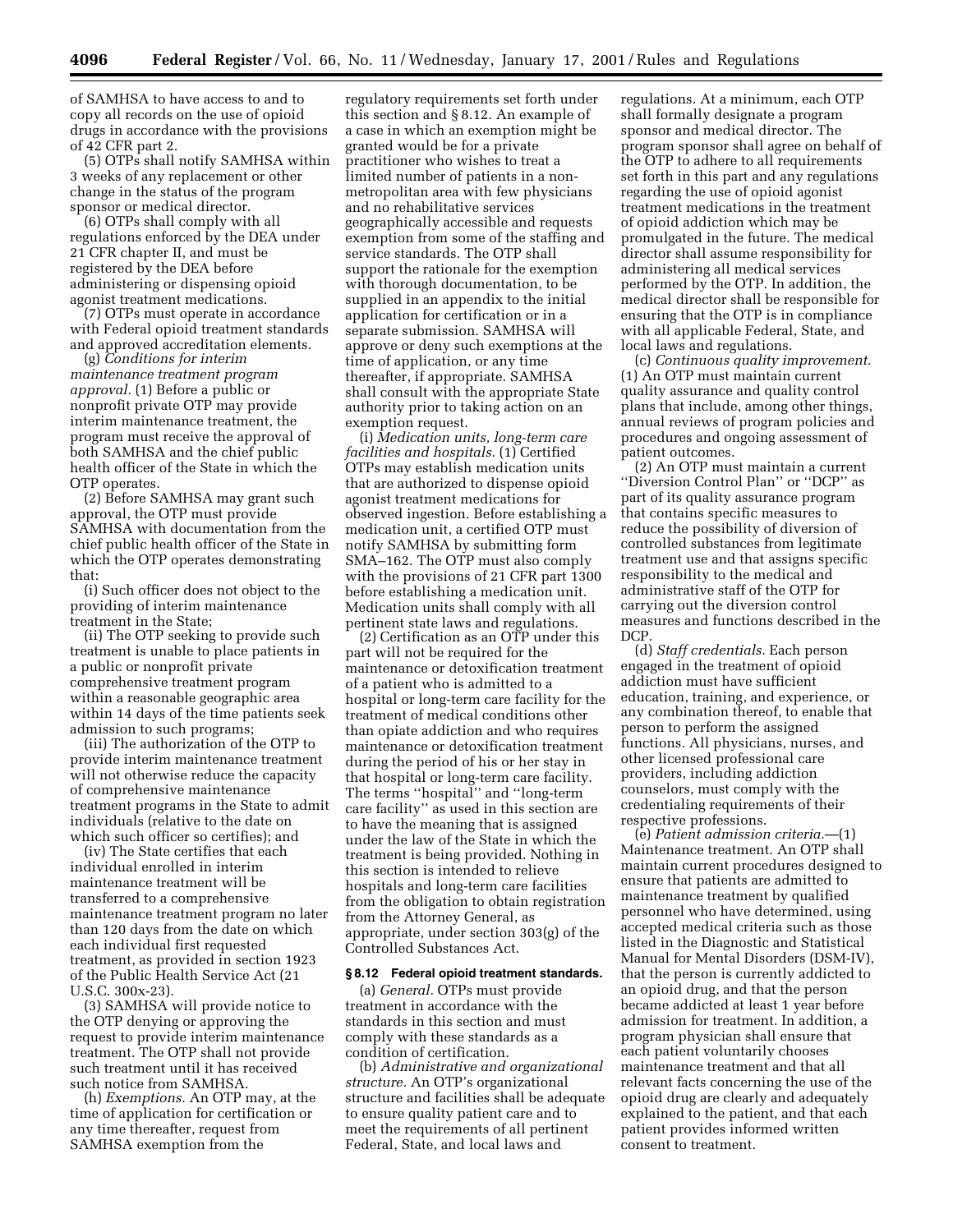(2) Maintenance treatment for persons under age 18. A person under 18 years of age is required to have had two documented unsuccessful attempts at short-term detoxification or drug-free treatment within a 12-month period to be eligible for maintenance treatment. No person under 18 years of age may be admitted to maintenance treatment unless a parent, legal guardian, or responsible adult designated by the relevant State authority consents in writing to such treatment.

(3) Maintenance treatment admission exceptions. If clinically appropriate, the program physician may waive the requirement of a 1-year history of addiction under paragraph (e)(1) of this section, for patients released from penal institutions (within 6 months after release), for pregnant patients (program physician must certify pregnancy), and for previously treated patients (up to 2 years after discharge).

(4) Detoxification treatment. An OTP shall maintain current procedures that are designed to ensure that patients are admitted to short- or long-term detoxification treatment by qualified personnel, such as a program physician, who determines that such treatment is appropriate for the specific patient by applying established diagnostic criteria. Patients with two or more unsuccessful detoxification episodes within a 12 month period must be assessed by the OTP physician for other forms of treatment. A program shall not admit a patient for more than two detoxification treatment episodes in one year.

(f) *Required services.*—(1) General. OTPs shall provide adequate medical, counseling, vocational, educational, and other assessment and treatment services. These services must be available at the primary facility, except where the program sponsor has entered into a formal, documented agreement with a private or public agency, organization, practitioner, or institution to provide these services to patients enrolled in the OTP. The program sponsor, in any event, must be able to document that these services are fully and reasonably available to patients.

(2) Initial medical examination services. OTPs shall require each patient to undergo a complete, fully documented physical evaluation by a program physician or a primary care physician, or an authorized healthcare professional under the supervision of a program physician, before admission to the OTP. The full medical examination, including the results of serology and other tests, must be completed within 14 days following admission.

(3) Special services for pregnant patients. OTPs must maintain current policies and procedures that reflect the special needs of patients who are pregnant. Prenatal care and other gender specific services or pregnant patients must be provided either by the OTP or by referral to appropriate healthcare providers.

(4) Initial and periodic assessment services. Each patient accepted for treatment at an OTP shall be assessed initially and periodically by qualified personnel to determine the most appropriate combination of services and treatment. The initial assessment must include preparation of a treatment plan that includes the patient's short-term goals and the tasks the patient must perform to complete the short-term goals; the patient's requirements for education, vocational rehabilitation, and employment; and the medical, psychosocial, economic, legal, or other supportive services that a patient needs. The treatment plan also must identify the frequency with which these services are to be provided. The plan must be reviewed and updated to reflect that patient's personal history, his or her current needs for medical, social, and psychological services, and his or her current needs for education, vocational rehabilitation, and employment services.

(5) Counseling services. (i) OTPs must provide adequate substance abuse counseling to each patient as clinically necessary. This counseling shall be provided by a program counselor, qualified by education, training, or experience to assess the psychological and sociological background of patients, to contribute to the appropriate treatment plan for the patient and to monitor patient progress.

(ii) OTPs must provide counseling on preventing exposure to, and the transmission of, human immunodeficiency virus (HIV) disease for each patient admitted or readmitted to maintenance or detoxification treatment.

(iii) OTPs must provide directly, or through referral to adequate and reasonably accessible community resources, vocational rehabilitation, education, and employment services for patients who either request such services or who have been determined by the program staff to be in need of such services.

(6) Drug abuse testing services. OTPs must provide adequate testing or analysis for drugs of abuse, including at least eight random drug abuse tests per year, per patient in maintenance treatment, in accordance with generally accepted clinical practice. For patients in short-term detoxification treatment, the OTP shall perform at least one

initial drug abuse test. For patients receiving long-term detoxification treatment, the program shall perform initial and monthly random tests on each patient.

(g) *Recordkeeping and patient confidentiality.* (1) OTPs shall establish and maintain a recordkeeping system that is adequate to document and monitor patient care. This system is required to comply with all Federal and State reporting requirements relevant to opioid drugs approved for use in treatment of opioid addiction. All records are required to be kept confidential in accordance with all applicable Federal and State requirements.

(2) OTPs shall include, as an essential part of the recordkeeping system, documentation in each patient's record that the OTP made a good faith effort to review whether or not the patient is enrolled any other OTP. A patient enrolled in an OTP shall not be permitted to obtain treatment in any other OTP except in exceptional circumstances. If the medical director or program physician of the OTP in which the patient is enrolled determines that such exceptional circumstances exist, the patient may be granted permission to seek treatment at another OTP, provided the justification for finding exceptional circumstances is noted in the patient's record both at the OTP in which the patient is enrolled and at the OTP that will provide the treatment.

(h) *Medication administration, dispensing, and use.* (1) OTPs must ensure that opioid agonist treatment medications are administered or dispensed only by a practitioner licensed under the appropriate State law and registered under the appropriate State and Federal laws to administer or dispense opioid drugs, or by an agent of such a practitioner, supervised by and under the order of the licensed practitioner. This agent is required to be a pharmacist, registered nurse, or licensed practical nurse, or any other healthcare professional authorized by Federal and State law to administer or dispense opioid drugs.

(2) OTPs shall use only those opioid agonist treatment medications that are approved by the Food and Drug Administration under section 505 of the Federal Food, Drug, and Cosmetic Act (21 U.S.C. 355) for use in the treatment of opioid addiction. In addition, OTPs who are fully compliant with the protocol of an investigational use of a drug and other conditions set forth in the application may administer a drug that has been authorized by the Food and Drug Administration under an investigational new drug application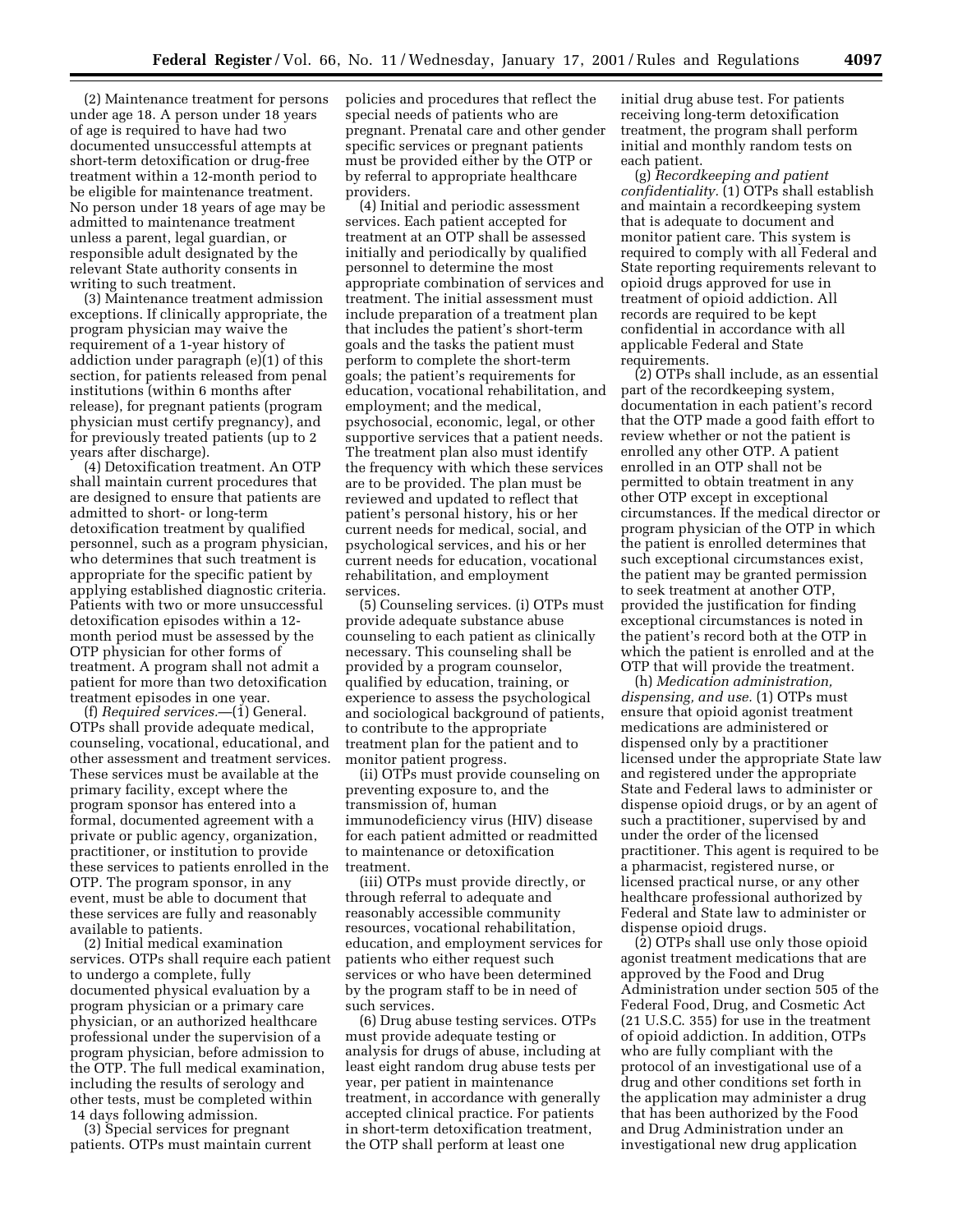under section 505(i) of the Federal Food, Drug, and Cosmetic Act for investigational use in the treatment of opioid addiction. Currently the following opioid agonist treatment medications will be considered to be approved by the Food and Drug Administration for use in the treatment of opioid addiction:

(i) Methadone; and

(ii) Levomethadyl acetate (LAAM).

(3) OTPs shall maintain current procedures that are adequate to ensure that the following dosage form and initial dosing requirements are met:

(i) Methadone shall be administered or dispensed only in oral form and shall be formulated in such a way as to reduce its potential for parenteral abuse.

(ii) For each new patient enrolled in a program, the initial dose of methadone shall not exceed 30 milligrams and the total dose for the first day shall not exceed 40 milligrams, unless the program physician documents in the patient's record that 40 milligrams did not suppress opiate abstinence symptoms.

(4) OTPs shall maintain current procedures adequate to ensure that each opioid agonist treatment medication used by the program is administered and dispensed in accordance with its approved product labeling. Dosing and administration decisions shall be made by a program physician familiar with the most up-to-date product labeling. These procedures must ensure that any significant deviations from the approved labeling, including deviations with regard to dose, frequency, or the conditions of use described in the approved labeling, are specifically documented in the patient's record.

(i) Unsupervised or ''take-home'' use. To limit the potential for diversion of opioid agonist treatment medications to the illicit market, opioid agonist treatment medications dispensed to patients for unsupervised use shall be subject to the following requirements.

(1) Any patient in comprehensive maintenance treatment may receive a single take-home dose for a day that the clinic is closed for business, including Sundays and State and Federal holidays.

(2) Treatment program decisions on dispensing opioid treatment medications to patients for unsupervised use beyond that set forth in paragraph (i)(1) of this section, shall be determined by the medical director. In determining which patients may be permitted unsupervised use, the medical director shall consider the following take-home criteria in determining whether a patient is

responsible in handling opioid drugs for unsupervised use.

(i) Absence of recent abuse of drugs (opioid or nonnarcotic), including alcohol;

(ii) Regularity of clinic attendance; (iii) Absence of serious behavioral problems at the clinic;

(iv) Absence of known recent criminal activity, *e.g.,* drug dealing;

(v) Stability of the patient's home environment and social relationships;

(vi) Length of time in comprehensive maintenance treatment;

(vii) Assurance that take-home medication can be safely stored within the patient's home; and

(viii) Whether the rehabilitative benefit the patient derived from decreasing the frequency of clinic attendance outweighs the potential risks of diversion.

(3) Such determinations and the basis for such determinations consistent with the criteria outlined in paragraph (i)(2) of this section shall be documented in the patient's medical record. If it is determined that a patient is responsible in handling opioid drugs, the following restrictions apply:

(i) During the first 90 days of treatment, the take-home supply (beyond that of paragraph (i)(1) of this section) is limited to a single dose each week and the patient shall ingest all other doses under appropriate supervision as provided for under the regulations in this subpart.

(ii) In the second 90 days of treatment, the take-home supply (beyond that of paragraph (i)(1) of this section) is two doses per week.

(iii) In the third 90 days of treatment, the take-home supply (beyond that of paragraph (i)(1) of this section) is three doses per week.

(iv) In the remaining months of the first year, a patient may be given a maximum 6-day supply of take-home medication.

(v) After 1 year of continuous treatment, a patient may be given a maximum 2-week supply of take-home medication.

(vi) After 2 years of continuous treatment, a patient may be given a maximum one-month supply of takehome medication, but must make monthly visits.

(4) No medications shall be dispensed to patients in short-term detoxification treatment or interim maintenance treatment for unsupervised or takehome use.

(5) OTPs must maintain current procedures adequate to identify the theft or diversion of take-home medications, including labeling containers with the OTP's name, address, and telephone

number. Programs also must ensure that take-home supplies are packaged in a manner that is designed to reduce the risk of accidental ingestion, including child-proof containers (see Poison Prevention Packaging Act, Public Law 91–601 (15 U.S.C. 1471 *et seq.*)).

(j) *Interim maintenance treatment.* (1) The program sponsor of a public or nonprofit private OTP may place an individual, who is eligible for admission to comprehensive maintenance treatment, in interim maintenance treatment if the individual cannot be placed in a public or nonprofit private comprehensive program within a reasonable geographic area and within 14 days of the individual's application for admission to comprehensive maintenance treatment. An initial and at least two other urine screens shall be taken from interim patients during the maximum of 120 days permitted for such treatment. A program shall establish and follow reasonable criteria for establishing priorities for transferring patients from interim maintenance to comprehensive maintenance treatment. These transfer criteria shall be in writing and shall include, at a minimum, a preference for pregnant women in admitting patients to interim maintenance and in transferring patients from interim maintenance to comprehensive maintenance treatment. Interim maintenance shall be provided in a manner consistent with all applicable Federal and State laws, including sections 1923, 1927(a), and 1976 of the Public Health Service Act (21 U.S.C. 300x–23, 300x–27(a), and 300y–11).

(2) The program shall notify the State health officer when a patient begins interim maintenance treatment, when a patient leaves interim maintenance treatment, and before the date of mandatory transfer to a comprehensive program, and shall document such notifications.

(3) SAMHSA may revoke the interim maintenance authorization for programs that fail to comply with the provisions of this paragraph (j). Likewise, SAMHSA will consider revoking the interim maintenance authorization of a program if the State in which the program operates is not in compliance with the provisions of § 8.11(g).

(4) All requirements for comprehensive maintenance treatment apply to interim maintenance treatment with the following exceptions:

(i) The opioid agonist treatment medication is required to be administered daily under observation;

(ii) Unsupervised or ''take-home'' use is not allowed;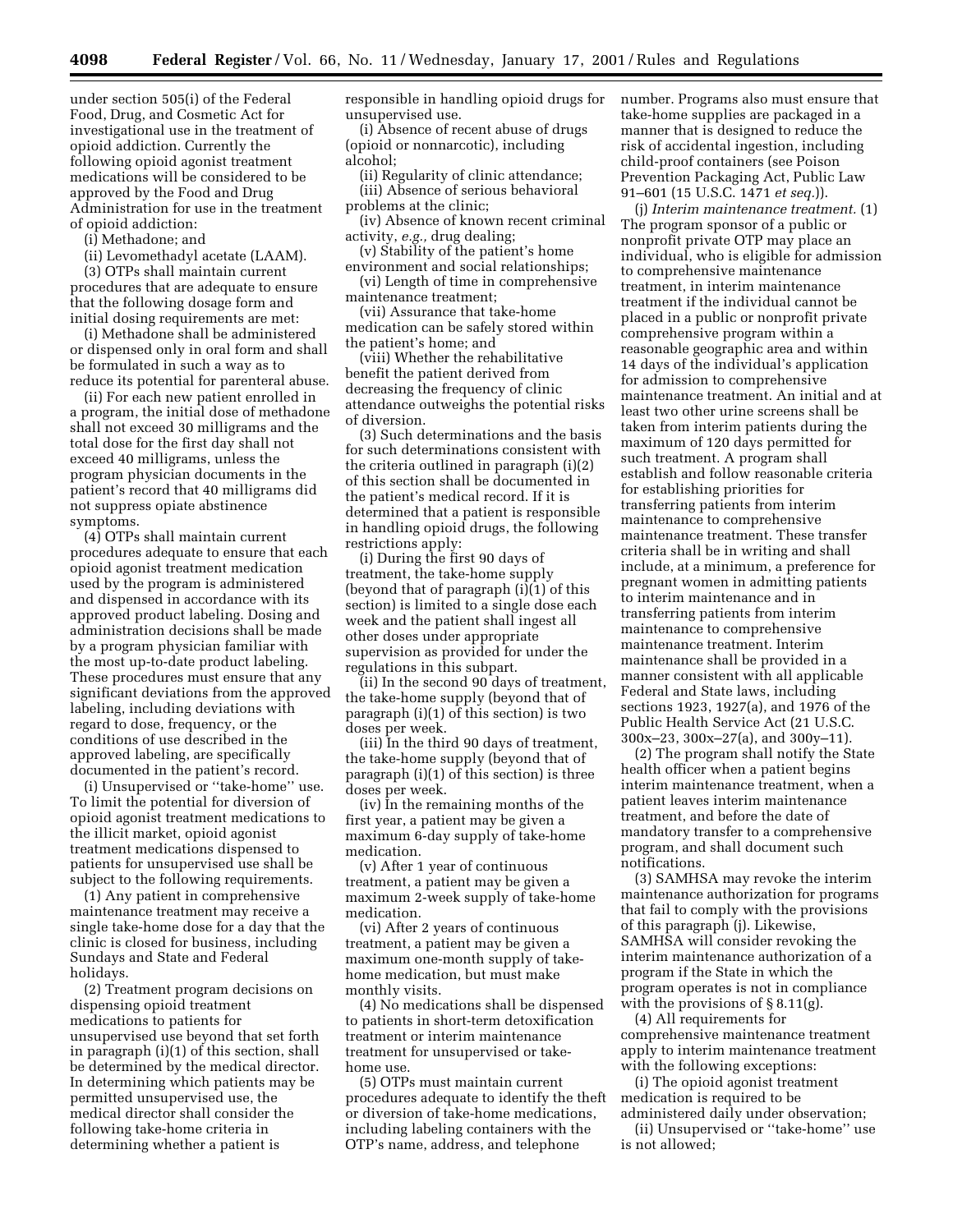(iii) An initial treatment plan and periodic treatment plan evaluations are not required;

(iv) A primary counselor is not required to be assigned to the patient;

(v) Interim maintenance cannot be provided for longer than 120 days in any 12-month period; and

(vi) Rehabilitative, education, and other counseling services described in paragraphs  $(f)(4)$ ,  $(f)(5)(i)$ , and  $(f)(5)(iii)$ of this section are not required to be provided to the patient.

# **§ 8.13 Revocation of accreditation and accreditation body approval.**

(a) *SAMHSA action following revocation of accreditation.* If an accreditation body revokes an OTP's accreditation, SAMHSA may conduct an investigation into the reasons for the revocation. Following such investigation, SAMHSA may determine that the OTP's certification should no longer be in effect, at which time SAMHSA will initiate procedures to revoke the facility's certification in accordance with § 8.14. Alternatively, SAMHSA may determine that another action or combination of actions would better serve the public health, including the establishment and implementation of a corrective plan of action that will permit the certification to continue in effect while the OTP seeks reaccreditation.

(b) *Accreditation body approval.* (1) If SAMHSA withdraws the approval of an accreditation body under § 8.6, the certifications of OTPs accredited by such body shall remain in effect for a period of 1 year after the date of withdrawal of approval of the accreditation body, unless SAMHSA determines that to protect public health or safety, or because the accreditation body fraudulently accredited treatment programs, the certifications of some or all of the programs should be revoked or suspended or that a shorter time period should be established for the certifications to remain in effect. SAMHSA may extend the time in which a certification remains in effect under this paragraph on a case-by-case basis.

(2) Within 1 year from the date of withdrawal of approval of an accreditation body, or within any shorter period of time established by SAMHSA, OTPs currently accredited by the accreditation body must obtain accreditation from another accreditation body. SAMHSA may extend the time period for obtaining reaccreditation on a case-by-case basis.

## **§ 8.14 Suspension or revocation of certification.**

(a) *Revocation.* Except as provided in paragraph (b) of this section, SAMHSA may revoke the certification of an OTP if SAMHSA finds, after providing the program sponsor with notice and an opportunity for a hearing in accordance with subpart C of this part, that the program sponsor, or any employee of the OTP:

(1) Has been found guilty of misrepresentation in obtaining the certification;

(2) Has failed to comply with the Federal opioid treatment standards in any respect;

(3) Has failed to comply with reasonable requests from SAMHSA or from an accreditation body for records, information, reports, or materials that are necessary to determine the continued eligibility of the OTP for certification or continued compliance with the Federal opioid treatment standards; or

(4) Has refused a reasonable request of a duly designated SAMHSA inspector, Drug Enforcement Administration (DEA) Inspector, State Inspector, or accreditation body representative for permission to inspect the program or the program's operations or its records.

(b) *Suspension.* Whenever SAMHSA has reason to believe that revocation may be required and that immediate action is necessary to protect public health or safety, SAMHSA may immediately suspend the certification of an OTP before holding a hearing under subpart C of this part. SAMHSA may immediately suspend as well as propose revocation of the certification of an OTP before holding a hearing under subpart C of this part if SAMHSA makes a finding described in paragraph (a) of this section and also determines that:

(1) The failure to comply with the Federal opioid treatment standards presents an imminent danger to the public health or safety;

(2) The refusal to permit inspection makes immediate suspension necessary; or

(3) There is reason to believe that the failure to comply with the Federal opioid treatment standards was intentional or was associated with fraud.

(c) *Written notification.* In the event that SAMHSA suspends the certification of an OTP in accordance with paragraph (b) of this section or proposes to revoke the certification of an OTP in accordance with paragraph (a) of this section, SAMHSA shall promptly provide the sponsor of the OTP with written notice of the suspension or proposed revocation by facsimile

transmission, personal service, commercial overnight delivery service, or certified mail, return receipt requested. Such notice shall state the reasons for the action and shall state that the OTP may seek review of the action in accordance with the procedures in subpart C of this part.

(d)(1) If SAMHSA suspends certification in accordance with paragraph (b) of this section:

(i) SAMHSA will immediately notify DEA that the OTP's registration should be suspended under 21 U.S.C. 824(d); and

(ii) SAMHSA will provide an opportunity for a hearing under subpart C of this part.

(2) Suspension of certification under paragraph (b) of this section shall remain in effect until the agency determines that:

(i) The basis for the suspension cannot be substantiated;

(ii) Violations of required standards have been corrected to the agency's satisfaction; or

(iii) The OTP's certification shall be revoked.

#### **§ 8.15 Forms.**

(a) SMA–162—Application for Certification to Use Opioid Agonist Treatment Medications for Opioid Treatment.

(b) SMA–163—Application for Becoming an Accreditation Body under § 8.3.

# **Subpart C—Procedures for Review of Suspension or Proposed Revocation of OTP Certification, and of Adverse Action Regarding Withdrawal of Approval of an Accreditation Body**

## **§ 8.21 Applicability.**

The procedures in this subpart apply when:

(a) SAMHSA has notified an OTP in writing that its certification under the regulations in subpart B of this part has been suspended or that SAMHSA proposes to revoke the certification; and

(b) The OTP has, within 30 days of the date of the notification or within 3 days of the date of the notification when seeking an expedited review of a suspension, requested in writing an opportunity for a review of the suspension or proposed revocation.

(c) SAMHSA has notified an accreditation body of an adverse action taken regarding withdrawal of approval of the accreditation body under the regulations in subpart A of this part; and

(d) The accreditation body has, within 30 days of the date of the notification, requested in writing an opportunity for a review of the adverse action.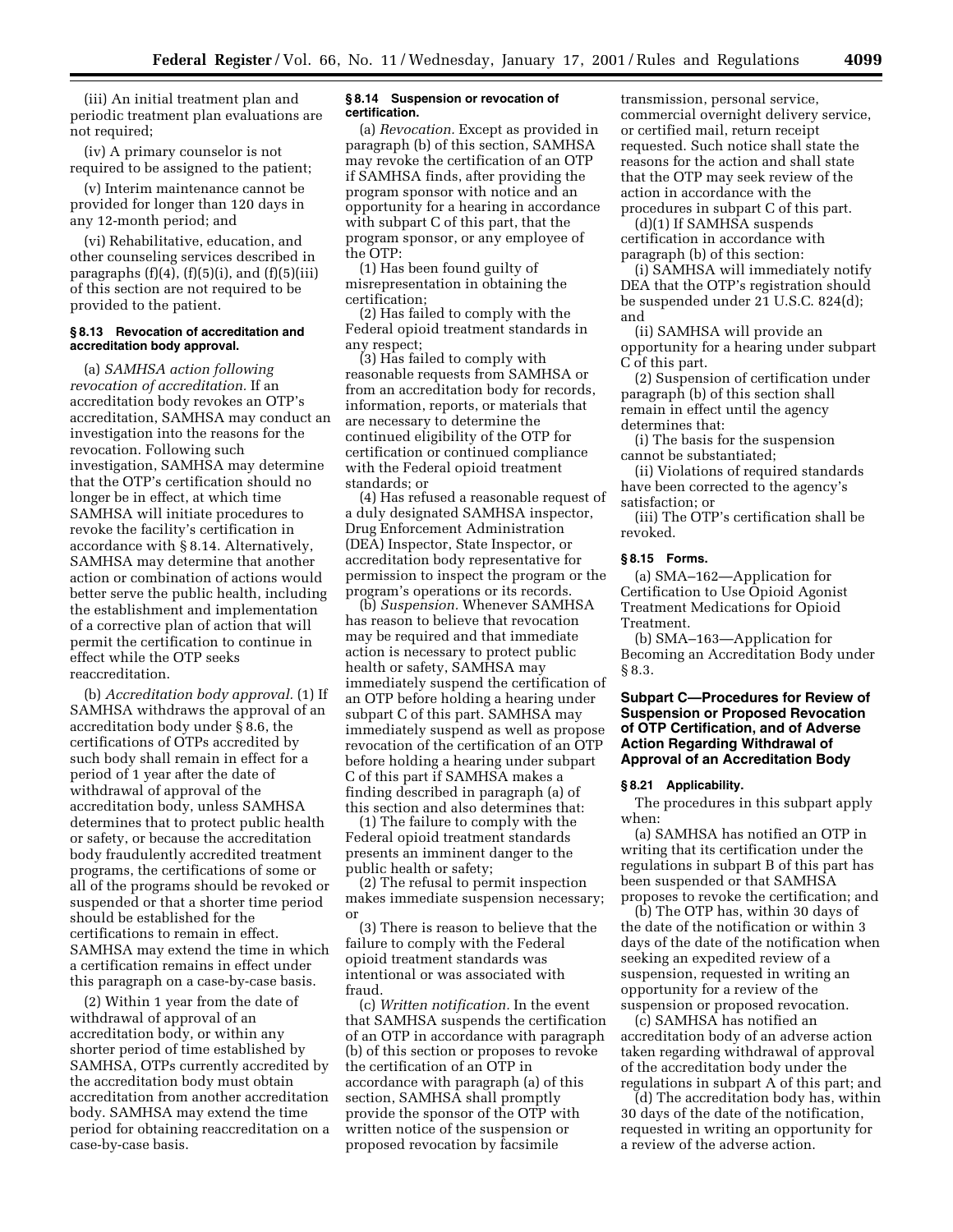#### **§ 8.22 Definitions.**

The following definitions apply to this subpart C.

(a) *Appellant* means:

(1) The treatment program which has been notified of its suspension or proposed revocation of its certification under the regulations of this part and has requested a review of the suspension or proposed revocation, or

(2) The accreditation body which has been notified of adverse action regarding withdrawal of approval under the regulations of this subpart and has requested a review of the adverse action.

(b) *Respondent* means SAMHSA.

(c) *Reviewing official* means the person or persons designated by the Secretary who will review the suspension or proposed revocation. The reviewing official may be assisted by one or more HHS officers or employees or consultants in assessing and weighing the scientific and technical evidence and other information submitted by the appellant and respondent on the reasons for the suspension and proposed revocation.

## **§ 8.23 Limitation on issues subject to review.**

The scope of review shall be limited to the facts relevant to any suspension, or proposed revocation, or adverse action, the necessary interpretations of the facts the regulations, in the subpart, and other relevant law.

# **§ 8.24 Specifying who represents the parties.**

The appellant's request for review shall specify the name, address, and phone number of the appellant's representative. In its first written submission to the reviewing official, the respondent shall specify the name, address, and phone number of the respondent's representative.

#### **§ 8.25 Informal review and the reviewing official's response.**

(a) *Request for review.* Within 30 days of the date of the notice of the suspension or proposed revocation, the appellant must submit a written request to the reviewing official seeking review, unless some other time period is agreed to by the parties. A copy must also be sent to the respondent. The request for review must include a copy of the notice of suspension, proposed revocation, or adverse action, a brief statement of why the decision to suspend, propose revocation, or take an adverse action is incorrect, and the appellant's request for an oral presentation, if desired.

(b) *Acknowledgment.* Within 5 days after receiving the request for review,

the reviewing official will send an acknowledgment and advise the appellant of the next steps. The reviewing official will also send a copy of the acknowledgment to the respondent.

#### **§ 8.26 Preparation of the review file and written arguments.**

The appellant and the respondent each participate in developing the file for the reviewing official and in submitting written arguments. The procedures for development of the review file and submission of written argument are:

(a) *Appellant's documents and brief.* Within 30 days after receiving the acknowledgment of the request for review, the appellant shall submit to the reviewing official the following (with a copy to the respondent):

(1) A review file containing the documents supporting appellant's argument, tabbed and organized chronologically, and accompanied by an index identifying each document. Only essential documents should be submitted to the reviewing official.

(2) A written statement, not to exceed 20 double-spaced pages, explaining why respondent's decision to suspend or propose revocation of appellant's certification or to take adverse action regarding withdrawal of approval of the accreditation body is incorrect (appellant's brief).

(b) *Respondent's documents and brief.* Within 30 days after receiving a copy of the acknowledgment of the request for review, the respondent shall submit to the reviewing official the following (with a copy to the appellant):

(1) A review file containing documents supporting respondent's decision to suspend or revoke appellant's certification, or approval as an accreditation body, tabbed and organized chronologically, and accompanied by an index identifying each document. Only essential documents should be submitted to the reviewing official.

(2) A written statement, not exceeding 20 double-spaced pages in length, explaining the basis for suspension, proposed revocation, or adverse action (respondent's brief).

(c) *Reply briefs.* Within 10 days after receiving the opposing party's submission, or 20 days after receiving acknowledgment of the request for review, whichever is later, each party may submit a short reply not to exceed 10 double-spaced pages.

(d) *Cooperative efforts.* Whenever feasible, the parties should attempt to develop a joint review file.

(e) *Excessive documentation.* The reviewing official may take any appropriate steps to reduce excessive documentation, including the return of or refusal to consider documentation found to be irrelevant, redundant, or unnecessary.

(f) *Discovery.* The use of interrogatories, depositions, and other forms of discovery shall not be allowed.

#### **§ 8.27 Opportunity for oral presentation.**

(a) *Electing oral presentation.* If an opportunity for an oral presentation is desired, the appellant shall request it at the time it submits its written request for review to the reviewing official. The reviewing official will grant the request if the official determines that the decisionmaking process will be substantially aided by oral presentations and arguments. The reviewing official may also provide for an oral presentation at the official's own initiative or at the request of the respondent.

(b) *Presiding official.* The reviewing official or designee will be the presiding official responsible for conducting the oral presentation.

(c) *Preliminary conference.* The presiding official may hold a prehearing conference (usually a telephone conference call) to consider any of the following: Simplifying and clarifying issues; stipulations and admissions; limitations on evidence and witnesses that will be presented at the hearing; time allotted for each witness and the hearing altogether; scheduling the hearing; and any other matter that will assist in the review process. Normally, this conference will be conducted informally and off the record; however, the presiding official may, at the presiding official's discretion, produce a written document summarizing the conference or transcribe the conference, either of which will be made a part of the record.

(d) *Time and place of oral presentation.* The presiding official will attempt to schedule the oral presentation within 45 days of the date appellant's request for review is received or within 15 days of submission of the last reply brief, whichever is later. The oral presentation will be held at a time and place determined by the presiding official following consultation with the parties.

(e) *Conduct of the oral presentation.*— (1) General. The presiding official is responsible for conducting the oral presentation. The presiding official may be assisted by one or more HHS officers or employees or consultants in conducting the oral presentation and reviewing the evidence. While the oral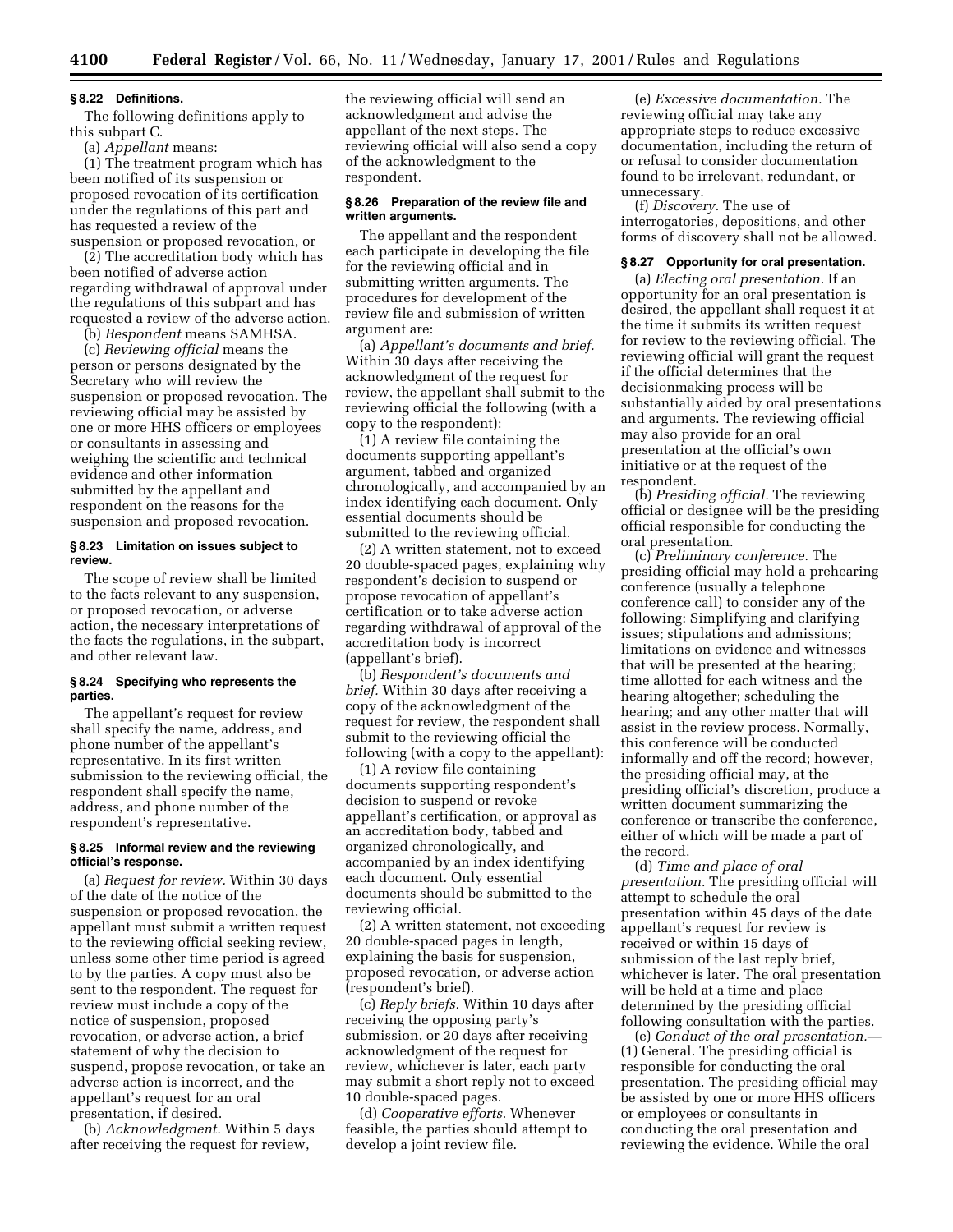presentation will be kept as informal as possible, the presiding official may take all necessary steps to ensure an orderly proceeding.

(2) Burden of proof/standard of proof. In all cases, the respondent bears the burden of proving by a preponderance of the evidence that its decision to suspend, propose revocation, or take adverse action is appropriate. The appellant, however, has a responsibility to respond to the respondent's allegations with evidence and argument to show that the respondent is incorrect.

(3) Admission of evidence. The rules of evidence do not apply and the presiding official will generally admit all testimonial evidence unless it is clearly irrelevant, immaterial, or unduly repetitious. Each party may make an opening and closing statement, may present witnesses as agreed upon in the pre-hearing conference or otherwise, and may question the opposing party's witnesses. Since the parties have ample opportunity to prepare the review file, a party may introduce additional documentation during the oral presentation only with the permission of the presiding official. The presiding official may question witnesses directly and take such other steps necessary to ensure an effective and efficient consideration of the evidence, including setting time limitations on direct and cross-examinations.

(4) Motions. The presiding official may rule on motions including, for example, motions to exclude or strike redundant or immaterial evidence, motions to dismiss the case for insufficient evidence, or motions for summary judgment. Except for those made during the hearing, all motions and opposition to motions, including argument, must be in writing and be no more than 10 double-spaced pages in length. The presiding official will set a reasonable time for the party opposing the motion to reply.

(5) Transcripts. The presiding official shall have the oral presentation transcribed and the transcript shall be made a part of the record. Either party may request a copy of the transcript and the requesting party shall be responsible for paying for its copy of the transcript.

(f) *Obstruction of justice or making of false statements.* Obstruction of justice or the making of false statements by a witness or any other person may be the basis for a criminal prosecution under 18 U.S.C. 1001 or 1505.

(g) *Post-hearing procedures.* At the presiding official's discretion, the presiding official may require or permit the parties to submit post-hearing briefs or proposed findings and conclusions. Each party may submit comments on

any major prejudicial errors in the transcript.

## **§ 8.28 Expedited procedures for review of immediate suspension.**

(a) *Applicability.* When the Secretary notifies a treatment program in writing that its certification has been immediately suspended, the appellant may request an expedited review of the suspension and any proposed revocation. The appellant must submit this request in writing to the reviewing official within 10 days of the date the OTP received notice of the suspension. The request for review must include a copy of the suspension and any proposed revocation, a brief statement of why the decision to suspend and propose revocation is incorrect, and the appellant's request for an oral presentation, if desired. A copy of the request for review must also be sent to the respondent.

(b) *Reviewing official's response.* As soon as practicable after the request for review is received, the reviewing official will send an acknowledgment with a copy to the respondent.

(c) *Review file and briefs.* Within 10 days of the date the request for review is received, but no later than 2 days before an oral presentation, each party shall submit to the reviewing official the following:

(1) A review file containing essential documents relevant to the review, tabbed, indexed, and organized chronologically; and

(2) A written statement, not to exceed 20 double-spaced pages, explaining the party's position concerning the suspension and any proposed revocation. No reply brief is permitted.

(d) *Oral presentation.* If an oral presentation is requested by the appellant or otherwise granted by the reviewing official in accordance with § 8.27(a), the presiding official will attempt to schedule the oral presentation within 20 to 30 days of the date of appellant's request for review at a time and place determined by the presiding official following consultation with the parties. The presiding official may hold a pre-hearing conference in accordance with § 8.27(c) and will conduct the oral presentation in accordance with the procedures of §§ 8.27(e), (f), and (g).

(e) *Written decision.* The reviewing official shall issue a written decision upholding or denying the suspension or proposed revocation and will attempt to issue the decision within 7 to 10 days of the date of the oral presentation or within 3 days of the date on which the transcript is received or the date of the last submission by either party,

whichever is later. All other provisions set forth in § 8.33 apply.

(f) *Transmission of written communications.* Because of the importance of timeliness for these expedited procedures, all written communications between the parties and between either party and the reviewing official shall be sent by facsimile transmission, personal service, or commercial overnight delivery service.

#### **§ 8.29 Ex parte communications.**

Except for routine administrative and procedural matters, a party shall not communicate with the reviewing or presiding official without notice to the other party.

## **§ 8.30 Transmission of written communications by reviewing official and calculation of deadlines.**

(a) *Timely review.* Because of the importance of a timely review, the reviewing official should normally transmit written communications to either party by facsimile transmission, personal service, or commercial overnight delivery service, or certified mail, return receipt requested, in which case the date of transmission or day following mailing will be considered the date of receipt. In the case of communications sent by regular mail, the date of receipt will be considered 3 days after the date of mailing.

(b) *Due date.* In counting days, include Saturdays, Sundays, and holidays. However, if a due date falls on a Saturday, Sunday, or Federal holiday, then the due date is the next Federal working day.

#### **§ 8.31 Authority and responsibilities of the reviewing official.**

In addition to any other authority specified in this subpart C, the reviewing official and the presiding official, with respect to those authorities involving the oral presentation, shall have the authority to issue orders; examine witnesses; take all steps necessary for the conduct of an orderly hearing; rule on requests and motions; grant extensions of time for good reasons; dismiss for failure to meet deadlines or other requirements; order the parties to submit relevant information or witnesses; remand a case for further action by the respondent; waive or modify these procedures in a specific case, usually with notice to the parties; reconsider a decision of the reviewing official where a party promptly alleges a clear error of fact or law; and to take any other action necessary to resolve disputes in accordance with the objectives of the procedures in this subpart.